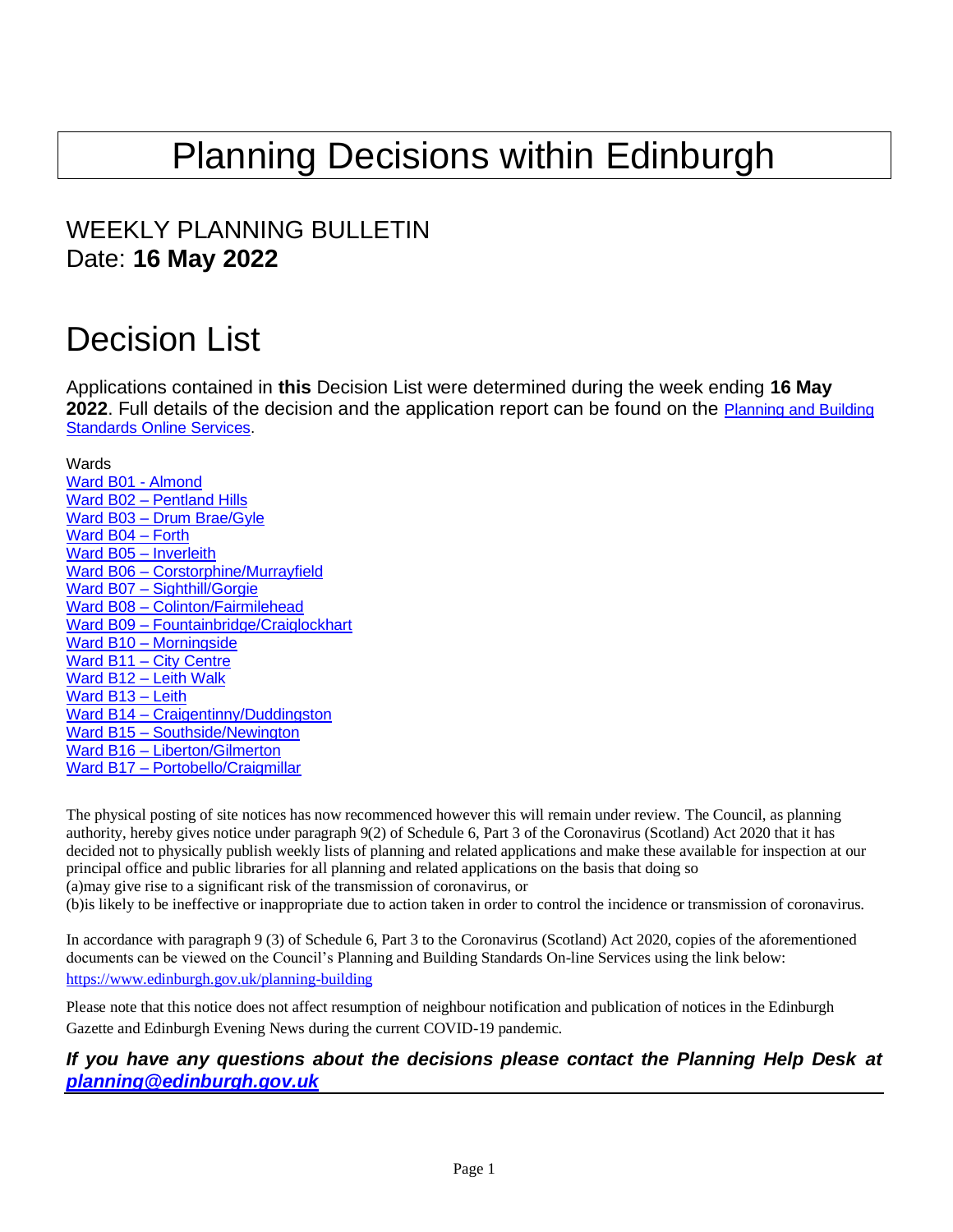# *Consultations from Other Authorities*

#### *Consultations from East Lothian Council*

#### *Consultations from Midlothian Council*

#### *Consultations from West Lothian Council*

### *Consultations from Other Authorities Outwith the Lothians*

## *Planning Applications within Edinburgh*

#### <span id="page-1-0"></span>*Ward No.B01 – Almond*

| 22/01873/TPO | Pine to Nr 1 Inveralmond     | Peggy's Mill Road          | Delegated | <b>GRANTED</b> | 12 May 2022 |
|--------------|------------------------------|----------------------------|-----------|----------------|-------------|
| (Treework)   | Drive - remove low (<3m)     | Maintenance Association.,  | Decision  |                |             |
|              | over hanging (<3m)           | <b>FAO: Martin Stevens</b> |           |                |             |
|              | branch(es) to boundary.      | 1 Peggy's Mill Road        |           |                |             |
|              | Sycamore to No. 5            | Edinburgh                  |           |                |             |
|              | Inveralmond Drive - remove   | EH4 6JY                    |           |                |             |
|              | low (<3m) over hanging       |                            |           |                |             |
|              | (<3m) branch(es) to          |                            |           |                |             |
|              | boundary. Pine to 13         |                            |           |                |             |
|              | Inveralmond drive - remove   |                            |           |                |             |
|              | low (<3m) over hanging       |                            |           |                |             |
|              | $(<$ 3m) branch $(es)$ to    |                            |           |                |             |
|              | boundary. Beech to 15        |                            |           |                |             |
|              | Inveralmond Drive - remove   |                            |           |                |             |
|              | low (<3m) over hanging       |                            |           |                |             |
|              | (<3m) branch(es) to          |                            |           |                |             |
|              | boundary. Pine to 17         |                            |           |                |             |
|              | Inveralmond Drive - remove   |                            |           |                |             |
|              | low (<3m) over hanging       |                            |           |                |             |
|              | (<3m) branch(es) to          |                            |           |                |             |
|              | boundary. Fir sp. to No. 20  |                            |           |                |             |
|              | Avon Road - prune back       |                            |           |                |             |
|              | branches /foliage away from  |                            |           |                |             |
|              | BT O/H lines. Fir Sp. to No. |                            |           |                |             |
|              | 20 Avon Road - prune back    |                            |           |                |             |
|              | branches /foliage away from  |                            |           |                |             |
|              | BT O/H lines. Sycamore to    |                            |           |                |             |
|              | Avon Court, Avon Road -      |                            |           |                |             |
|              | remove branch /fork away     |                            |           |                |             |
|              | from BT O/H lines.           |                            |           |                |             |
|              | at                           |                            |           |                |             |
|              | Tree Works In Woodlands      |                            |           |                |             |
|              | 50 Metres                    |                            |           |                |             |
|              | North West Of Peggy's Mill   |                            |           |                |             |
|              | Road                         |                            |           |                |             |
|              | Edinburgh                    |                            |           |                |             |

Community Council: Cramond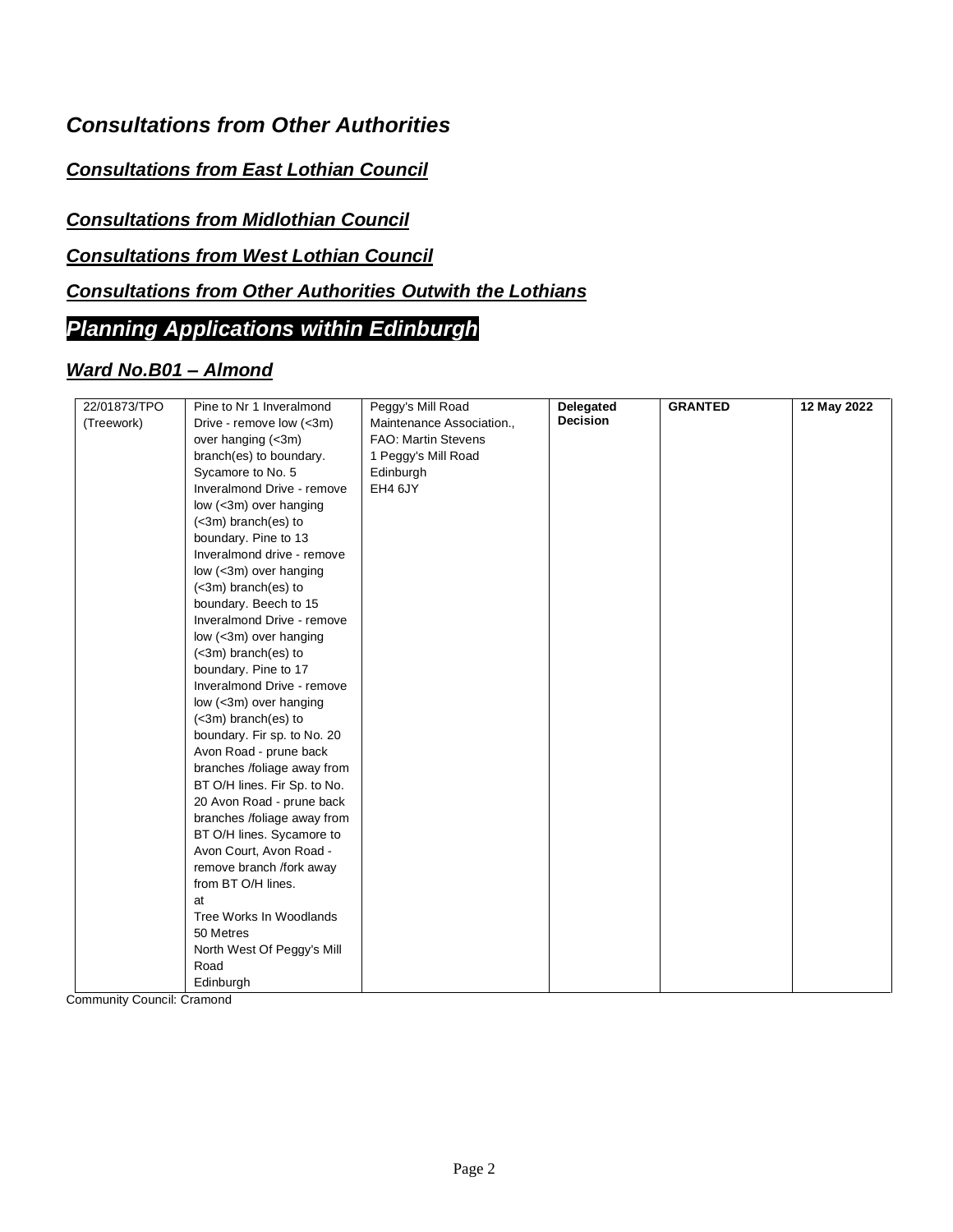| 22/01442/FUL<br>(Planning<br>Permission) | New french doors and patio<br>to the rear and alterations to<br>side door.<br>at<br>16 Barnton Avenue<br>Edinburgh | Ms Bole.<br>16 Barnton Avenue<br>Edinburgh<br>EH4 6AL | Local Fast<br><b>Track Decision</b> | <b>GRANTED</b> | 13 May 2022 |
|------------------------------------------|--------------------------------------------------------------------------------------------------------------------|-------------------------------------------------------|-------------------------------------|----------------|-------------|
|                                          | EH4 6AL                                                                                                            |                                                       |                                     |                |             |

Community Council: Cramond

| 22/01426/FUL<br>(Planning<br>Permission) | Proposed side extension to<br>existing property.<br>at<br>9 Silverknowes Loan<br>Edinburgh<br>EH4 5HS | Mr & Mrs Shahnavaz Jiwa.,<br>9 Silverknowes Loan<br>Edinburgh<br>EH4 5HS | <b>Local Fast</b><br><b>Track Decision</b> | <b>GRANTED</b> | 11 May 2022 |
|------------------------------------------|-------------------------------------------------------------------------------------------------------|--------------------------------------------------------------------------|--------------------------------------------|----------------|-------------|
|------------------------------------------|-------------------------------------------------------------------------------------------------------|--------------------------------------------------------------------------|--------------------------------------------|----------------|-------------|

Community Council: Silverknowes (Not Active)

| 22/01385/FUL<br>(Planning<br>Permission) | Remove existing and install<br>new rosewood uPVC<br>windows.<br>at<br>Flat 2 6 Rose Lane<br>South Queensferry | Mr & Mrs Thomson,<br>Flat 2 6 Rose Lane<br>South Queensferry<br>EH30 9XW | <b>Local Fast</b><br><b>Track Decision</b> | <b>GRANTED</b> | 9 May 2022 |
|------------------------------------------|---------------------------------------------------------------------------------------------------------------|--------------------------------------------------------------------------|--------------------------------------------|----------------|------------|
|                                          | EH30 9XW                                                                                                      |                                                                          |                                            |                |            |

Community Council: Queensferry & District

| 22/01404/FUL<br>New entrance doors, railings<br>(Planning<br>to front garden area and<br>Permission)<br>balcony to sea-front<br>elevation.<br>at<br>33 High Street<br>South Queensferry<br><b>EH30 9PP</b> | Ms Fiona Anderson.,<br>33 High Street<br>South Queensferry<br>EH30 9PP | Local<br>Delegated<br><b>Decision</b> | <b>GRANTED</b> | 11 May 2022 |
|------------------------------------------------------------------------------------------------------------------------------------------------------------------------------------------------------------|------------------------------------------------------------------------|---------------------------------------|----------------|-------------|
|------------------------------------------------------------------------------------------------------------------------------------------------------------------------------------------------------------|------------------------------------------------------------------------|---------------------------------------|----------------|-------------|

Community Council: Queensferry & District

| 22/01405/LBC     | New entrance doors, railings    | Ms Fiona Anderson., | Delegated       | <b>GRANTED</b> | 10 May 2022 |
|------------------|---------------------------------|---------------------|-----------------|----------------|-------------|
| (Listed Building | to front garden area and        | 33 High St          | <b>Decision</b> |                |             |
| Consent)         | balcony to sea-front            | South Queensferry   |                 |                |             |
|                  | elevation; Internal alterations | Scotland            |                 |                |             |
|                  | inc. new staircase.             | EH30 9PP            |                 |                |             |
|                  | at                              |                     |                 |                |             |
|                  | 33 High Street                  |                     |                 |                |             |
|                  | South Queensferry               |                     |                 |                |             |
|                  | EH30 9PP                        |                     |                 |                |             |

Community Council: Queensferry & District

| 22/01330/TPO | Tree 1, 2, 3, 4, 5, 6, 7, 8 and | City Of Edinburgh Council., | <b>Delegated</b> | <b>GRANTED</b> | 13 May 2022 |
|--------------|---------------------------------|-----------------------------|------------------|----------------|-------------|
| (Treework)   | 9 - removal of tree.            | FAO: Brendan Forrester      | <b>Decision</b>  |                |             |
|              | at                              | <b>Waverly Court</b>        |                  |                |             |
|              | Davidsons Mains Public          | 4 East Market Street        |                  |                |             |
|              | Park                            | Edinburgh                   |                  |                |             |
|              | <b>East Barnton Avenue</b>      | Edinburgh                   |                  |                |             |
|              | Edinburgh                       | EH8 8BG                     |                  |                |             |
|              |                                 |                             |                  |                |             |

Community Council: Cramond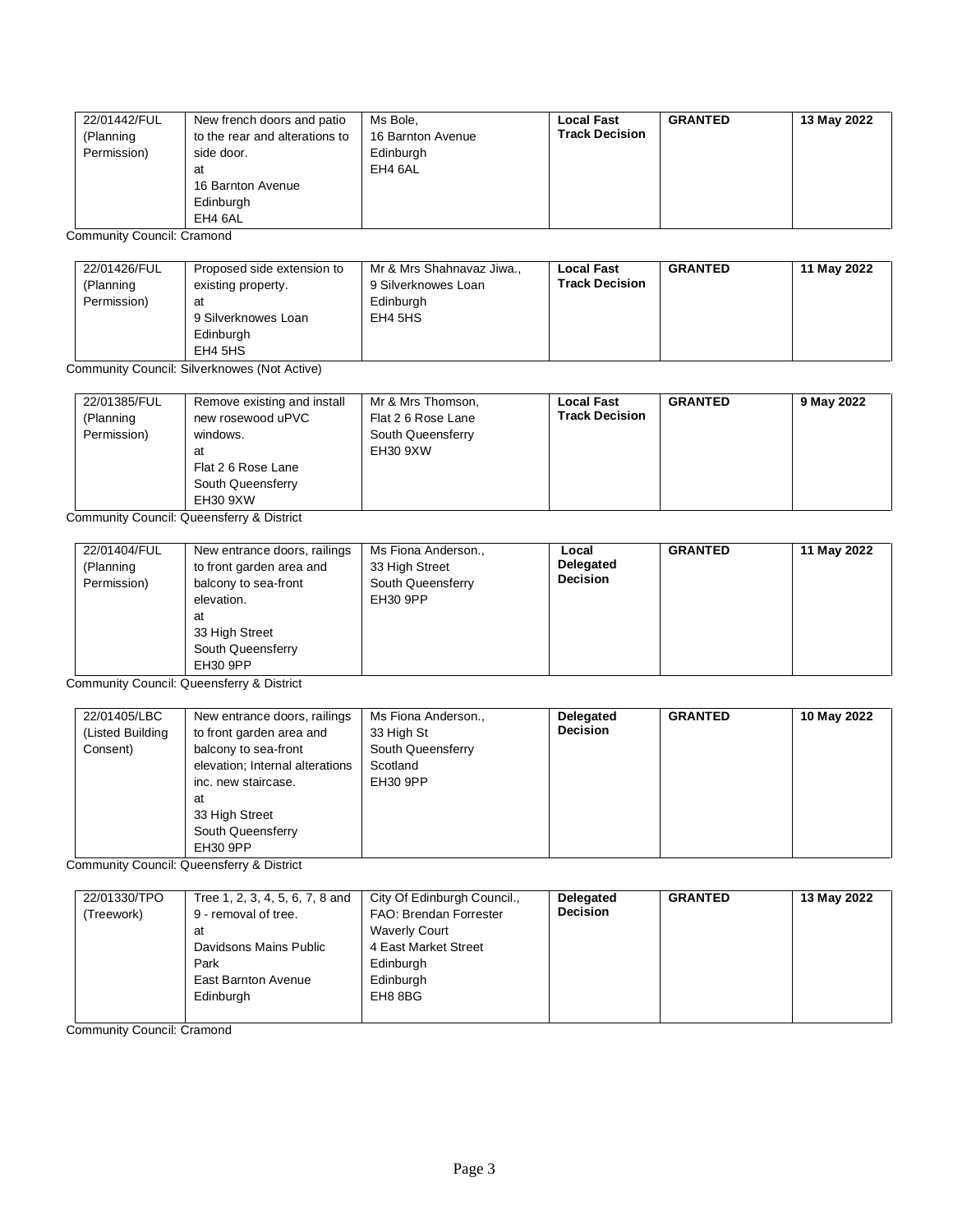| 22/01228/CLP    | Proposed extension to side | Mr Sanderson,    | <b>Fast Track</b> | <b>GRANTED</b> | 9 May 2022 |
|-----------------|----------------------------|------------------|-------------------|----------------|------------|
| (Certificate of | of existing dwelling.      | 8 Cramond Avenue | <b>Decision</b>   |                |            |
| Lawfulness      | at                         | Edinburgh        |                   |                |            |
| (proposed))     | 8 Cramond Avenue           | EH4 6PL          |                   |                |            |
|                 | Edinburgh                  |                  |                   |                |            |
|                 | EH4 6PL                    |                  |                   |                |            |

Community Council: Cramond

| 22/00371/FUL | Proposed conservatory          | Mr Russell Steedman  | Local           | <b>GRANTED</b> | 12 May 2022 |
|--------------|--------------------------------|----------------------|-----------------|----------------|-------------|
| (Planning    | extension to rear of property. | 58 Silverknowes View | Delegated       |                |             |
| Permission)  | at                             | Edinburgh            | <b>Decision</b> |                |             |
|              | 58 Silverknowes View           | EH4 5PS              |                 |                |             |
|              | Edinburgh                      |                      |                 |                |             |
|              | EH4 5PS                        |                      |                 |                |             |

Community Council: Silverknowes (Not Active)

| 21/06247/LBC<br>(Listed Building<br>Consent) | Alterations and extension to<br>existing bar/restaurant (as<br>amended)<br>at<br>The Two Bridges<br>2 Newhalls Road<br>South Queensferry | Buzzworks Holdings Ltd.,<br>FAO: Colin Blair<br>Grange House<br>36 Grange Street<br>Kilmarnock<br>KA1 2DD | Delegated<br><b>Decision</b> | <b>GRANTED</b> | 13 May 2022 |
|----------------------------------------------|------------------------------------------------------------------------------------------------------------------------------------------|-----------------------------------------------------------------------------------------------------------|------------------------------|----------------|-------------|
|                                              | EH30 9TA                                                                                                                                 |                                                                                                           |                              |                |             |

Community Council: Queensferry & District

| 21/06249/ADV | Illuminated Fascia signs x3               | BBB 21            | <b>Fast Track</b> | <b>GRANTED</b> | 12 May 2022 |
|--------------|-------------------------------------------|-------------------|-------------------|----------------|-------------|
| (Advert      | at                                        | FAO Mr Mark Moran | <b>Decision</b>   |                |             |
| Consent)     | 23 High Street                            | 23-25 High Street |                   |                |             |
|              | South Queensferry                         | South Queensferry |                   |                |             |
|              | EH30 9PP                                  | EH30 9PP          |                   |                |             |
|              | Cammunity Caunail: Queangfarry & Diatriat |                   |                   |                |             |

Community Council: Queensferry & District

| 21/06251/LBC     | Proposed shop alterations | BBB 21              | <b>Fast Track</b> | <b>GRANTED</b> | 12 May 2022 |
|------------------|---------------------------|---------------------|-------------------|----------------|-------------|
| (Listed Building | (Change of Use).          | FAO: Mark Moran     | <b>Decision</b>   |                |             |
| Consent)         | at                        | 23 - 25 High Street |                   |                |             |
|                  | 23 High Street            | South Queensferry   |                   |                |             |
|                  | South Queensferry         | EH30 9PP            |                   |                |             |
|                  | EH30 9PP                  |                     |                   |                |             |

**[Wards](#page-0-0)** 

Community Council: Queensferry & District

## <span id="page-3-0"></span>*Ward No. B02 – Pentland Hills*

| 22/02360/TCO | T1 Silver Birch - removal of  | Mr MacDonald,       | Delegated       | <b>MIXED DECISION</b> | 10 May 2022 |
|--------------|-------------------------------|---------------------|-----------------|-----------------------|-------------|
| (Treework    | whole tree. T2 Silver Birch - | 7 Juniper Park Road | <b>Decision</b> |                       |             |
| Within a     | complete tree removal. T3     | Juniper Green       |                 |                       |             |
| Conservation | Beech - removal of one of 3   | EH14 5DX            |                 |                       |             |
| Area)        | trunks.                       |                     |                 |                       |             |
|              | at                            |                     |                 |                       |             |
|              | 7 Juniper Park Road           |                     |                 |                       |             |
|              | Juniper Green                 |                     |                 |                       |             |
|              | <b>EH14 5DX</b>               |                     |                 |                       |             |

Community Council: Juniper Green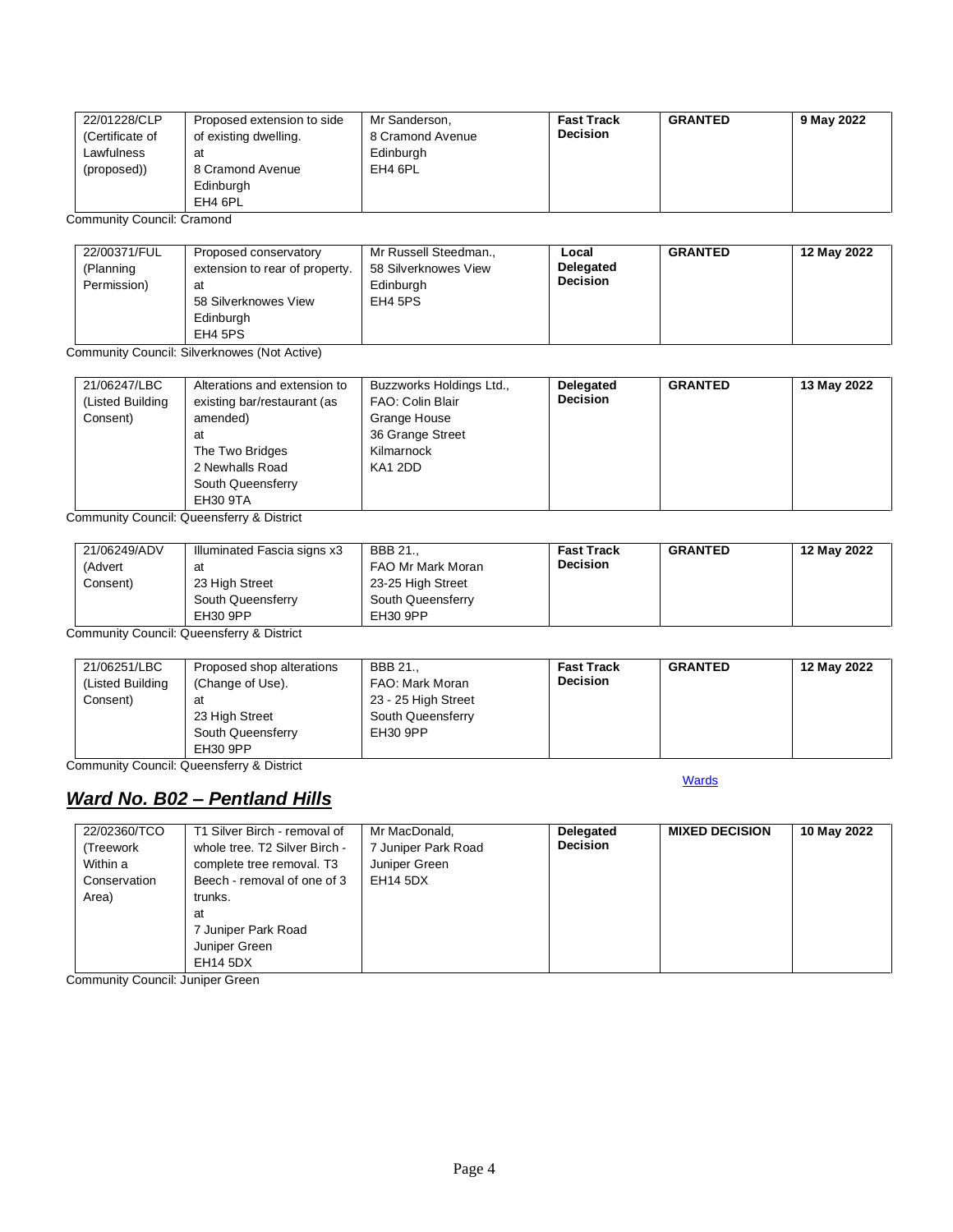| 22/02341/TCO<br>(Treework)<br>Within a<br>Conservation<br>Area) | Yew tree - Reduction in size<br>crowns of Yew tree by /<br>approximately 30%.,<br>Leylandii hedge - Reduction<br>in size by 30%, Self seeded<br>Holly - Removal / reduction<br>of Holly underneath / next to<br>Yew Tree.<br>at<br>105 Lanark Road West<br>Curriehill<br>Currie | Mr Samuel Clarke.,<br>105 Lanark Road West<br>Curriehill<br>Currie<br><b>EH14 5LB</b> | Delegated<br><b>Decision</b> | <b>NOT MAKE A TREE</b><br><b>PRESERVATION</b><br><b>ORDER</b> | 10 May 2022 |
|-----------------------------------------------------------------|---------------------------------------------------------------------------------------------------------------------------------------------------------------------------------------------------------------------------------------------------------------------------------|---------------------------------------------------------------------------------------|------------------------------|---------------------------------------------------------------|-------------|
|                                                                 | <b>EH14 5LB</b>                                                                                                                                                                                                                                                                 |                                                                                       |                              |                                                               |             |

Community Council: Currie

| 22/01811/TCO<br>Fraxinus Exclesior behind<br>boundary fence - monolith to<br>(Treework<br>Within a<br>2 metres.<br>Conservation<br>at<br>Area)<br>Treeworks<br>Lanark Road<br>Woodhall<br>Juniper Green | Mr Turkington,<br>601 Lanark Road<br>Juniper Green<br>EH14 5DA | Delegated<br><b>Decision</b> | <b>NOT MAKE A TREE</b><br><b>PRESERVATION</b><br><b>ORDER</b> | 12 May 2022 |
|---------------------------------------------------------------------------------------------------------------------------------------------------------------------------------------------------------|----------------------------------------------------------------|------------------------------|---------------------------------------------------------------|-------------|
|---------------------------------------------------------------------------------------------------------------------------------------------------------------------------------------------------------|----------------------------------------------------------------|------------------------------|---------------------------------------------------------------|-------------|

Community Council: Juniper Green

| 22/01860/TPO<br>(Treework)<br>at<br>3 Clayhills Grove<br>Balerno<br><b>EH14 7NE</b> | Miss Isobel Copp.,<br>T1 - Spruce - Crown lift to<br>3 Clay Hills Grove<br>5m remove dead, damaged<br>and crossing branches<br>Balerno<br>EH14 7NE | Delegated<br><b>Decision</b> | <b>MIXED DECISION</b> | 9 May 2022 |
|-------------------------------------------------------------------------------------|----------------------------------------------------------------------------------------------------------------------------------------------------|------------------------------|-----------------------|------------|
|-------------------------------------------------------------------------------------|----------------------------------------------------------------------------------------------------------------------------------------------------|------------------------------|-----------------------|------------|

Community Council: Balerno

| 22/01386/FUL | Double storey extension to     | Mr Mike Blyth.,          | <b>Local Fast</b>     | <b>GRANTED</b> | 11 May 2022 |
|--------------|--------------------------------|--------------------------|-----------------------|----------------|-------------|
| (Planning    | existing dwelling house to     | 208 Baberton Mains Drive | <b>Track Decision</b> |                |             |
| Permission)  | create new garage, utility     | <b>Baberton</b>          |                       |                |             |
|              | room + toilet on ground floor  | EH14 3EA                 |                       |                |             |
|              | with small porch to the front  |                          |                       |                |             |
|              | + additional bedroom on first  |                          |                       |                |             |
|              | floor. New roof line to follow |                          |                       |                |             |
|              | existing ridge height. All     |                          |                       |                |             |
|              | external finishes to roof +    |                          |                       |                |             |
|              | walls to match existing        |                          |                       |                |             |
|              | property.                      |                          |                       |                |             |
|              | at                             |                          |                       |                |             |
|              | 208 Baberton Mains Drive       |                          |                       |                |             |
|              | Edinburgh                      |                          |                       |                |             |
|              | <b>EH14 3EA</b>                |                          |                       |                |             |

Community Council: Juniper Green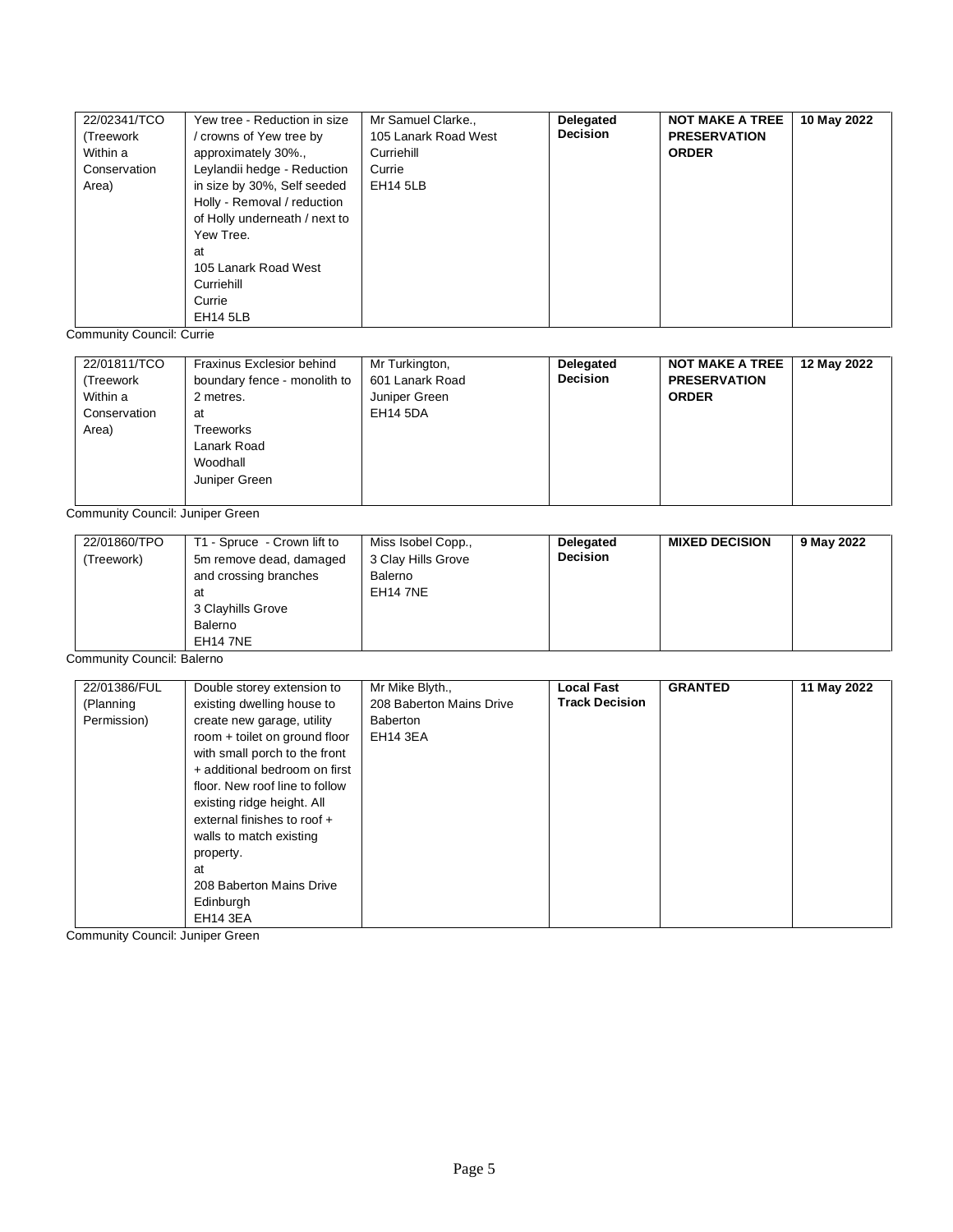| 22/01171/PPP<br>(Planning<br>Permission in<br>Principle) | Erection of 3 bedroom<br>dwelling house and access<br>road on land at Dalmahoy<br>Farms Estate adjacent to<br>A71 to accommodate<br>countryside workers.<br>at<br>Land 282 Metres East Of 7<br>Dalmahoy<br>Calder Road<br>Edinburgh<br>Newbridge | Mr James Douglas.,<br>Dove Cottage<br>Dalmahoy<br>Kirknewton<br><b>EH27 8EB</b> | Local<br>Delegated<br><b>Decision</b> | <b>REFUSED</b> | 13 May 2022 |
|----------------------------------------------------------|--------------------------------------------------------------------------------------------------------------------------------------------------------------------------------------------------------------------------------------------------|---------------------------------------------------------------------------------|---------------------------------------|----------------|-------------|
|                                                          |                                                                                                                                                                                                                                                  |                                                                                 |                                       |                |             |

Community Council: Ratho

| 22/00825/FUL<br>(Planning<br>Permission) | Proposed rear extension.<br>at<br>25 Baberton Mains Hill | Mrs Wells,<br>25 Baberton Mains Hill<br>Edinburgh | <b>Local Fast</b><br><b>Track Decision</b> | <b>GRANTED</b> | 9 May 2022 |
|------------------------------------------|----------------------------------------------------------|---------------------------------------------------|--------------------------------------------|----------------|------------|
|                                          | Edinburgh<br>EH14 3HA                                    | EH14 3HA                                          |                                            |                |            |

Community Council: Juniper Green

|  | 22/00343/FUL<br>(Planning<br>Permission) | Single-storey extension to<br>side, demolish existing<br>garage and external store<br>(AS AMENDED).<br>at<br>500 Lanark Road<br>Juniper Green | Mrs Hopper,<br>Castlebank<br>500 Lanark Road<br>Juniper Green<br>EH14 5DH | <b>Local Fast</b><br><b>Track Decision</b> | <b>GRANTED</b> | 13 May 2022 |
|--|------------------------------------------|-----------------------------------------------------------------------------------------------------------------------------------------------|---------------------------------------------------------------------------|--------------------------------------------|----------------|-------------|
|--|------------------------------------------|-----------------------------------------------------------------------------------------------------------------------------------------------|---------------------------------------------------------------------------|--------------------------------------------|----------------|-------------|

Community Council: Juniper Green

## <span id="page-5-0"></span>*Ward No.B03 – Drum Brae/Gyle*

**[Wards](#page-0-0)** 

| 22/02456/TPO | Sycamore with with large                                 | Mr Tony Lam.,                    | Delegated       | <b>GRANTED</b> | 11 May 2022 |
|--------------|----------------------------------------------------------|----------------------------------|-----------------|----------------|-------------|
| (Treework)   | cavity at base of tree on<br>west side and extensive rot | 45 Clerwood Gardens<br>Edinburgh | <b>Decision</b> |                |             |
|              | poor canopy vigor -                                      | UK                               |                 |                |             |
|              | Immediate removal                                        | EH12 8PX                         |                 |                |             |
|              | at                                                       |                                  |                 |                |             |
|              | 45 Clerwood Gardens                                      |                                  |                 |                |             |
|              | Edinburgh                                                |                                  |                 |                |             |
|              | <b>EH12 8PX</b>                                          |                                  |                 |                |             |

Community Council: Drumbrae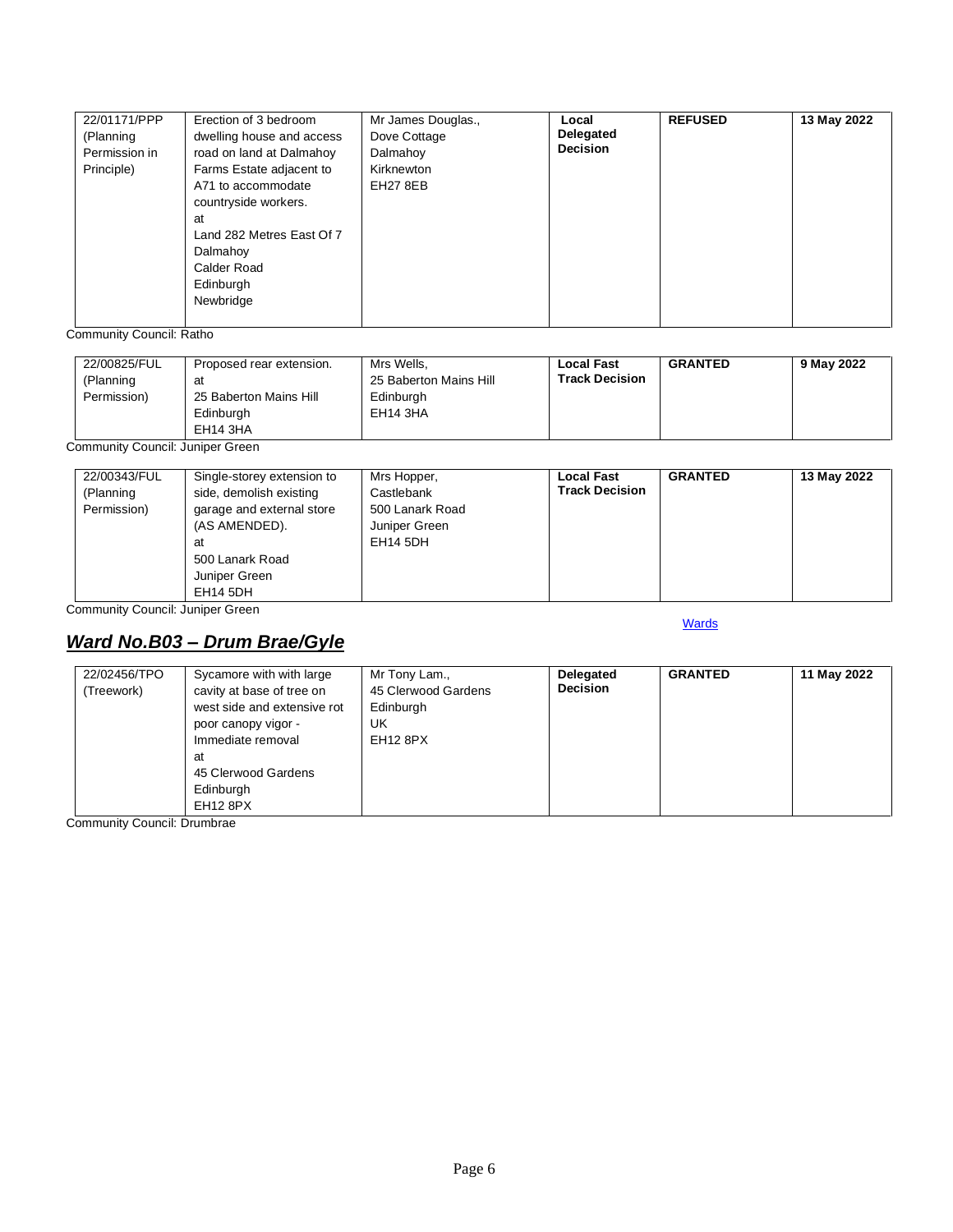| 22/01194/FUL | We propose to install an air   | Mr Dickerson,       | <b>Local Fast</b>     | <b>GRANTED</b> | 11 May 2022 |
|--------------|--------------------------------|---------------------|-----------------------|----------------|-------------|
| (Planning    | source heat pump at the        | 23 Bughtlin Gardens | <b>Track Decision</b> |                |             |
| Permission)  | front of our property on a     | Edinburgh           |                       |                |             |
|              | strip of communal land. This   | <b>EH12 8XB</b>     |                       |                |             |
|              | will be a Vaillant Arotherm    |                     |                       |                |             |
|              | plus 7kW heat pump and will    |                     |                       |                |             |
|              | sit 300mm away from the        |                     |                       |                |             |
|              | outside of the front wall. The |                     |                       |                |             |
|              | heat pump is 1100mm wide,      |                     |                       |                |             |
|              | 450mm deep and 965mm           |                     |                       |                |             |
|              | high. At maximum operation     |                     |                       |                |             |
|              | (only when outside             |                     |                       |                |             |
|              | temperature is very low) the   |                     |                       |                |             |
|              | sound level is at most 55dB.   |                     |                       |                |             |
|              | The pump will replace our      |                     |                       |                |             |
|              | gas boiler and has an          |                     |                       |                |             |
|              | energy efficiency rating of    |                     |                       |                |             |
|              | A++, using environment         |                     |                       |                |             |
|              | friendly refrigerant (R290).   |                     |                       |                |             |
|              | at                             |                     |                       |                |             |
|              | 23 Bughtlin Gardens            |                     |                       |                |             |
|              | Edinburgh                      |                     |                       |                |             |
|              | <b>EH12 8XB</b>                |                     |                       |                |             |

Community Council: Drumbrae

| 20/02065/CLP    | Certificate of lawfulness has    | Innes Associates., | <b>Fast Track</b> | <b>GRANTED</b> | 9 May 2022 |
|-----------------|----------------------------------|--------------------|-------------------|----------------|------------|
| (Certificate of | been given to install new        | Mr Ryan Davidson   | <b>Decision</b>   |                |            |
| Lawfulness      | external louvers above           | 28 Stafford Street |                   |                |            |
| (proposed))     | windows to provide               | Edinburgh          |                   |                |            |
|                 | ventilation. this application is | EH3 7BD            |                   |                |            |
|                 | to propose new locations for     |                    |                   |                |            |
|                 | louvers and to show new          |                    |                   |                |            |
|                 | metal composite housing          |                    |                   |                |            |
|                 | panel.                           |                    |                   |                |            |
|                 | at                               |                    |                   |                |            |
|                 | 2 Redheughs Rigg                 |                    |                   |                |            |
|                 | Edinburgh                        |                    |                   |                |            |
|                 |                                  |                    |                   |                |            |

Community Council: Corstorphine

# <span id="page-6-0"></span>*Ward No. B04 – Forth*

| 22/02343/TCO<br>(Treework<br>Within a<br>trees.<br>Conservation<br>at<br>Area) | Eucalyptus trees x 2 - Full<br>removal of 2 x eucalyptus<br>2A Cargil Terrace<br>Edinburgh<br>EH <sub>5</sub> 3NB | Mrs June Morrison.,<br>2A Cargil Terrace<br>Edinburgh<br>EH <sub>5</sub> 3NB | Delegated<br><b>Decision</b> | <b>NOT MAKE A TREE</b><br><b>PRESERVATION</b><br><b>ORDER</b> | 10 May 2022 |
|--------------------------------------------------------------------------------|-------------------------------------------------------------------------------------------------------------------|------------------------------------------------------------------------------|------------------------------|---------------------------------------------------------------|-------------|
|--------------------------------------------------------------------------------|-------------------------------------------------------------------------------------------------------------------|------------------------------------------------------------------------------|------------------------------|---------------------------------------------------------------|-------------|

**[Wards](#page-0-0)** 

Community Council: Trinity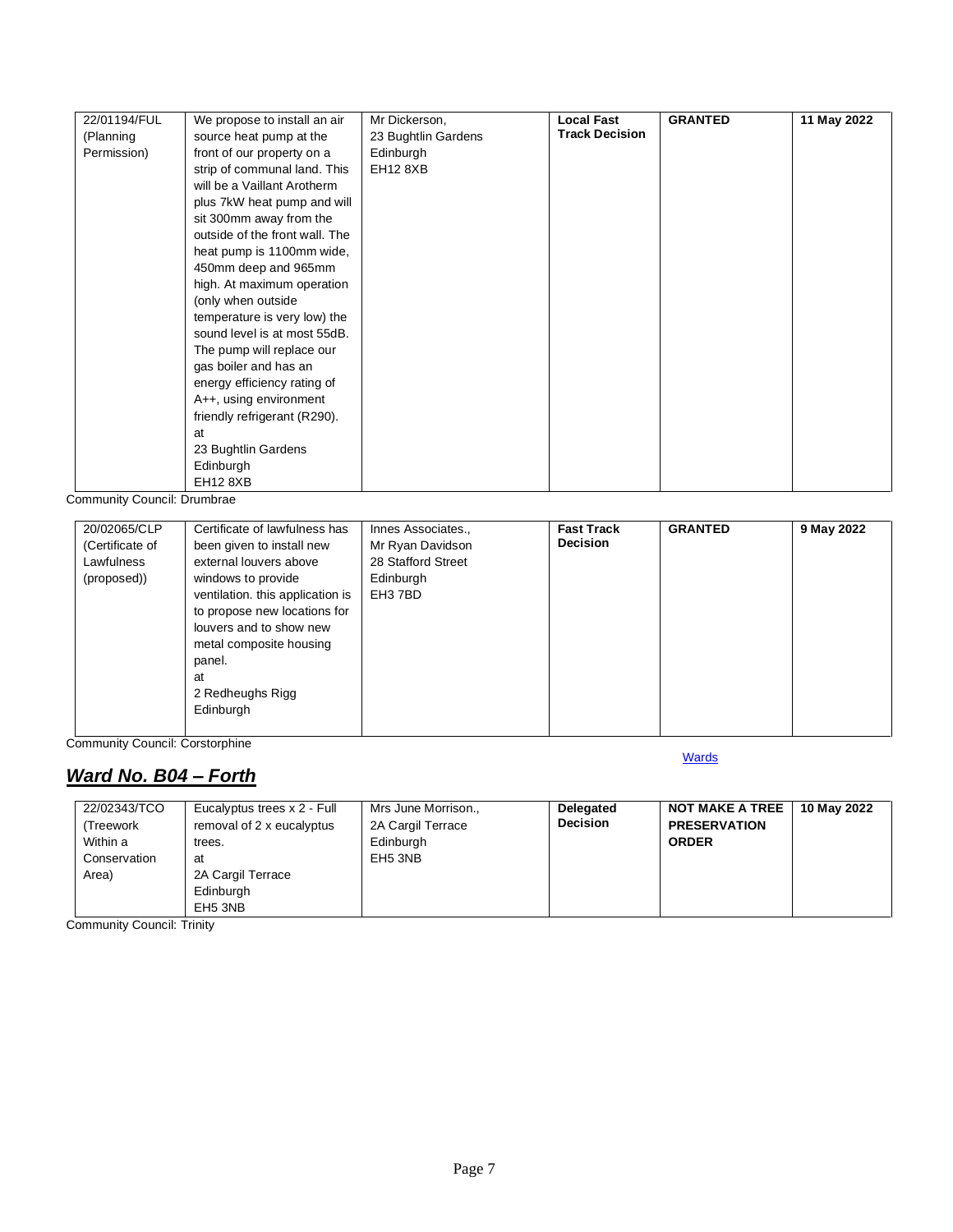| 22/02068/TCO | Cherry species (T3) and        | Ms Heather Watson., | Delegated       | <b>NOT MAKE A TREE</b> | 10 May 2022 |
|--------------|--------------------------------|---------------------|-----------------|------------------------|-------------|
| (Treework    | Sycamore trees (T2) to be      | 243 Newhaven Rd     | <b>Decision</b> | <b>PRESERVATION</b>    |             |
| Within a     | crown lifted to a height of 3m | Edinburgh           |                 | <b>ORDER</b>           |             |
| Conservation | above ground and to be         | EH6 4LQ             |                 |                        |             |
| Area)        | pruned back to allow a 2m      |                     |                 |                        |             |
|              | clearance to adjacent          |                     |                 |                        |             |
|              | buildings                      |                     |                 |                        |             |
|              | at                             |                     |                 |                        |             |
|              | Flat 2 243 Newhaven Road       |                     |                 |                        |             |
|              | Edinburgh                      |                     |                 |                        |             |
|              | EH6 4LQ                        |                     |                 |                        |             |

Community Council: Leith Harbour And Newhaven

| 22/01416/LBC<br>(Listed Building<br>Consent) | Application for listed building<br>consent to break out<br>opening to existing store to<br>enhance living room<br>accommodation and to<br>install glazed patio double | Mr Flectcher,<br>BF2 3A Starbank Road<br>Edinburgh<br>EH5 3BN | Delegated<br><b>Decision</b> | <b>REFUSED</b> | 11 May 2022 |
|----------------------------------------------|-----------------------------------------------------------------------------------------------------------------------------------------------------------------------|---------------------------------------------------------------|------------------------------|----------------|-------------|
|                                              | doors at rear to provide<br>more natural light to<br>basement flat.<br>at<br>BF2 3A Starbank Road<br>Edinburgh<br>EH <sub>5</sub> 3BN                                 |                                                               |                              |                |             |

Community Council: Trinity

| 22/01434/LBC<br>Internal alterations and<br>(Listed Building<br>extend existing dwelling<br>house at ground floor level.<br>Consent)<br>at<br>30 York Road<br>Edinburgh<br>EH5 3EQ | Watson Burnett Architects.,<br>FAO: Caolon Patterson<br>Woodbine<br>30 York Road<br>Edinburgh<br>EH5 3EQ | Delegated<br><b>Decision</b> | <b>REFUSED</b> | 13 May 2022 |
|------------------------------------------------------------------------------------------------------------------------------------------------------------------------------------|----------------------------------------------------------------------------------------------------------|------------------------------|----------------|-------------|
|------------------------------------------------------------------------------------------------------------------------------------------------------------------------------------|----------------------------------------------------------------------------------------------------------|------------------------------|----------------|-------------|

Community Council: Trinity

| 22/01331/LBC     | It is proposed to replace all | Mr Crabb,        | Delegated       | <b>GRANTED</b> | 11 May 2022 |
|------------------|-------------------------------|------------------|-----------------|----------------|-------------|
| (Listed Building | the slates on the two         | 132 Trinity Road | <b>Decision</b> |                |             |
| Consent)         | outward facing pitches of the | Edinburgh        |                 |                |             |
|                  | roof with Calidad 80          | EH5 3LA          |                 |                |             |
|                  | Premium Natural Heavy         |                  |                 |                |             |
|                  | Slate. The work will include  |                  |                 |                |             |
|                  | Tyvek type roofing            |                  |                 |                |             |
|                  | membrane under the new        |                  |                 |                |             |
|                  | slates to provide necessary   |                  |                 |                |             |
|                  | waterproofing. No changes     |                  |                 |                |             |
|                  | or alterations are being      |                  |                 |                |             |
|                  | made to the roof profile or   |                  |                 |                |             |
|                  | appearance which would in     |                  |                 |                |             |
|                  | any way alter the character   |                  |                 |                |             |
|                  | of the building. Only         |                  |                 |                |             |
|                  | replacement slates are        |                  |                 |                |             |
|                  | proposed to be installed.     |                  |                 |                |             |
|                  | at                            |                  |                 |                |             |
|                  | 132 Trinity Road              |                  |                 |                |             |
|                  | Edinburgh                     |                  |                 |                |             |
|                  | EH <sub>5</sub> 3LA           |                  |                 |                |             |

Community Council: Trinity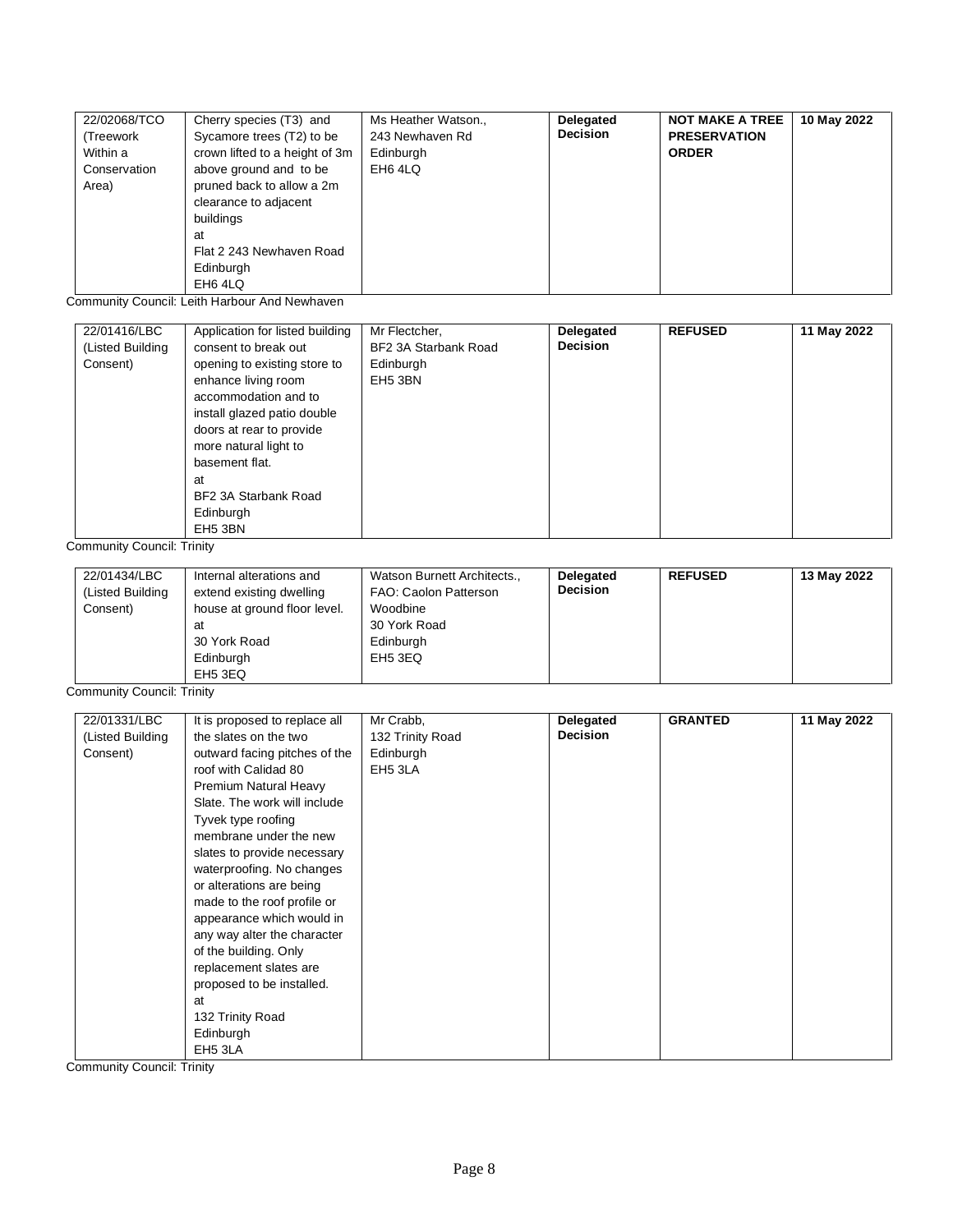| 22/00971/LBC<br>(Listed Building<br>Consent) | Proposed alterations and<br>attic conversion to listed<br>dwelling house.<br>at<br>3 Craighall Bank<br>Edinburgh<br>EH6 4RW | Mr & Mrs Sullivan,<br>3 Craighall Bank<br>Edinburgh<br>EH6 4RW | Delegated<br><b>Decision</b> | <b>GRANTED</b> | 11 May 2022 |
|----------------------------------------------|-----------------------------------------------------------------------------------------------------------------------------|----------------------------------------------------------------|------------------------------|----------------|-------------|
|----------------------------------------------|-----------------------------------------------------------------------------------------------------------------------------|----------------------------------------------------------------|------------------------------|----------------|-------------|

Community Council: Trinity

| 22/00375/FUL<br>(Planning<br>Permission) | Single storey rear extension.<br>Resubmission relating to<br>21/05270/FUL (as<br>amended).<br>at<br>10 Bangholm Grove | Ms Clark,<br>10 Bangholm Grove<br>Edinburgh<br>EH5 3AQ | Local<br>Delegated<br><b>Decision</b> | <b>GRANTED</b> | 11 May 2022 |
|------------------------------------------|-----------------------------------------------------------------------------------------------------------------------|--------------------------------------------------------|---------------------------------------|----------------|-------------|
|                                          | Edinburgh<br>EH <sub>5</sub> 3AQ                                                                                      |                                                        |                                       |                |             |

Community Council: Trinity

### <span id="page-8-0"></span>*Ward No. B05 – Inverleith*

#### **[Wards](#page-0-0)**

| 22/02237/TPO | Oak Tree: 4 Branches     | Ms Barden.              | <b>Delegated</b> | <b>MIXED DECISION</b> | 12 May 2022 |
|--------------|--------------------------|-------------------------|------------------|-----------------------|-------------|
| (Treework)   | pruned by 5 meters (30%) | 94 Wester Drylaw Avenue | <b>Decision</b>  |                       |             |
|              | at                       | Edinburgh               |                  |                       |             |
|              | 94 Wester Drylaw Avenue  | EH4 2SX                 |                  |                       |             |
|              | Edinburgh                |                         |                  |                       |             |
|              | EH4 2SX                  |                         |                  |                       |             |

Community Council: Drylaw/Telford

| 22/01465/LBC     | Installation of new          | Fettes College.,           | Delegated       | <b>GRANTED</b> | 13 May 2022 |
|------------------|------------------------------|----------------------------|-----------------|----------------|-------------|
| (Listed Building | mezzanine study              | <b>FAO:R Ichard Petrie</b> | <b>Decision</b> |                |             |
| Consent)         | accommodation, new pantry    | 2 Carrington Road          |                 |                |             |
|                  | facilities, 2 No. new        | Edinburgh                  |                 |                |             |
|                  | openings with glazed         | <b>EH4 1QX</b>             |                 |                |             |
|                  | screens, internal            |                            |                 |                |             |
|                  | reconfiguration of 5th form  |                            |                 |                |             |
|                  | dormitory, formation of new  |                            |                 |                |             |
|                  | matron's room, new lighting, |                            |                 |                |             |
|                  | power, and ventilation.      |                            |                 |                |             |
|                  | at                           |                            |                 |                |             |
|                  | <b>College East</b>          |                            |                 |                |             |
|                  | <b>Fettes College</b>        |                            |                 |                |             |
|                  | 2 Carrington Road            |                            |                 |                |             |
|                  | Edinburgh                    |                            |                 |                |             |
|                  | <b>EH4 1QX</b>               |                            |                 |                |             |

Community Council: Stockbridge/Inverleith

| 22/01466/LBC<br>(Listed Building<br>Consent) | Removal of partitions and<br>formation of study spaces<br>and enhanced sanitary<br>provision.<br>at<br>Glencorse House<br><b>Fettes College</b><br>2 Carrington Road<br>Edinburgh | Fettes College.,<br><b>FAO Richard Petrie</b><br>2 Carrington Road<br>Edinburgh<br><b>EH4 1QT</b> | <b>Delegated</b><br><b>Decision</b> | <b>GRANTED</b> | 13 May 2022 |
|----------------------------------------------|-----------------------------------------------------------------------------------------------------------------------------------------------------------------------------------|---------------------------------------------------------------------------------------------------|-------------------------------------|----------------|-------------|
|                                              | <b>EH4 1QT</b>                                                                                                                                                                    |                                                                                                   |                                     |                |             |

Community Council: Stockbridge/Inverleith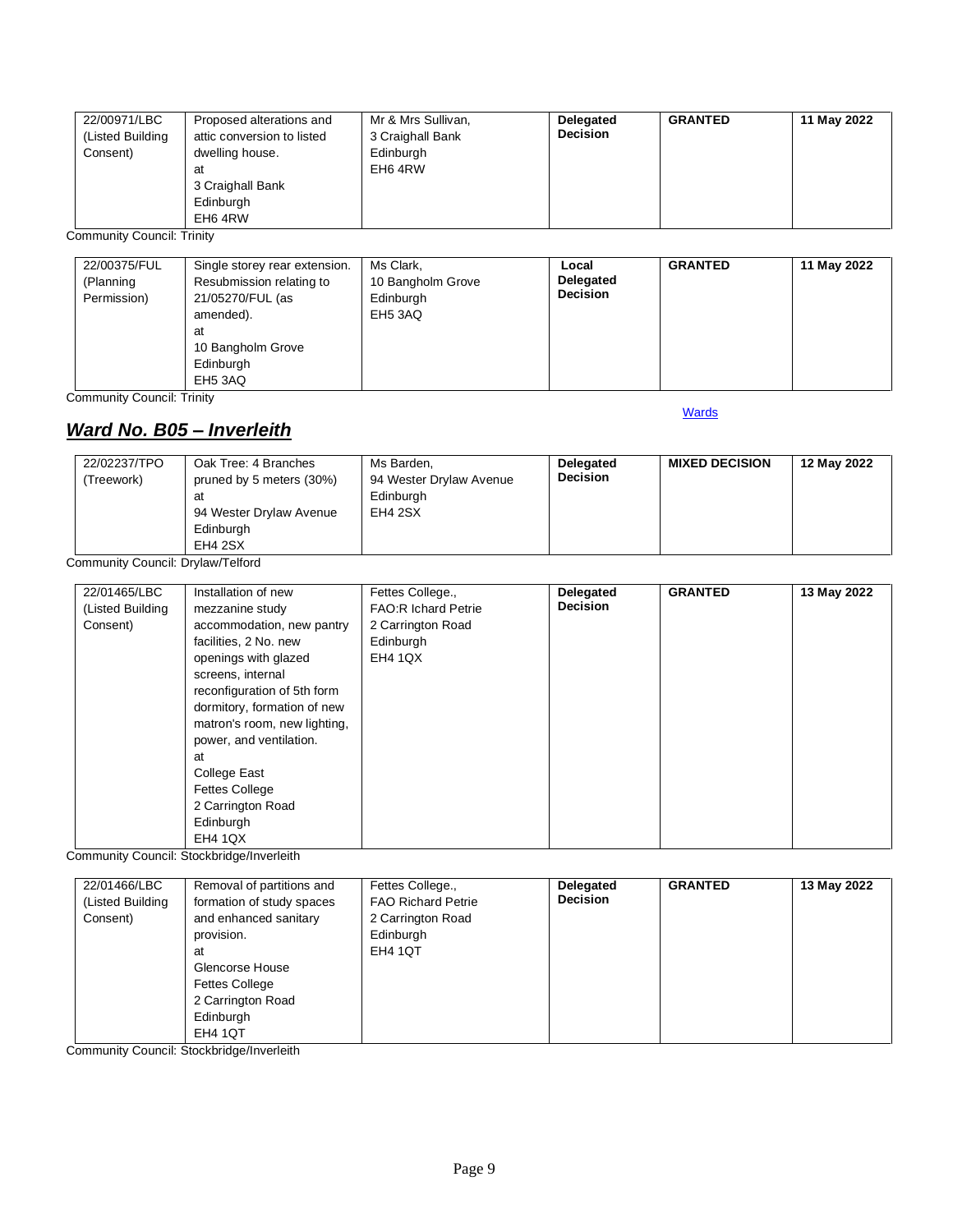| 22/00657/FUL | Internal alterations.      | Mrs Graham,                     | Local           | <b>REFUSED</b> | 10 May 2022 |
|--------------|----------------------------|---------------------------------|-----------------|----------------|-------------|
| (Planning    | Alterations to rear ground | 9 Inverleith Terrace            | Delegated       |                |             |
| Permission)  | floor windows. Addition of | Edinburgh                       | <b>Decision</b> |                |             |
|              | juliet balconies. French   | EH <sub>3</sub> 5N <sub>S</sub> |                 |                |             |
|              | doors in basement window   |                                 |                 |                |             |
|              | opening (as amended).      |                                 |                 |                |             |
|              | at                         |                                 |                 |                |             |
|              | 9 Inverleith Terrace       |                                 |                 |                |             |
|              | Edinburgh                  |                                 |                 |                |             |
|              | EH3 5NS                    |                                 |                 |                |             |

Community Council: Stockbridge/Inverleith

| 22/00658/LBC     | Internal alterations to       | Mrs Graham,          | <b>Delegated</b> | <b>REFUSED</b> | 9 May 2022 |
|------------------|-------------------------------|----------------------|------------------|----------------|------------|
| (Listed Building | basement, ground and attic    | 9 Inverleith Terrace | <b>Decision</b>  |                |            |
| Consent)         | levels. New double door       | Edinburgh            |                  |                |            |
|                  | opening from kitchen to       | EH3 5NS              |                  |                |            |
|                  | sitting room at GF level.     |                      |                  |                |            |
|                  | Lower cills to ground floor   |                      |                  |                |            |
|                  | rear windows. Installation of |                      |                  |                |            |
|                  | french doors to rear          |                      |                  |                |            |
|                  | basement window (as           |                      |                  |                |            |
|                  | amended).                     |                      |                  |                |            |
|                  | at                            |                      |                  |                |            |
|                  | 9 Inverleith Terrace          |                      |                  |                |            |
|                  | Edinburgh                     |                      |                  |                |            |
|                  | EH3 5NS                       |                      |                  |                |            |

Community Council: Stockbridge/Inverleith

| 20/02141/TCO<br>(Treework<br>Within a<br>Conservation<br>Area) | Sycamore. About 8-10<br>metres in height. - Cutting<br>down the upper part of the<br>tree to below the level of the<br>applicant's wall.<br>at<br>15 Sunbury Place | Mr Ian Langrish.,<br>15 Sunbury Place<br>Edinburgh<br>EH4 3BY | Delegated<br><b>Decision</b> | <b>TCO LEGACY</b> | 11 May 2022 |
|----------------------------------------------------------------|--------------------------------------------------------------------------------------------------------------------------------------------------------------------|---------------------------------------------------------------|------------------------------|-------------------|-------------|
|                                                                | Edinburgh<br>EH4 3BY                                                                                                                                               |                                                               |                              |                   |             |

Community Council: West End

| 20/01680/TCO | Trees located within slope | The City Of Edinburgh Council | Delegated       | <b>TCO LEGACY</b> | 11 May 2022 |
|--------------|----------------------------|-------------------------------|-----------------|-------------------|-------------|
| (Treework    | and general shrubbs and    | $(CEC)$ .                     | <b>Decision</b> |                   |             |
| Within a     | vegetation. - Tree and     | <b>Waverley Court</b>         |                 |                   |             |
| Conservation | shrubb removal.            | <b>East Market Street</b>     |                 |                   |             |
| Area)        | at                         | Edinburgh                     |                 |                   |             |
|              | 61 Dean Path               | Scotland                      |                 |                   |             |
|              | Edinburgh                  | EH8 8BG                       |                 |                   |             |
|              | EH4 3AT                    |                               |                 |                   |             |

Community Council: West End

# <span id="page-9-0"></span>*Ward No. B06 – Corstorphine/Murrayfield*

**[Wards](#page-0-0)** 

| 22/02311/TCO<br>(Treework<br>Within a<br>Conservation | Yew Trees: Reduce and<br>shape. Maple: Reduce and<br>shape.<br>at | Mr Miller.<br>1A Easter Belmont Road<br>Edinburgh<br><b>EH12 6EX</b> | <b>Delegated</b><br><b>Decision</b> | <b>NOT MAKE A TREE</b><br><b>PRESERVATION</b><br><b>ORDER</b> | 9 May 2022 |
|-------------------------------------------------------|-------------------------------------------------------------------|----------------------------------------------------------------------|-------------------------------------|---------------------------------------------------------------|------------|
| Area)                                                 | Easter Belmont Road<br>Edinburgh<br>EH <sub>12</sub> 6EX          |                                                                      |                                     |                                                               |            |

Community Council: Murrayfield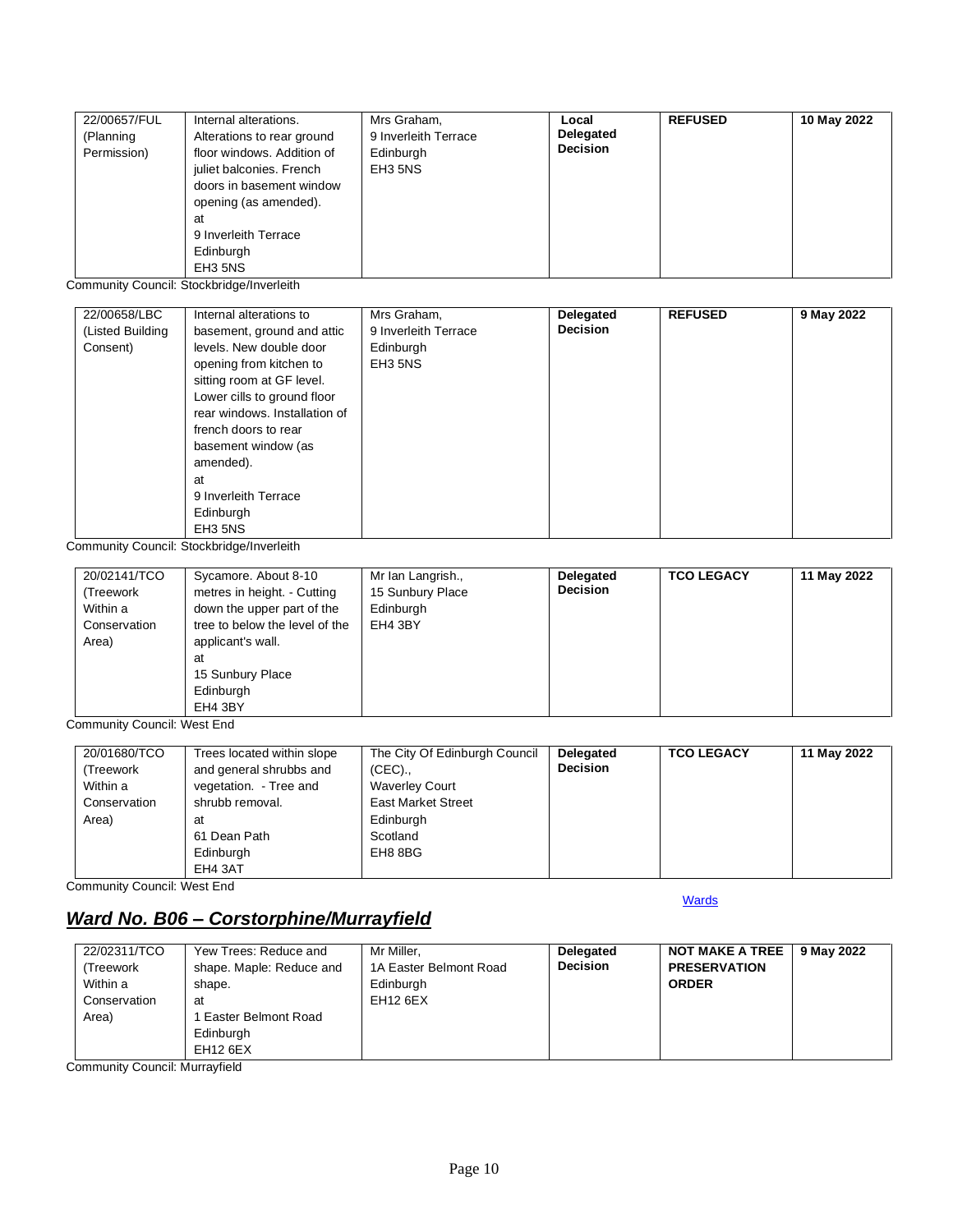| 22/01572/FUL<br>(Planning<br>Permission) | Proposed steel frame side<br>extension to the east of the<br>existing building, to create a<br>class 7 MOT bay.<br>at<br>6 Gylemuir Road<br>Edinburgh | ATS Euromaster Limited.,<br>FAO: Andy Evans<br>Vantage Point<br>20 Upper Portland Street<br>Aston<br>Birmingham<br><b>B6 5TW</b> | Local<br>Delegated<br><b>Decision</b> | <b>GRANTED</b> | 13 May 2022 |
|------------------------------------------|-------------------------------------------------------------------------------------------------------------------------------------------------------|----------------------------------------------------------------------------------------------------------------------------------|---------------------------------------|----------------|-------------|
|                                          | <b>EH12 7UF</b>                                                                                                                                       |                                                                                                                                  |                                       |                |             |

Community Council: Corstorphine

| 22/01407/FUL<br>(Planning<br>Permission) | Installation of replacement<br>windows.<br>at<br>Flat 1 1C Orchardfield | Mrs Burden,<br>Flat 1 1C Orchardfield Avenue<br>Edinburgh<br><b>EH127SX</b> | <b>Local Fast</b><br><b>Track Decision</b> | <b>GRANTED</b> | 11 May 2022 |
|------------------------------------------|-------------------------------------------------------------------------|-----------------------------------------------------------------------------|--------------------------------------------|----------------|-------------|
|                                          | Avenue<br>Edinburgh<br><b>EH127SX</b>                                   |                                                                             |                                            |                |             |

Community Council: Corstorphine

| 22/01262/FUL<br>(Planning<br>Permission) | Construction of single storey<br>rear extension to rear of<br>existing house, to form<br>enlarged kitchen / dining.                                                     | Mr And Mrs Tim And Lesley<br>Lofthouse.,<br>7 Meadow Place Road<br>Broomhall | <b>Local Fast</b><br><b>Track Decision</b> | <b>GRANTED</b> | 11 May 2022 |
|------------------------------------------|-------------------------------------------------------------------------------------------------------------------------------------------------------------------------|------------------------------------------------------------------------------|--------------------------------------------|----------------|-------------|
|                                          | Rear wall of existing kitchen,<br>together with extension fitted<br>with new concertina doors.<br>at<br>7 Meadow Place Road<br>Broomhall<br>Edinburgh<br><b>EH127TZ</b> | Edinburgh<br><b>EH12 7TZ</b>                                                 |                                            |                |             |

Community Council: Corstorphine

| 20/01936/TCO<br>(Treework<br>Within a<br>Conservation<br>Area) | Spruce plantation - Clear<br>fell.<br>at<br>Beechmount House<br>102 Corstorphine Road<br>Edinburgh | Mr Kamran Akbar.,<br>Beechmount House<br>102 Corstorphine Road<br>Edinburgh | Delegated<br><b>Decision</b> | <b>TCO LEGACY</b> | 11 May 2022 |
|----------------------------------------------------------------|----------------------------------------------------------------------------------------------------|-----------------------------------------------------------------------------|------------------------------|-------------------|-------------|
|----------------------------------------------------------------|----------------------------------------------------------------------------------------------------|-----------------------------------------------------------------------------|------------------------------|-------------------|-------------|

**[Wards](#page-0-0)** 

Community Council: Murrayfield

### <span id="page-10-0"></span>*Ward No. B07 – Sighthill/Gorgie*

| 22/01274/LBC     | Proposed installation of new  | Miss Abigail Robertson., | Local           | <b>PERMISSION IS</b> | 12 May 2022 |
|------------------|-------------------------------|--------------------------|-----------------|----------------------|-------------|
| (Listed Building | internal wall insulation to   | 3F1                      | Delegated       | <b>NOT REQUIRED</b>  |             |
| Consent)         | exposed walls within a listed | 17 Richmond Terrace      | <b>Decision</b> |                      |             |
|                  | building.                     | Edinburgh                |                 |                      |             |
|                  | at                            | <b>EH11 2BY</b>          |                 |                      |             |
|                  | 3F1                           |                          |                 |                      |             |
|                  | 17 Richmond Terrace           |                          |                 |                      |             |
|                  | Edinburgh                     |                          |                 |                      |             |
|                  | EH11 2BY                      |                          |                 |                      |             |

Community Council: Gorgie/Dalry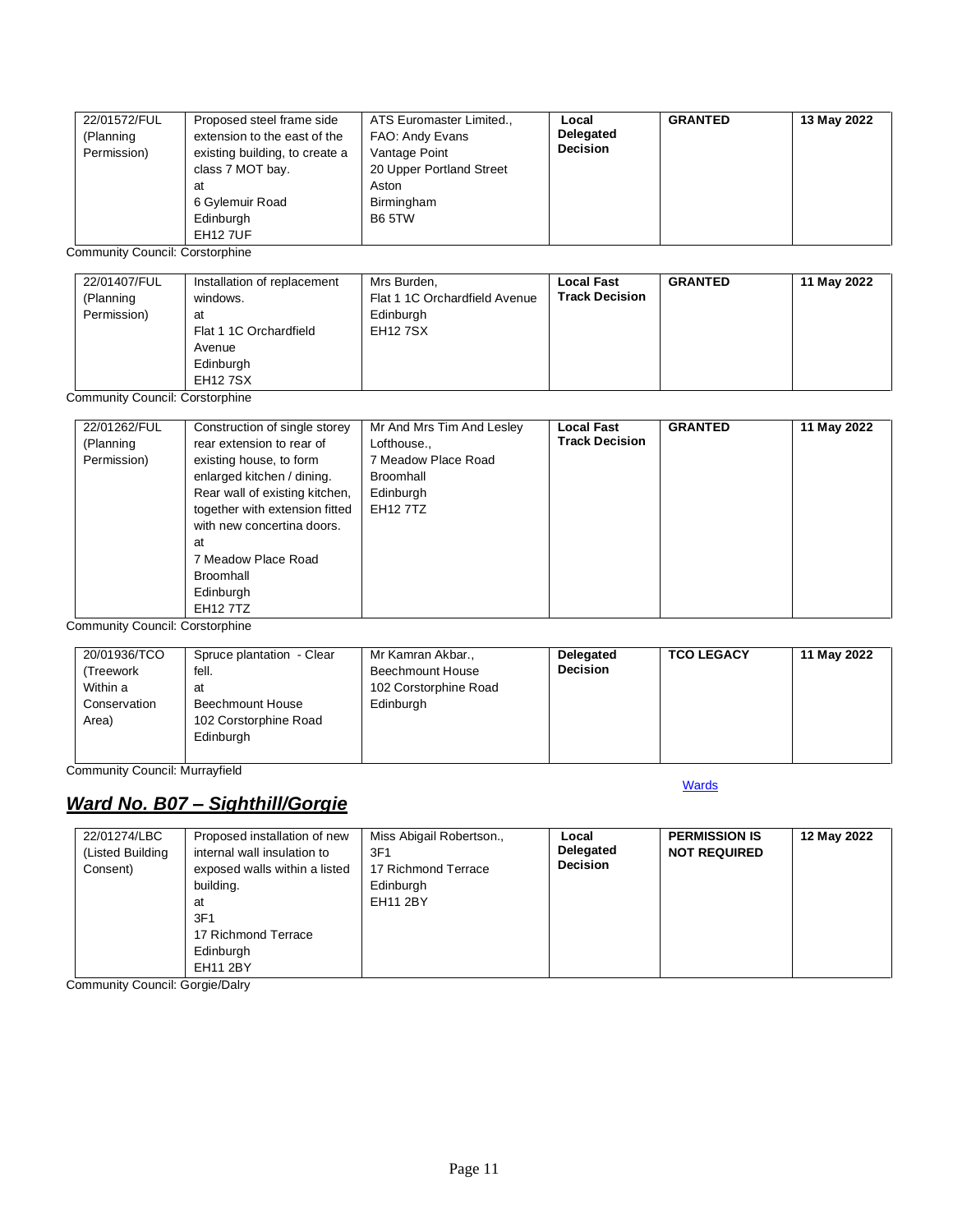| 21/05611/FUL<br>(Planning<br>Permission) | Change of use from class1<br>to class 3 for use as a<br>restaurant (as amended).<br>at<br>176 Dalry Road<br>Edinburgh<br><b>EH11 2EG</b> | Tom Cook Ltd.,<br>38 New City Road<br>Dundas Court<br>Glasgow<br>G4 9JT | Local<br>Delegated<br><b>Decision</b> | <b>GRANTED</b> | 10 May 2022 |
|------------------------------------------|------------------------------------------------------------------------------------------------------------------------------------------|-------------------------------------------------------------------------|---------------------------------------|----------------|-------------|
|------------------------------------------|------------------------------------------------------------------------------------------------------------------------------------------|-------------------------------------------------------------------------|---------------------------------------|----------------|-------------|

Community Council: Gorgie/Dalry

| 20/03493/TCO<br>(Treework)<br>Within a | large Weeping willow -<br>significant cutting back/<br>pruning or pollarding of tree. | Miss Anna Lithgow.,<br>13 Argyll Terrace<br>Edinburgh | Delegated<br><b>Decision</b> | <b>TCO LEGACY</b> | 11 May 2022 |
|----------------------------------------|---------------------------------------------------------------------------------------|-------------------------------------------------------|------------------------------|-------------------|-------------|
| Conservation                           | at                                                                                    | <b>EH11 2BR</b>                                       |                              |                   |             |
| Area)                                  | 13 Argyll Terrace                                                                     |                                                       |                              |                   |             |
|                                        | Edinburgh                                                                             |                                                       |                              |                   |             |
|                                        | <b>EH11 2BR</b>                                                                       |                                                       |                              |                   |             |

Community Council: Gorgie/Dalry

**[Wards](#page-0-0)** 

# <span id="page-11-0"></span>*Ward No. B08 – Colinton/Fairmilehead*

| 22/01361/FUL<br>(Planning<br>Permission) | Proposed sun lounge and<br>house alterations.<br>at<br>21 Westgarth Avenue<br>Edinburgh<br>EH13 0BB | Mr & Mrs Gibson,<br>21 Westgarth Avenue<br>Edinburgh<br>EH13 0BB | <b>Local Fast</b><br><b>Track Decision</b> | <b>GRANTED</b> | 9 May 2022 |
|------------------------------------------|-----------------------------------------------------------------------------------------------------|------------------------------------------------------------------|--------------------------------------------|----------------|------------|
|------------------------------------------|-----------------------------------------------------------------------------------------------------|------------------------------------------------------------------|--------------------------------------------|----------------|------------|

Community Council: Colinton

| 22/01340/FUL | Rear extension to detached | Mr And Mrs W Lewis., | <b>Local Fast</b>     | <b>GRANTED</b> | 12 May 2022 |
|--------------|----------------------------|----------------------|-----------------------|----------------|-------------|
| (Planning    | house.                     | 396 Lanark Road      | <b>Track Decision</b> |                |             |
| Permission)  | at                         | Edinburgh            |                       |                |             |
|              | Seasgair                   | EH <sub>13</sub> OLX |                       |                |             |
|              | 396 Lanark Road            |                      |                       |                |             |
|              | Kingsknowe                 |                      |                       |                |             |
|              | Edinburgh                  |                      |                       |                |             |
|              | EH <sub>13</sub> OLX       |                      |                       |                |             |

Community Council: Colinton

| 22/01298/FUL<br>(Planning<br>Permission) | Proposed front and rear<br>dormers.<br>at<br>96 Redford Loan<br>Edinburgh<br><b>EH13 0AT</b> | Mr N McConnachie.,<br>96 Redford Loan<br>Edinburgh<br>EH13 0AT | <b>Local Fast</b><br><b>Track Decision</b> | <b>GRANTED</b> | 9 May 2022 |
|------------------------------------------|----------------------------------------------------------------------------------------------|----------------------------------------------------------------|--------------------------------------------|----------------|------------|
|------------------------------------------|----------------------------------------------------------------------------------------------|----------------------------------------------------------------|--------------------------------------------|----------------|------------|

Community Council: Colinton

| 22/01052/FUL<br>(Planning<br>Permission) | Proposed rear extension<br>and new single storey<br>garage side extension.<br>at<br>59 Caiystane Terrace<br>Edinburgh<br>EH10 6SU | Mr Murray,<br>59 Caiystane Terrace<br>Edinburgh<br><b>EH10 6SU</b> | Local<br><b>Delegated</b><br><b>Decision</b> | <b>GRANTED</b> | 9 May 2022 |
|------------------------------------------|-----------------------------------------------------------------------------------------------------------------------------------|--------------------------------------------------------------------|----------------------------------------------|----------------|------------|
|------------------------------------------|-----------------------------------------------------------------------------------------------------------------------------------|--------------------------------------------------------------------|----------------------------------------------|----------------|------------|

Community Council: Fairmilehead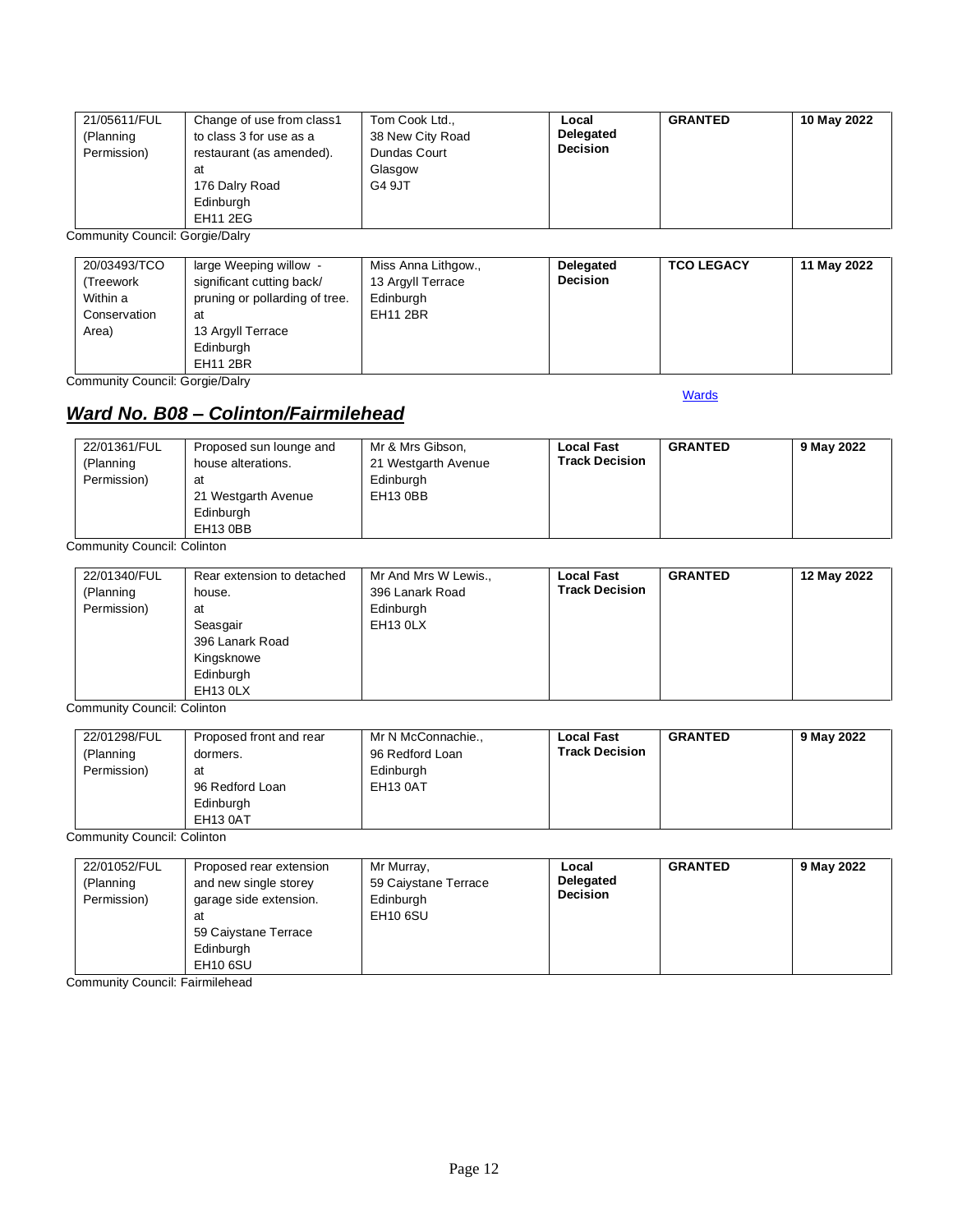| 21/06720/FUL<br>Single storey extension,<br>dormer and internal<br>(Planning<br>Permission)<br>alterations (as amended).<br>at<br>52 Pentland View<br>Edinburgh<br>EH <sub>10</sub> 6PS | Ms Selena MacArthur.,<br>52 Pentland View<br>Edinburgh<br>EH <sub>10</sub> 6PS | <b>Local Fast</b><br><b>Track Decision</b> | <b>GRANTED</b> | 9 May 2022 |
|-----------------------------------------------------------------------------------------------------------------------------------------------------------------------------------------|--------------------------------------------------------------------------------|--------------------------------------------|----------------|------------|
|-----------------------------------------------------------------------------------------------------------------------------------------------------------------------------------------|--------------------------------------------------------------------------------|--------------------------------------------|----------------|------------|

Community Council: Fairmilehead

| 20/03396/TCO | Three conifers and one      | Mr David McCorqudale., | Delegated       | <b>TCO LEGACY</b> | 11 May 2022 |
|--------------|-----------------------------|------------------------|-----------------|-------------------|-------------|
| (Treework    | spruce tree - Reduce two    | 7 Spylaw Park          | <b>Decision</b> |                   |             |
| Within a     | conifers by 30% in height.  | Colinton               |                 |                   |             |
| Conservation | Remove one additional       | Edinburgh              |                 |                   |             |
| Area)        | conifer and one spruce tree | <b>EH13 0LP</b>        |                 |                   |             |
|              | at                          |                        |                 |                   |             |
|              | 7 Spylaw Park               |                        |                 |                   |             |
|              | Edinburgh                   |                        |                 |                   |             |
|              | EH <sub>13</sub> OLP        |                        |                 |                   |             |

Community Council: Colinton

| 20/01883/TCO<br>(Treework)<br>Within a<br>Conservation<br>Area) | 3 conifer trees and 1 yew<br>tree - remove the conifer<br>trees and reduce the yew<br>tree by a 1/3<br>at<br>23 Gillespie Road<br>Edinburgh | Mr Fergus Morrison.,<br>4 Barton Park Avenue<br>Edinburgh<br>EH4 6ES | Delegated<br><b>Decision</b> | <b>TCO LEGACY</b> | 11 May 2022 |
|-----------------------------------------------------------------|---------------------------------------------------------------------------------------------------------------------------------------------|----------------------------------------------------------------------|------------------------------|-------------------|-------------|
|                                                                 | EH13 0NW                                                                                                                                    |                                                                      |                              |                   |             |

Community Council: Colinton

## <span id="page-12-0"></span>*Ward No. B09 – Fountainbridge/Craiglockhart*

#### **[Wards](#page-0-0)**

| 22/02350/TCO | Conifer - remove. | <b>Delegated</b> | <b>NOT MAKE A TREE</b> | 10 May 2022 |
|--------------|-------------------|------------------|------------------------|-------------|
| (Treework    | at                | <b>Decision</b>  | <b>PRESERVATION</b>    |             |
| Within a     | 11 Mid Steil      |                  | <b>ORDER</b>           |             |
| Conservation | Edinburgh         |                  |                        |             |
| Area)        | <b>EH10 5XB</b>   |                  |                        |             |

Community Council: Craiglockhart

| 22/01282/FUL<br>Erection of porch at main<br>(Planning<br>entrance to house.<br>Permission)<br>at<br>19 Craiglockhart Road North<br>Edinburgh<br><b>EH14 1BR</b> | Mr Mark Foster.,<br>19 Craiglockhart Road North<br>Edinburgh<br><b>EH14 1BR</b> | <b>Local Fast</b><br><b>Track Decision</b> | <b>GRANTED</b> | 10 May 2022 |
|------------------------------------------------------------------------------------------------------------------------------------------------------------------|---------------------------------------------------------------------------------|--------------------------------------------|----------------|-------------|
|------------------------------------------------------------------------------------------------------------------------------------------------------------------|---------------------------------------------------------------------------------|--------------------------------------------|----------------|-------------|

Community Council: Craiglockhart

| 22/01253/FUL | Demolish existing garage | Mr. & Mrs. Jim O'Neil., | <b>Local Fast</b>     | <b>GRANTED</b> | 10 May 2022 |
|--------------|--------------------------|-------------------------|-----------------------|----------------|-------------|
| (Planning    | and replace with a new   | 18 Craiglockhart Grove  | <b>Track Decision</b> |                |             |
| Permission)  | pitched roof garage.     | Edinburgh               |                       |                |             |
|              | at                       | <b>EH14 1ET</b>         |                       |                |             |
|              | 18 Craiglockhart Grove   |                         |                       |                |             |
|              | Edinburgh                |                         |                       |                |             |
|              | <b>EH14 1ET</b>          |                         |                       |                |             |

Community Council: Craiglockhart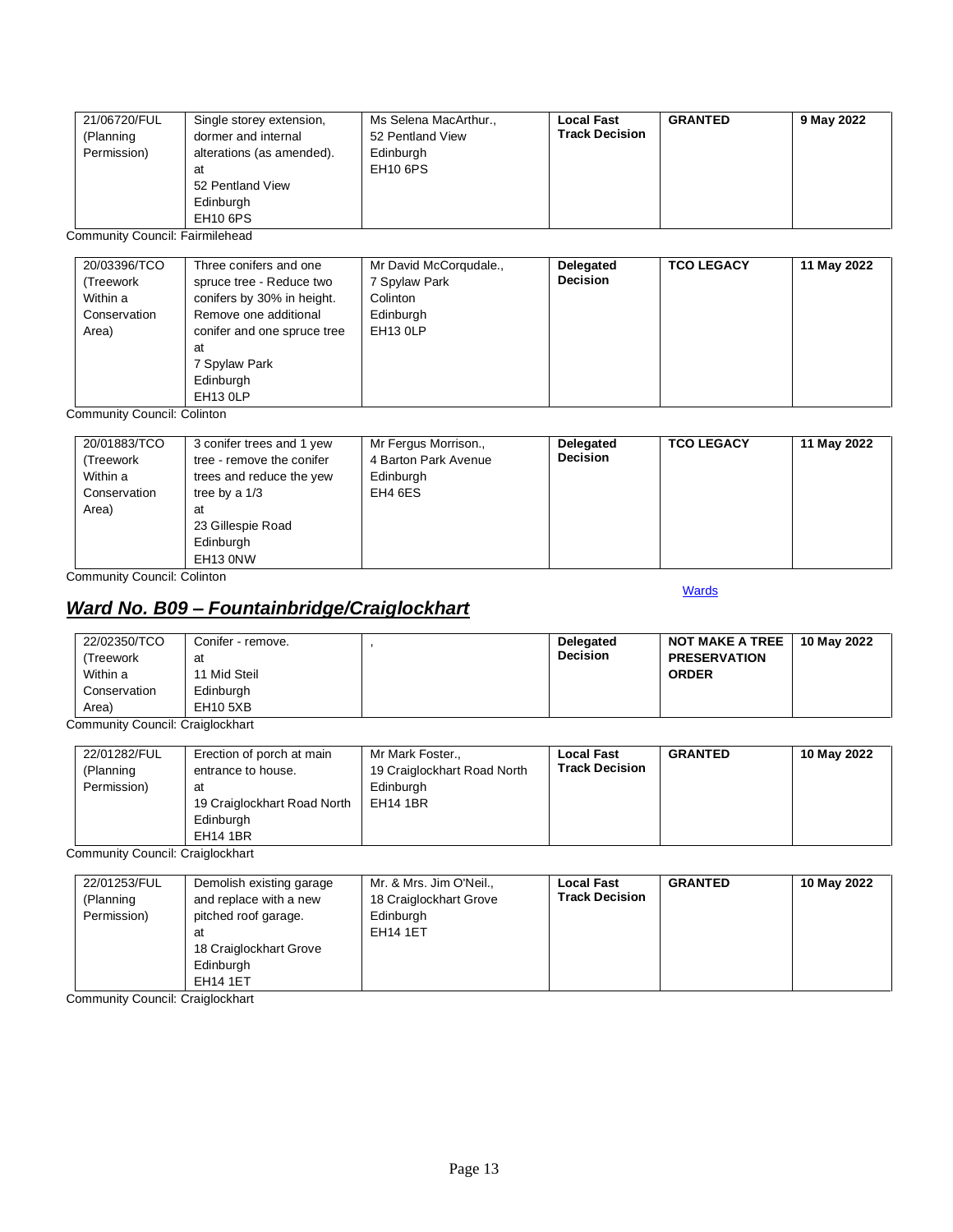| 22/01227/FUL<br>(Planning<br>Permission) | Proposed 1/2 storey<br>extension (additional<br>bedroom) and roof light<br>replacements.<br>at<br>31 Craiglockhart Dell Road<br>Edinburgh<br><b>EH14 1JW</b> | Mr George,<br>31 Craiglockhart Dell Road<br>Edinburgh<br><b>EH14 1JW</b> | Local<br>Delegated<br><b>Decision</b> | <b>GRANTED</b> | 11 May 2022 |
|------------------------------------------|--------------------------------------------------------------------------------------------------------------------------------------------------------------|--------------------------------------------------------------------------|---------------------------------------|----------------|-------------|
|------------------------------------------|--------------------------------------------------------------------------------------------------------------------------------------------------------------|--------------------------------------------------------------------------|---------------------------------------|----------------|-------------|

Community Council: Craiglockhart

| 22/01238/FUL | New rear roof dormer, GF  | Ms Jennifer Brunton., | <b>Local Fast</b><br><b>Track Decision</b> | <b>GRANTED</b> | 9 May 2022 |
|--------------|---------------------------|-----------------------|--------------------------------------------|----------------|------------|
| (Planning    | window changed into doors | 13 Allan park drive   |                                            |                |            |
| Permission)  | with rear garden access,  | Edinburgh             |                                            |                |            |
|              | new side ensuite window   | Scotland              |                                            |                |            |
|              | formed and chimney        | <b>EH14 1LW</b>       |                                            |                |            |
|              | reduction.                |                       |                                            |                |            |
|              | at                        |                       |                                            |                |            |
|              | 13 Allan Park Drive       |                       |                                            |                |            |
|              | Slateford                 |                       |                                            |                |            |
|              | Edinburgh                 |                       |                                            |                |            |
|              | <b>EH14 1LW</b>           |                       |                                            |                |            |

**[Wards](#page-0-0)** 

Community Council: Craiglockhart

### <span id="page-13-0"></span>*Ward No. B10 –Morningside*

| 22/02315/TCO | Birch A - Birch tree / Betula   | Mr Reynolds,      | Delegated       | <b>NOT MAKE A TREE</b> | 9 May 2022 |
|--------------|---------------------------------|-------------------|-----------------|------------------------|------------|
| (Treework    | Pendula - crown width = $2m$ ,  | 2 Tipperlinn Road | <b>Decision</b> | <b>PRESERVATION</b>    |            |
| Within a     | height = $6.5m$ , girth =       | Edinburgh         |                 | <b>ORDER</b>           |            |
| Conservation | 330mm - felling of tree and     | <b>EH10 5ET</b>   |                 |                        |            |
| Area)        | replacement tree planted in     |                   |                 |                        |            |
|              | garden. Birch B - Birch tree    |                   |                 |                        |            |
|              | /Betula Pendula - crown         |                   |                 |                        |            |
|              | width = $3m$ , height = $8m$ ,  |                   |                 |                        |            |
|              | $girth = 405mm - felling of$    |                   |                 |                        |            |
|              | tree and replacement tree       |                   |                 |                        |            |
|              | planted in garden. Sorbus A     |                   |                 |                        |            |
|              | - Rowan tree - crown width $=$  |                   |                 |                        |            |
|              | 2.5m, height = $6.5m$ , girth = |                   |                 |                        |            |
|              | 530mm - felling of tree and     |                   |                 |                        |            |
|              | replacement tree planted in     |                   |                 |                        |            |
|              | garden.                         |                   |                 |                        |            |
|              | at                              |                   |                 |                        |            |
|              | 2 Tipperlinn Road               |                   |                 |                        |            |
|              | Edinburgh                       |                   |                 |                        |            |
|              | <b>EH10 5ET</b>                 |                   |                 |                        |            |

Community Council: Merchiston

| 22/02123/TCO<br>(Treework<br>Within a<br>Conservation<br>Area) | Holly (tree 3 in plan) -<br>Remove, Sycamore (tree 6<br>in plan) - Remove<br>at<br>  Newbattle Terrace<br>Edinburgh | Mr Gi Cho.,<br>1 Newbattle Terrace<br>Edinburgh<br>EH <sub>10</sub> 4RU | <b>Delegated</b><br><b>Decision</b> | <b>WITHDRAWN</b> | 11 May 2022 |
|----------------------------------------------------------------|---------------------------------------------------------------------------------------------------------------------|-------------------------------------------------------------------------|-------------------------------------|------------------|-------------|
|                                                                | EH <sub>10</sub> 4RU                                                                                                |                                                                         |                                     |                  |             |

Community Council: Merchiston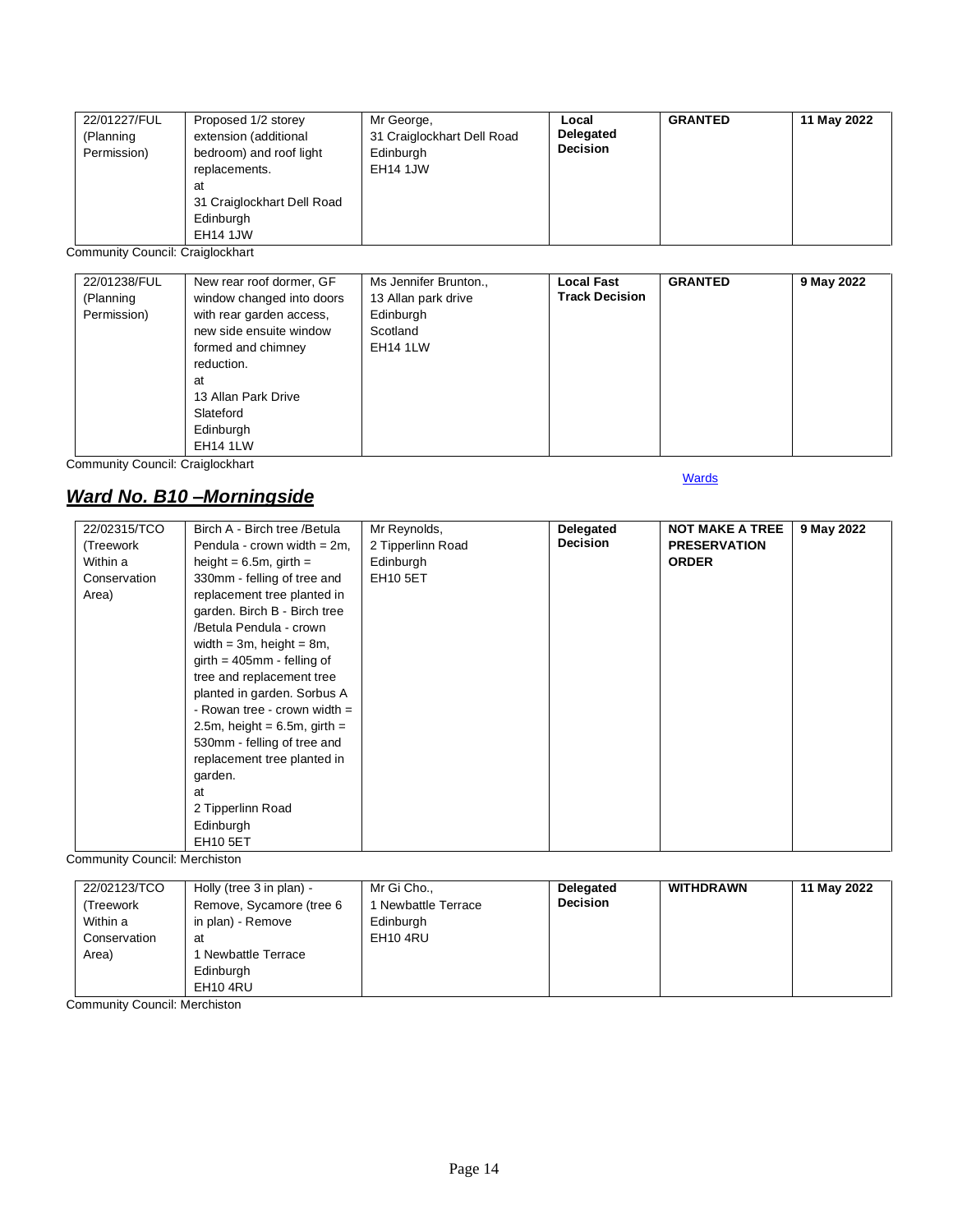| Canaan Lane<br>Newbattle<br>Edinburgh | 22/01827/TPO<br>(Treework) | Sweet Chestnut, with<br>extensive basal decay<br>around most of the base -<br>Remove to ground level<br>at<br>Woodland | Myreside Management Ltd.,<br>Mr Leigh Collins.<br>3 Dalkeith Mews,<br>Edinburgh<br><b>EH16 5GA</b> | Delegated<br><b>Decision</b> | <b>GRANTED</b> | 9 May 2022 |
|---------------------------------------|----------------------------|------------------------------------------------------------------------------------------------------------------------|----------------------------------------------------------------------------------------------------|------------------------------|----------------|------------|
|---------------------------------------|----------------------------|------------------------------------------------------------------------------------------------------------------------|----------------------------------------------------------------------------------------------------|------------------------------|----------------|------------|

Community Council: Morningside

| 22/01509/LBC     | Internal alterations to make | Mrs Riddoch,    | Delegated       | <b>GRANTED</b> | 11 May 2022 |
|------------------|------------------------------|-----------------|-----------------|----------------|-------------|
| (Listed Building | open plan kitchen /dining.   | 53 Nile Grove   | <b>Decision</b> |                |             |
| Consent)         | New sliding doors to rear    | Edinburgh       |                 |                |             |
|                  | elevation. Back patio area   | <b>EH10 4RE</b> |                 |                |             |
|                  | re-paved and new step        |                 |                 |                |             |
|                  | arrangement from house       |                 |                 |                |             |
|                  | down to garden level.        |                 |                 |                |             |
|                  | at                           |                 |                 |                |             |
|                  | 53 Nile Grove                |                 |                 |                |             |
|                  | Edinburgh                    |                 |                 |                |             |
|                  | <b>EH10 4RE</b>              |                 |                 |                |             |

Community Council: Morningside

| 22/01456/LBC<br>(Listed Building<br>Consent)<br>at<br>Terrace<br>Edinburgh<br>EH9 1JA | Mr Spadavecchia,<br>Internal alterations,<br>3F1 3 Warrender Park Terrace<br>installation of en-suite and<br>re-location of kitchen and all<br>Edinburgh<br>associated site works.<br>EH9 1JA<br>3F1 3 Warrender Park | Delegated<br><b>Decision</b> | <b>GRANTED</b> | 13 May 2022 |
|---------------------------------------------------------------------------------------|-----------------------------------------------------------------------------------------------------------------------------------------------------------------------------------------------------------------------|------------------------------|----------------|-------------|
|---------------------------------------------------------------------------------------|-----------------------------------------------------------------------------------------------------------------------------------------------------------------------------------------------------------------------|------------------------------|----------------|-------------|

Community Council: Marchmont/Sciennes

| 22/01356/FUL<br>(Planning<br>Permission) | Erect single-storey<br>extension.<br>at<br>37 Colinton Road<br>Edinburgh<br><b>EH10 5EN</b> | Mr & Mrs Jack,<br>37 Colinton Road<br>Edinburgh<br><b>EH10 5EN</b> | <b>Local Fast</b><br><b>Track Decision</b> | <b>GRANTED</b> | 12 May 2022 |
|------------------------------------------|---------------------------------------------------------------------------------------------|--------------------------------------------------------------------|--------------------------------------------|----------------|-------------|
|------------------------------------------|---------------------------------------------------------------------------------------------|--------------------------------------------------------------------|--------------------------------------------|----------------|-------------|

Community Council: Merchiston

| 22/01310/LBC     | Removal of 6 No. antennas    | Cornerstone.,                | <b>Fast Track</b> | <b>GRANTED</b> | 11 May 2022 |
|------------------|------------------------------|------------------------------|-------------------|----------------|-------------|
| (Listed Building | and all ancillary            | Hive 2                       | <b>Decision</b>   |                |             |
| Consent)         | development. Installation of | 1530 Arlington Business Park |                   |                |             |
|                  | 16 No. antennas, 3 No.       | Theale                       |                   |                |             |
|                  | cabinets and all ancillary   | <b>EH11 1LU</b>              |                   |                |             |
|                  | development (including       |                              |                   |                |             |
|                  | louvre replacement for GRP   |                              |                   |                |             |
|                  | replicas).                   |                              |                   |                |             |
|                  | at                           |                              |                   |                |             |
|                  | Polwarth Parish Church Hall  |                              |                   |                |             |
|                  | 36 Polwarth Terrace          |                              |                   |                |             |
|                  | Edinburgh                    |                              |                   |                |             |
|                  | <b>EH11 1LU</b>              |                              |                   |                |             |

Community Council: Merchiston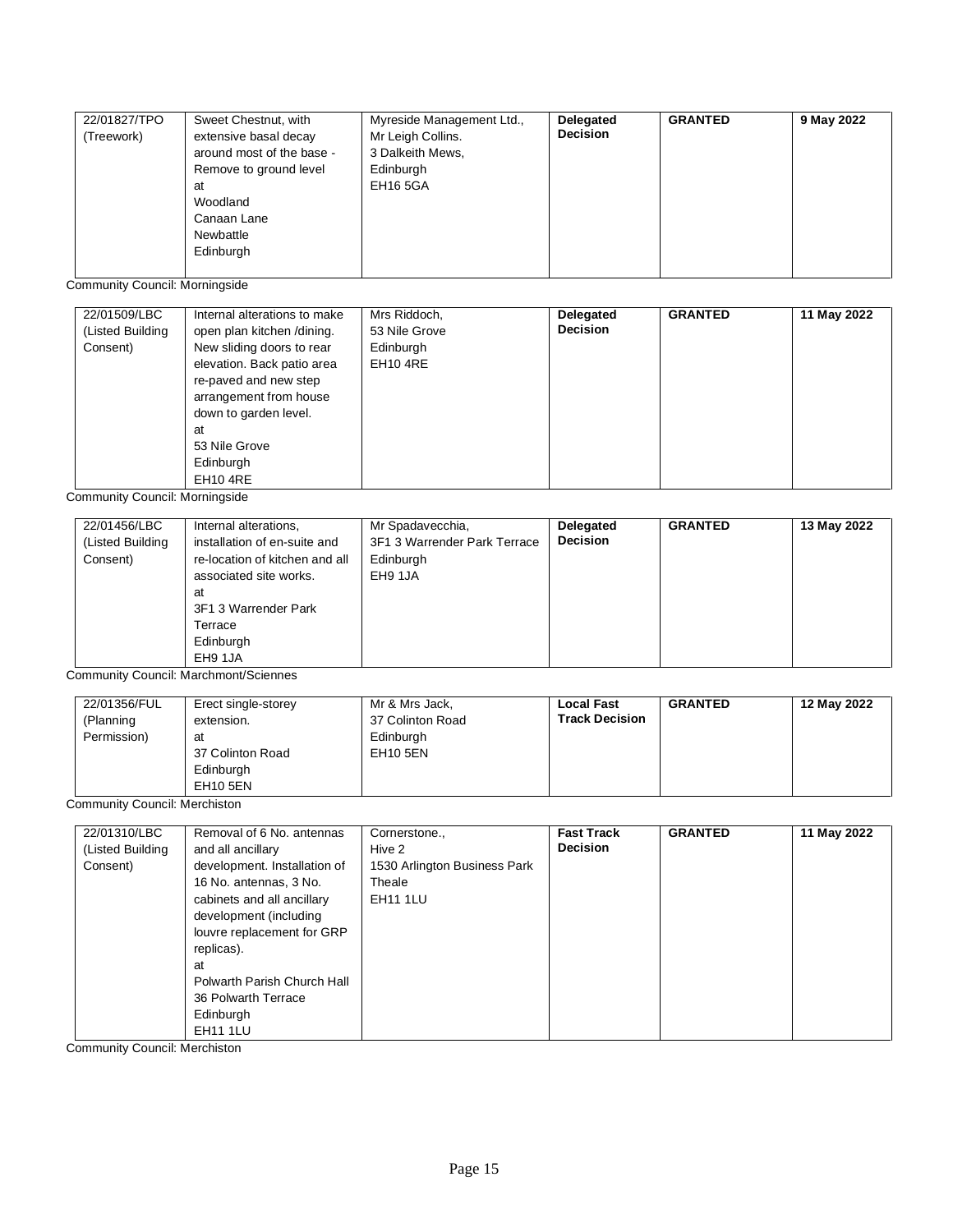| 22/01316/FUL                    | Rear extension to semi   | Mr And Mrs C MacDougall., | <b>Local Fast</b>     | <b>GRANTED</b> | 12 May 2022 |
|---------------------------------|--------------------------|---------------------------|-----------------------|----------------|-------------|
| (Planning                       | detached bungalow.       | 25 Pentland Gardens       | <b>Track Decision</b> |                |             |
| Permission)                     | at                       | Edinburgh                 |                       |                |             |
|                                 | 25 Pentland Gardens      | <b>EH10 6NN</b>           |                       |                |             |
|                                 | Edinburgh                |                           |                       |                |             |
|                                 | EH <sub>10</sub> 6NN     |                           |                       |                |             |
| Community Council: Fairmilehead |                          |                           |                       |                |             |
|                                 |                          |                           |                       |                |             |
| 22/01289/CLE                    | Small skylight in attic. | Mrs Amy Lucquiaud.,       | <b>Fast Track</b>     | <b>GRANTED</b> | 9 May 2022  |
|                                 |                          |                           |                       |                |             |
| (Certificate of                 | at                       | 41 Morningside Drive      | <b>Decision</b>       |                |             |
| Lawfulness                      | 41 Morningside Drive     | Morningside               |                       |                |             |

EH10 5LZ

EH10 5LZ Community Council: Morningside

Edinburgh

| 22/01292/LBC     | Installation of signage   | Pizza Express.,      | <b>Fast Track</b> | <b>GRANTED</b> | 12 May 2022 |
|------------------|---------------------------|----------------------|-------------------|----------------|-------------|
| (Listed Building | comprising of:-1 set of   | FAO: Mr Rob Weller   | <b>Decision</b>   |                |             |
| Consent)         | entrance text to replace  | <b>Hunton House</b>  |                   |                |             |
|                  | existing reading PIZZERIA | 0 Highbridge Estate, |                   |                |             |
|                  | and halo illuminated.     | Oxford Road,         |                   |                |             |
|                  | Replacement of 2 non      | Uxbridge             |                   |                |             |
|                  | illuminated post mounted  | UB8 1LX              |                   |                |             |
|                  | roundels.                 |                      |                   |                |             |
|                  | at                        |                      |                   |                |             |
|                  | 1 Nile Grove              |                      |                   |                |             |
|                  | Edinburgh                 |                      |                   |                |             |
|                  | <b>EH10 4RE</b>           |                      |                   |                |             |

Community Council: Morningside

| 22/01263/FUL<br>(Planning<br>Permission) | New extension to rear, new<br>windows and doors and<br>formation of garden room.<br>at<br>Flat 1<br>73 Leamington Terrace<br>Edinburgh | Dr Laura Steckler.,<br>Flat 1<br>73 Leamington Terrace<br>Edinburgh<br><b>EH10 4JT</b> | <b>Local Fast</b><br><b>Track Decision</b> | <b>GRANTED</b> | 13 May 2022 |
|------------------------------------------|----------------------------------------------------------------------------------------------------------------------------------------|----------------------------------------------------------------------------------------|--------------------------------------------|----------------|-------------|
|                                          | <b>EH10 4JT</b>                                                                                                                        |                                                                                        |                                            |                |             |

Community Council: Tollcross

| 21/06630/FUL | The erection of single storey<br>extension to rear elevation | Mr Ian Murray.,<br>66 Pentland Terrace | Local<br>Delegated | <b>GRANTED</b> | 12 May 2022 |
|--------------|--------------------------------------------------------------|----------------------------------------|--------------------|----------------|-------------|
| (Planning    |                                                              |                                        | <b>Decision</b>    |                |             |
| Permission)  | with a raised decking area                                   | Edinburgh                              |                    |                |             |
|              | and basement; new utility                                    | EH <sub>10</sub> 6HE                   |                    |                |             |
|              | area & shower room and all                                   |                                        |                    |                |             |
|              | other associated works (as                                   |                                        |                    |                |             |
|              | amended).                                                    |                                        |                    |                |             |
|              | at                                                           |                                        |                    |                |             |
|              | 66 Pentland Terrace                                          |                                        |                    |                |             |
|              | Edinburgh                                                    |                                        |                    |                |             |
|              | EH <sub>10</sub> 6HE                                         |                                        |                    |                |             |

Community Council: Fairmilehead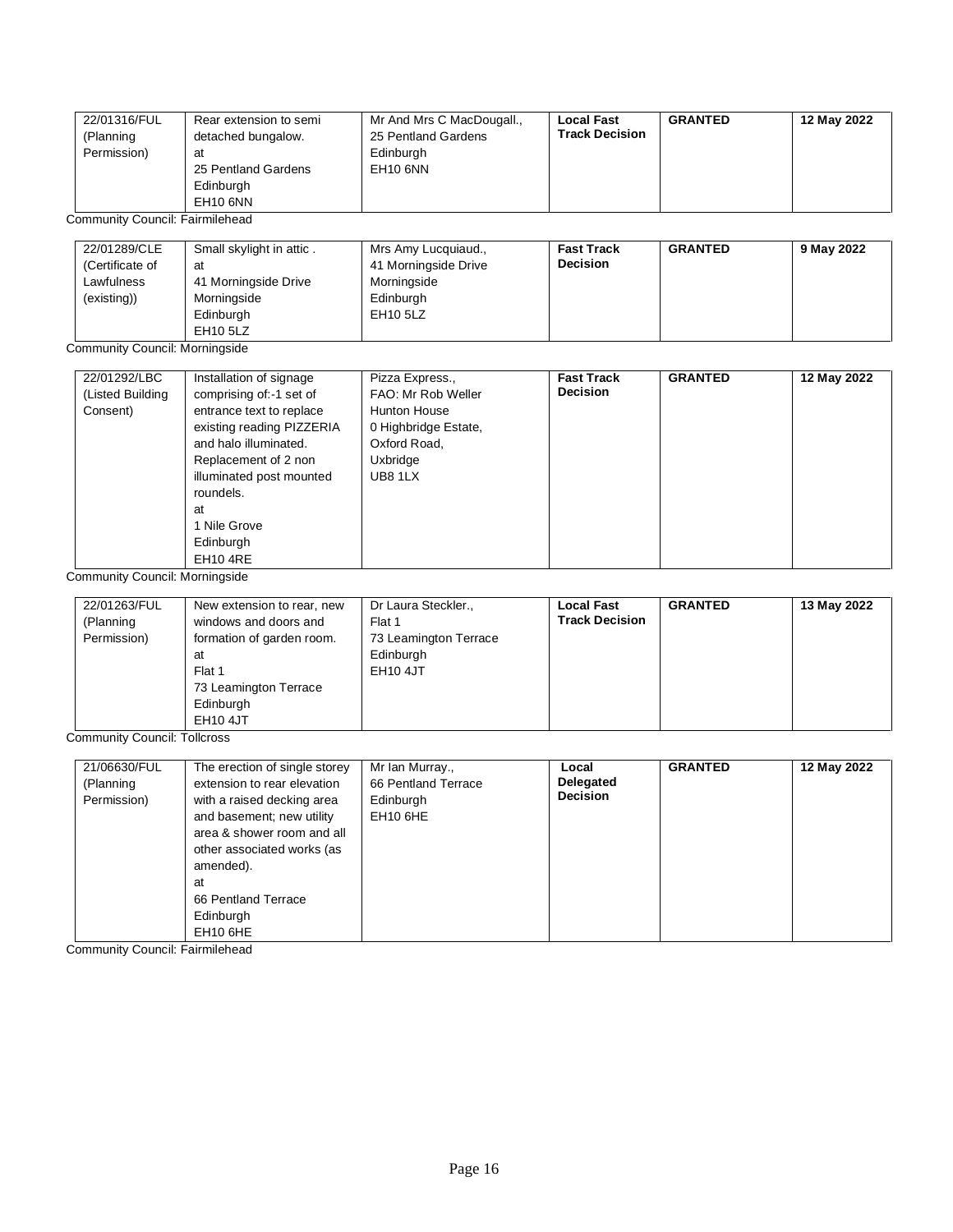| 21/05959/FUL<br>(Planning<br>Permission) | Alterations to the existing<br>rear extension to include<br>current French doors to<br>patio in internal footprint.<br>Minor internal alterations in<br>extension / kitchen area.<br>at<br>63 Morningside Park<br>Edinburgh | Mr & Mrs Ben & Pamela<br>Cairns.,<br>63 Morningside Park<br>Edinburgh<br>EH10 5EZ | Local<br><b>Delegated</b><br><b>Decision</b> | <b>GRANTED</b> | 10 May 2022 |
|------------------------------------------|-----------------------------------------------------------------------------------------------------------------------------------------------------------------------------------------------------------------------------|-----------------------------------------------------------------------------------|----------------------------------------------|----------------|-------------|
|                                          | EH10 5EZ                                                                                                                                                                                                                    |                                                                                   |                                              |                |             |

Community Council: Morningside

| 20/02983/TCO | Acer Tataricum Ginnala - | Mr Graeme Marshall., | Delegated       | <b>TCO LEGACY</b> | 11 May 2022 |
|--------------|--------------------------|----------------------|-----------------|-------------------|-------------|
| (Treework    | 20-30% reduction and     | 7/1 Cluny Avenue     | <b>Decision</b> |                   |             |
| Within a     | thinning of crown        | Edinburgh            |                 |                   |             |
| Conservation | at                       | EH10 4RN             |                 |                   |             |
| Area)        | GF                       |                      |                 |                   |             |
|              | 7 Cluny Avenue           |                      |                 |                   |             |
|              | Edinburgh                |                      |                 |                   |             |
|              | <b>EH10 4RN</b>          |                      |                 |                   |             |

Community Council: Morningside

Community Council: Merchiston

| 20/01881/TCO<br>(Treework<br>Within a<br>Conservation<br>Area) | Oak on boundary wall -<br>Dismantle and replace as<br>pushing wall over, Sycamore<br>on boundary wall/drive -<br>Remove and replace as<br>appears to be in poor<br>condition<br>at<br>9 Tipperlinn Road | Mrs Valentina Dempster.,<br>9 Tipperlinn Road<br>Edinburgh<br><b>EH10 5ET</b> | Delegated<br><b>Decision</b> | <b>TCO LEGACY</b> | 11 May 2022 |
|----------------------------------------------------------------|---------------------------------------------------------------------------------------------------------------------------------------------------------------------------------------------------------|-------------------------------------------------------------------------------|------------------------------|-------------------|-------------|
|                                                                |                                                                                                                                                                                                         |                                                                               |                              |                   |             |
|                                                                | Edinburgh<br><b>EH10 5ET</b>                                                                                                                                                                            |                                                                               |                              |                   |             |

**[Wards](#page-0-0)** 

Community Council: Merchiston

# <span id="page-16-0"></span>*Ward No. B11 – City Centre*

| 22/02407/TCO | 1 elder & 1 philadelphus with  | Mr Chris Collerton., | Delegated       | <b>NOT MAKE A TREE</b> | 10 May 2022 |
|--------------|--------------------------------|----------------------|-----------------|------------------------|-------------|
| (Treework    | elder growing up through it. - | 67 Great King Street | <b>Decision</b> | <b>PRESERVATION</b>    |             |
| Within a     | Remove. This will allow        | Edinburgh            |                 | <b>ORDER</b>           |             |
| Conservation | applicant to lower soil levels | EH3 6RP              |                 |                        |             |
| Area)        | to original garden levels.     |                      |                 |                        |             |
|              | at                             |                      |                 |                        |             |
|              | <b>1F1</b>                     |                      |                 |                        |             |
|              | 67 Great King Street           |                      |                 |                        |             |
|              | Edinburgh                      |                      |                 |                        |             |
|              | EH3 6RP                        |                      |                 |                        |             |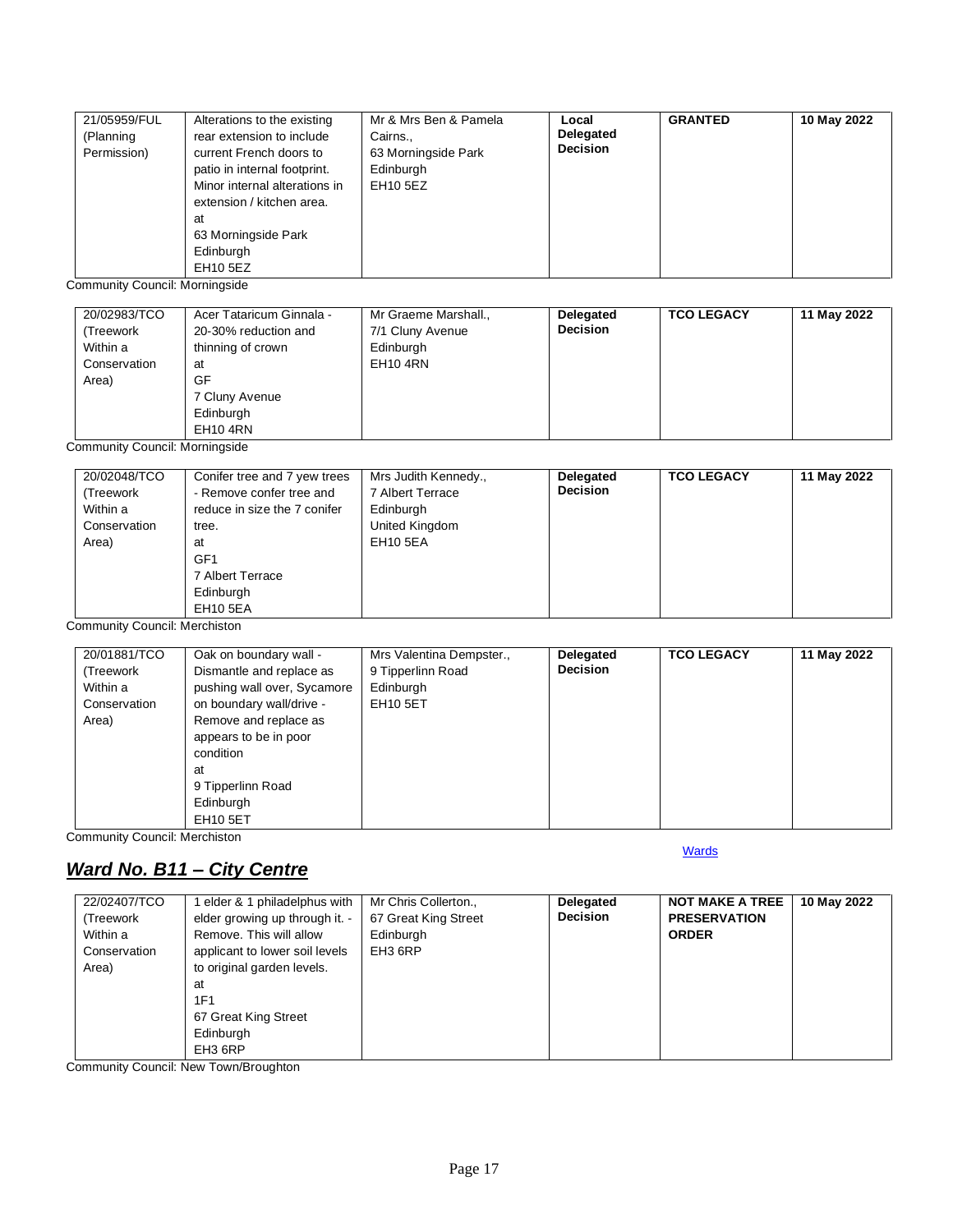| 22/02332/LBC<br>(Listed Building<br>Consent) | Replace existing with new<br>logos<br>at<br>13 - 14 Coates Crescent<br>Edinburgh<br>EH3 7AF | Sandstone Property.,<br>14 Coates Crescent<br>Edinburgh<br>EH3 7AF | <b>Fast Track</b><br><b>Decision</b> | <b>PERMISSION IS</b><br><b>NOT REQUIRED</b> | 13 May 2022 |
|----------------------------------------------|---------------------------------------------------------------------------------------------|--------------------------------------------------------------------|--------------------------------------|---------------------------------------------|-------------|
| <b>Community Council: West End</b>           |                                                                                             |                                                                    |                                      |                                             |             |

| 22/01799/CLE    | Existing use of property as | Silvermills Estates And Land | <b>Fast Track</b> | <b>GRANTED</b> | 9 May 2022 |
|-----------------|-----------------------------|------------------------------|-------------------|----------------|------------|
| (Certificate of | short term let              | Ltd.,                        | <b>Decision</b>   |                |            |
| Lawfulness      | at                          | 11 Alva Street               |                   |                |            |
| (existing))     | Flat 1                      | Edinburgh                    |                   |                |            |
|                 | 32A Broughton Street        | Scotland                     |                   |                |            |
|                 | Edinburgh                   | EH <sub>2</sub> 4PH          |                   |                |            |
|                 | EH <sub>1</sub> 3SB         |                              |                   |                |            |

Community Council: New Town/Broughton

| 22/01478/LBC     | No change of use - simply                       | St. Columbas By The Castle | Delegated       | <b>GRANTED</b> | 11 May 2022 |
|------------------|-------------------------------------------------|----------------------------|-----------------|----------------|-------------|
| (Listed Building | adding 4 swift nest boxes                       | Church Scottish Episcopal  | <b>Decision</b> |                |             |
| Consent)         | under the eaves of the roof.                    | Church.,                   |                 |                |             |
|                  | in a building conservation                      | FAO: Jenny Paton-Williams  |                 |                |             |
|                  | conscious way, using mason                      | 14 Johnston Terrace        |                 |                |             |
|                  | screws and waterproof                           | Edinburgh                  |                 |                |             |
|                  | sealant to avoid freeze                         | EH <sub>1</sub> 2PW        |                 |                |             |
|                  | /thaw. Added value to                           |                            |                 |                |             |
|                  | building for attracting local                   |                            |                 |                |             |
|                  | community along with                            |                            |                 |                |             |
|                  | congregation to be more                         |                            |                 |                |             |
|                  | engaged in nature.                              |                            |                 |                |             |
|                  | at                                              |                            |                 |                |             |
|                  | St Columba's Church                             |                            |                 |                |             |
|                  | 14 Johnston Terrace                             |                            |                 |                |             |
|                  | Edinburgh                                       |                            |                 |                |             |
| $\sim$ $\sim$    | EH <sub>1</sub> 2PW<br>$\cdots$ $\sim$ $\cdots$ |                            |                 |                |             |

Community Council: Old Town

| 22/01458/FUL | Change of use application     | Solstice Wellness & Retreat | <b>Local Fast</b>     | <b>GRANTED</b> | 9 May 2022 |
|--------------|-------------------------------|-----------------------------|-----------------------|----------------|------------|
| (Planning    | from Class 1 (Shops) to       | Centre Ltd.,                | <b>Track Decision</b> |                |            |
| Permission)  | Class 2 (Professional         | FAO: Mrs April Blake        |                       |                |            |
|              | Services) Wellness and        | 11-15 Thistle Street        |                       |                |            |
|              | <b>Retreat Therapy Centre</b> | Edinburgh                   |                       |                |            |
|              | specialising in Naturopathic  | EH <sub>2</sub> 1DF         |                       |                |            |
|              | Medicine for Anxiety,         |                             |                       |                |            |
|              | Depression, Long Term         |                             |                       |                |            |
|              | COVID Syndrome.               |                             |                       |                |            |
|              | at                            |                             |                       |                |            |
|              | 49A Broughton Street          |                             |                       |                |            |
|              | Edinburgh                     |                             |                       |                |            |
|              | EH <sub>1</sub> 3RJ           |                             |                       |                |            |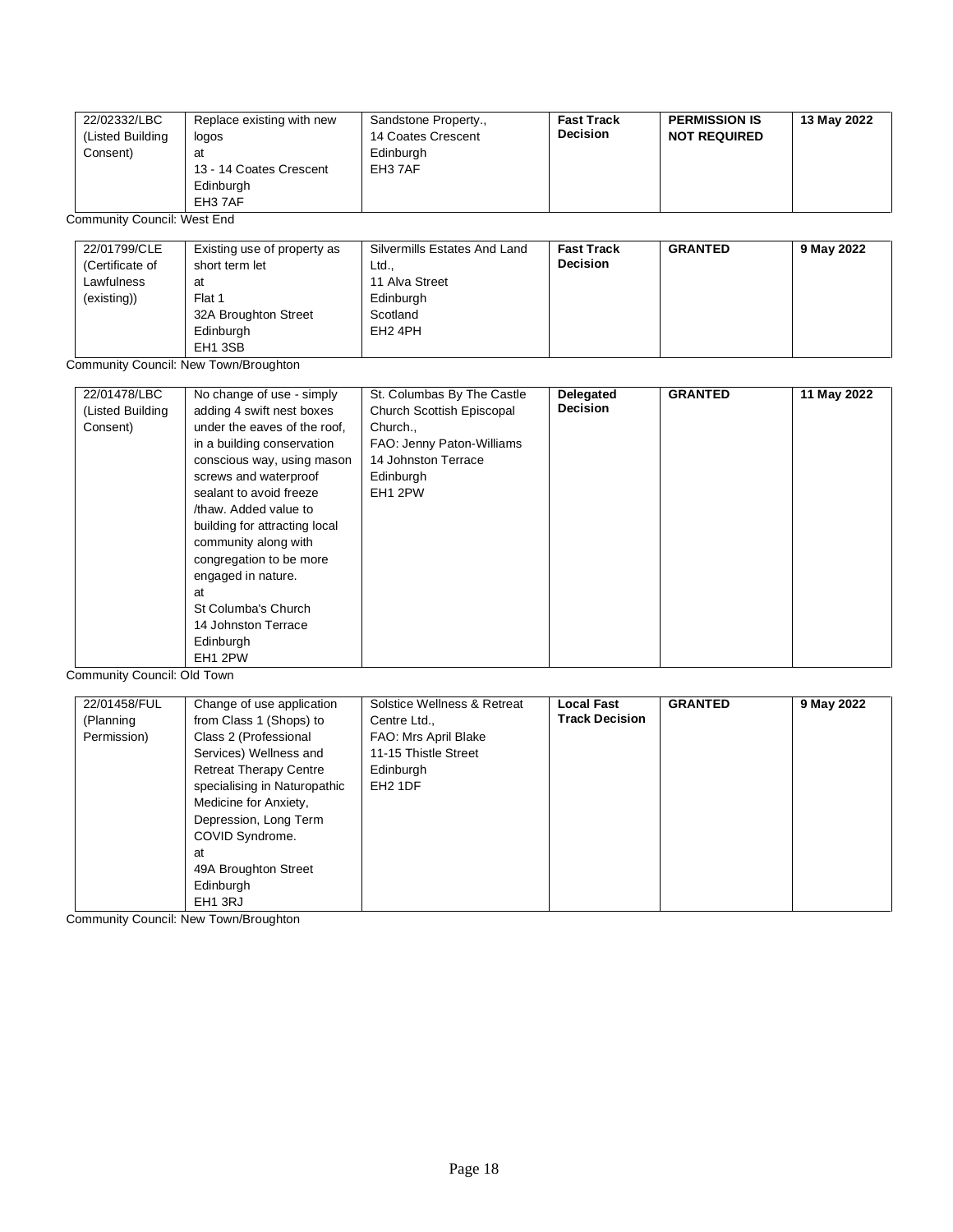| 22/01417/LBC     | Internal alterations to kitchen | Kickass Hotels.,   | Delegated       | <b>GRANTED</b> | 11 May 2022 |
|------------------|---------------------------------|--------------------|-----------------|----------------|-------------|
| (Listed Building | /common room area on first      | FAO: James Cameron | <b>Decision</b> |                |             |
| Consent)         | floor. Removal of kitchen       | 37 - 39 Cowgate    |                 |                |             |
|                  | facility and erection of new    | Edinburgh          |                 |                |             |
|                  | timber framed partitions and    | EH1 1JR            |                 |                |             |
|                  | ceiling cap to create new       |                    |                 |                |             |
|                  | WC /shower facility. Re-use     |                    |                 |                |             |
|                  | of penetration for existing     |                    |                 |                |             |
|                  | kitchen as ventilation outlet   |                    |                 |                |             |
|                  | for new WC /shower facility.    |                    |                 |                |             |
|                  | at                              |                    |                 |                |             |
|                  | 37 - 39 Cowgate                 |                    |                 |                |             |
|                  | Edinburgh                       |                    |                 |                |             |
|                  | EH1 1JR                         |                    |                 |                |             |

Community Council: Old Town

| 22/01315/LBC     | Proposes internal and          | Mr Edward Sweeney.,  | <b>Fast Track</b> | <b>GRANTED</b> | 10 May 2022 |
|------------------|--------------------------------|----------------------|-------------------|----------------|-------------|
| (Listed Building | external changes to            | 1F 18 Chester Street | <b>Decision</b>   |                |             |
| Consent)         | rationalise the existing       | Edinburgh            |                   |                |             |
|                  | heavily altered layout.        | EH3 7RA              |                   |                |             |
|                  | Proposed changes include;      |                      |                   |                |             |
|                  | repositioning of non-original  |                      |                   |                |             |
|                  | partition walls, relocation of |                      |                   |                |             |
|                  | the kitchen, and creation of   |                      |                   |                |             |
|                  | an en-suite. A small rear      |                      |                   |                |             |
|                  | window is to be infilled with  |                      |                   |                |             |
|                  | matched sandstone in such      |                      |                   |                |             |
|                  | a way that it may be           |                      |                   |                |             |
|                  | reopened in future. All non    |                      |                   |                |             |
|                  | original float glass window    |                      |                   |                |             |
|                  | panes are to be replaced       |                      |                   |                |             |
|                  | with 8mm micro double          |                      |                   |                |             |
|                  | glazing while retaining the    |                      |                   |                |             |
|                  | original timber sash and       |                      |                   |                |             |
|                  | case frames                    |                      |                   |                |             |
|                  | at                             |                      |                   |                |             |
|                  | 1F 18 Chester Street           |                      |                   |                |             |
|                  | Edinburgh                      |                      |                   |                |             |
|                  | EH3 7RA                        |                      |                   |                |             |

Community Council: West End

| 22/01321/LBC<br>(Listed Building<br>Consent) | Internal alterations to create<br>a new slapping in an existing<br>wall in order to form a new<br>entrance from the hotel<br>reception to the existing bar<br>and restaurant. | IHG.,<br><b>Broadwater Park</b><br>Denham<br>UB9 5HR | <b>Fast Track</b><br><b>Decision</b> | <b>GRANTED</b> | 11 May 2022 |
|----------------------------------------------|-------------------------------------------------------------------------------------------------------------------------------------------------------------------------------|------------------------------------------------------|--------------------------------------|----------------|-------------|
|                                              | at<br>The George Hotel<br>15 - 25 George Street<br>Edinburgh<br>EH <sub>2</sub> 2PA                                                                                           |                                                      |                                      |                |             |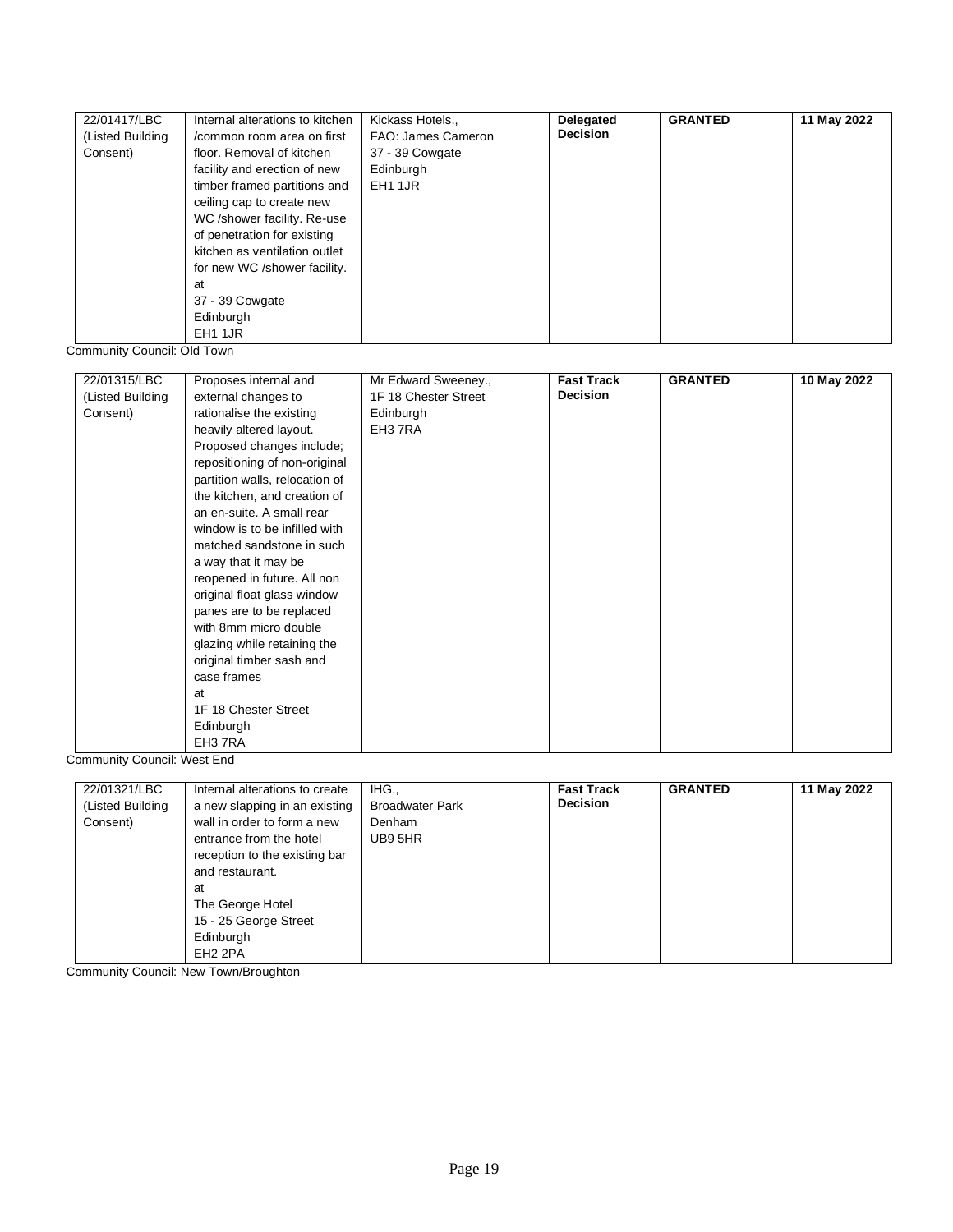| 22/01269/FUL<br>(Planning<br>Permission) | Change of Use from Class 4<br>(office) to Class 2 (dental<br>practice)<br>at<br>31 Albany Street<br>Edinburgh<br>EH <sub>1</sub> 3QN | G46 Consulting Limited.,<br><b>FAO Stuart Ker</b><br>Flat 2 10 Montagu Terrace<br>Edinburgh<br>EH3 5QX | Local<br><b>Delegated</b><br><b>Decision</b> | <b>GRANTED</b> | 12 May 2022 |
|------------------------------------------|--------------------------------------------------------------------------------------------------------------------------------------|--------------------------------------------------------------------------------------------------------|----------------------------------------------|----------------|-------------|
|------------------------------------------|--------------------------------------------------------------------------------------------------------------------------------------|--------------------------------------------------------------------------------------------------------|----------------------------------------------|----------------|-------------|

Community Council: New Town/Broughton

| 22/01273/LBC<br>(Listed Building | New internal wall insulation.<br>at | Mr Panayotis Tsakanakis.,<br>2F3 9 Holyrood Road | <b>Delegated</b><br><b>Decision</b> | <b>PERMISSION IS</b><br><b>NOT REQUIRED</b> | 12 May 2022 |
|----------------------------------|-------------------------------------|--------------------------------------------------|-------------------------------------|---------------------------------------------|-------------|
| Consent)                         | 2F3 9 Holyrood Road<br>Edinburgh    | Edinburgh<br>EH8 8AE                             |                                     |                                             |             |
|                                  | EH8 8AE                             |                                                  |                                     |                                             |             |

#### Community Council: Old Town

| mechanical and electrcial<br>services works required for | <b>FAO Stuart Ker</b> | <b>Decision</b> |  |
|----------------------------------------------------------|-----------------------|-----------------|--|
|                                                          |                       |                 |  |
|                                                          | Flat 2                |                 |  |
| Change of Use from Class 4                               | 10 Montagu Terrace    |                 |  |
| (office) to Class 2 (dental                              | Edinburgh             |                 |  |
| practice)                                                | EH3 5QX               |                 |  |
|                                                          |                       |                 |  |
| 31 Albany Street                                         |                       |                 |  |
| Broughton                                                |                       |                 |  |
| Edinburgh                                                |                       |                 |  |
|                                                          |                       |                 |  |

Community Council: New Town/Broughton

| 22/01121/CLE<br>Mrs Lynne Lister.,<br>Existing use of the property<br>10 Inverleith Ave South<br>for short term residential<br>(Certificate of<br>Lawfulness<br>Edinburgh<br>letting.<br>(existing))<br>EH3 5QA<br>at<br>202 Webster's Land<br>Edinburgh<br>EH1 2RU | <b>Fast Track</b><br><b>Decision</b> | <b>GRANTED</b> | 13 May 2022 |
|---------------------------------------------------------------------------------------------------------------------------------------------------------------------------------------------------------------------------------------------------------------------|--------------------------------------|----------------|-------------|
|---------------------------------------------------------------------------------------------------------------------------------------------------------------------------------------------------------------------------------------------------------------------|--------------------------------------|----------------|-------------|

Community Council: Tollcross

| 22/01017/ADV | Advertisement of the           | Gusto Restaurants UK., | <b>Fast Track</b> | <b>GRANTED</b> | 13 May 2022 |
|--------------|--------------------------------|------------------------|-------------------|----------------|-------------|
| (Advert      | following types : Fascia sign, | Mr Chris O ' Connor.   | <b>Decision</b>   |                |             |
| Consent)     | box sign, canopy, projecting   | 81 King Street         |                   |                |             |
|              | sign.                          | Knutsford              |                   |                |             |
|              | at                             | England                |                   |                |             |
|              | 135 George Street              | <b>WA16 6DX</b>        |                   |                |             |
|              | New Town                       |                        |                   |                |             |
|              | Edinburgh                      |                        |                   |                |             |
|              | EH <sub>2</sub> 4JS            |                        |                   |                |             |

Community Council: New Town/Broughton

| 22/01027/LBC     | Internal works.     | Mr Gul.             | <b>Fast Track</b> | <b>GRANTED</b> | 11 May 2022 |
|------------------|---------------------|---------------------|-------------------|----------------|-------------|
| (Listed Building | at                  | 10 Jeffrey Street   | <b>Decision</b>   |                |             |
| Consent)         | 10 Jeffrey Street   | Edinburgh           |                   |                |             |
|                  | Edinburgh           | EH <sub>1</sub> 1DT |                   |                |             |
|                  | EH <sub>1</sub> 1DT |                     |                   |                |             |

Community Council: Old Town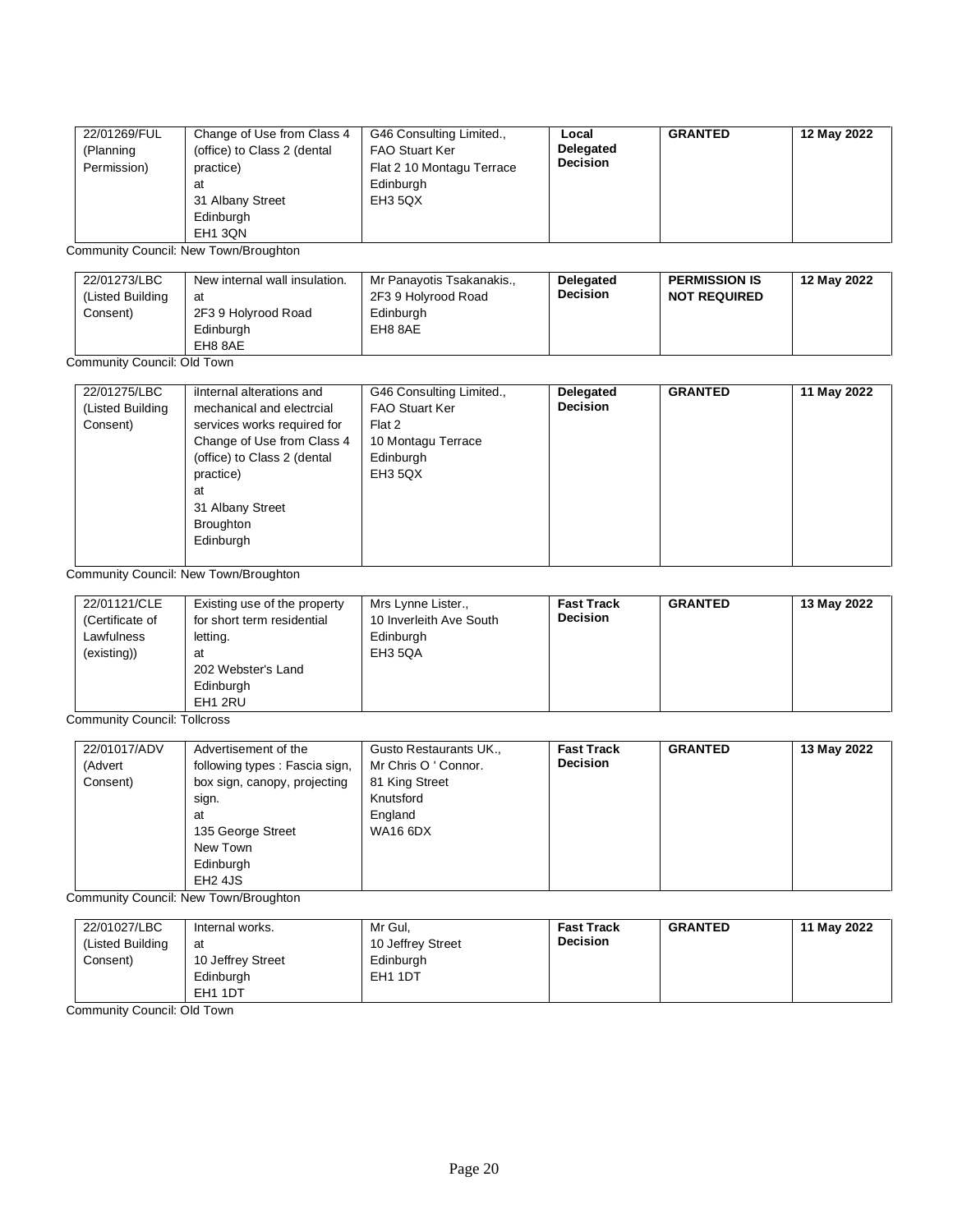| 22/00798/LBC<br>(Listed Building<br>Consent) | Alterations and<br>reconfiguration for continued<br>office use (as amended)<br>at<br>4 Albyn Place<br>New Town<br>Edinburgh<br>EH <sub>2</sub> 4NL | Ulster Energy Ltd,<br><b>Wallace House</b><br>17-21 Maxwell Place<br>Stirling<br>FK8 1JU | Delegated<br><b>Decision</b> | <b>GRANTED</b> | 12 May 2022 |
|----------------------------------------------|----------------------------------------------------------------------------------------------------------------------------------------------------|------------------------------------------------------------------------------------------|------------------------------|----------------|-------------|
|----------------------------------------------|----------------------------------------------------------------------------------------------------------------------------------------------------|------------------------------------------------------------------------------------------|------------------------------|----------------|-------------|

Community Council: New Town/Broughton

| 22/00530/LBC<br>(Listed Building<br>Consent) | Erection of a temporary stair<br>structure (as amended)<br>at<br><b>Playhouse Theatre</b><br>18 - 20 Greenside Place<br>Edinburgh | The Ambassador Theatre<br>Group C/O Agent.,<br>39 - 41 Charing Cross Road<br>London<br>WC2H 0AR | Delegated<br><b>Decision</b> | <b>GRANTED</b> | 11 May 2022 |
|----------------------------------------------|-----------------------------------------------------------------------------------------------------------------------------------|-------------------------------------------------------------------------------------------------|------------------------------|----------------|-------------|
|                                              | EH1 3AA                                                                                                                           |                                                                                                 |                              |                |             |

Community Council: New Town/Broughton

| 22/00531/FUL<br>(Planning<br>Permission) | Erection of a temporary stair<br>structure (as amended)<br>at<br><b>Playhouse Theatre</b><br>18 - 20 Greenside Place<br>Edinburgh<br>EH1 3AA | The Ambassador Theatre<br>Group C/O Agent.,<br>39 - 41 Charing Cross Road<br>London<br>WC2H 0AR | Local<br><b>Delegated</b><br><b>Decision</b> | <b>GRANTED</b> | 12 May 2022 |
|------------------------------------------|----------------------------------------------------------------------------------------------------------------------------------------------|-------------------------------------------------------------------------------------------------|----------------------------------------------|----------------|-------------|
|------------------------------------------|----------------------------------------------------------------------------------------------------------------------------------------------|-------------------------------------------------------------------------------------------------|----------------------------------------------|----------------|-------------|

Community Council: New Town/Broughton

| 20/02555/TCO | Species unknown - Prune to | City Of Edinburgh Council., | Delegated       | <b>TCO LEGACY</b> | 11 May 2022 |
|--------------|----------------------------|-----------------------------|-----------------|-------------------|-------------|
| (Treework    | clear Street lights in     | <b>Bankhead Depot</b>       | <b>Decision</b> |                   |             |
| Within a     | accordance with EESLP      | 14 Bankhead Avenue          |                 |                   |             |
| Conservation | pruning specification      | Edinburgh                   |                 |                   |             |
| Area)        | diagram.                   | <b>EH11 4HD</b>             |                 |                   |             |
|              | at                         |                             |                 |                   |             |
|              | Tree Works Outside 88      |                             |                 |                   |             |
|              | Canongate                  |                             |                 |                   |             |
|              | Reid's Close               |                             |                 |                   |             |
|              | Edinburgh                  |                             |                 |                   |             |
|              |                            |                             |                 |                   |             |

L<br>Community Council: Old Town

| 20/02435/TCO<br>(Treework<br>Within a<br>Conservation<br>Area) | Ash - Dismantle, Elm -<br>Dismantle.<br>at<br>1F<br>71 Great King Street | Mr Hamish Mitchell.,<br>71 Great King Street<br>Edinburgh<br>EH3 6RN | Delegated<br><b>Decision</b> | <b>TCO LEGACY</b> | 11 May 2022 |
|----------------------------------------------------------------|--------------------------------------------------------------------------|----------------------------------------------------------------------|------------------------------|-------------------|-------------|
|                                                                | Edinburgh<br>EH3 6RN                                                     |                                                                      |                              |                   |             |

Community Council: New Town/Broughton

| 20/02051/TCO | 4x sycamore trees on       | Mrs Deirdre Houston., | <b>Delegated</b> | <b>TCO LEGACY</b> | 11 May 2022 |
|--------------|----------------------------|-----------------------|------------------|-------------------|-------------|
| (Treework    | boundary wall - dismantle. | 3 Cornwallis Place    | <b>Decision</b>  |                   |             |
| Within a     | at                         | Edinburgh             |                  |                   |             |
| Conservation | 1F1                        | EH3 6NG               |                  |                   |             |
| Area)        | 3 Cornwallis Place         |                       |                  |                   |             |
|              | Edinburgh                  |                       |                  |                   |             |
|              | EH3 6NG                    |                       |                  |                   |             |

<span id="page-20-0"></span>Community Council: New Town/Broughton

**[Wards](#page-0-0)**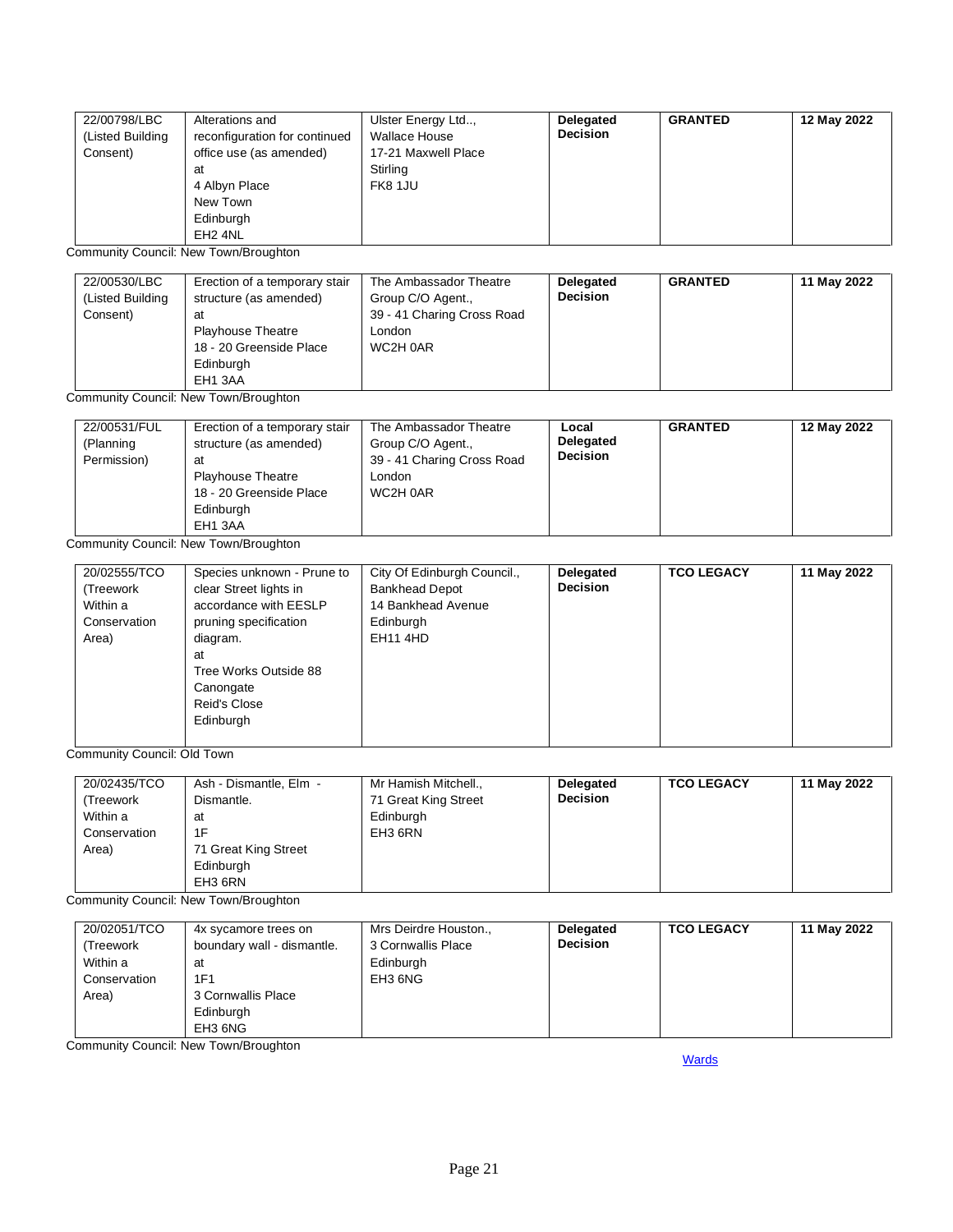## *Ward No. B12 – Leith Walk*

| 22/02349/TCO<br>Treework<br>Within a<br>Conservation<br>Area) | Willow Tree: Felled and<br>stump removed.<br>at<br>19 Alva Place<br>Edinburgh<br>EH7 5AZ | Mrs Finlayson,<br>19 Alva Place<br>Edinburgh<br>EH7 5AZ | Delegated<br><b>Decision</b> | <b>NOT MAKE A TREE</b><br><b>PRESERVATION</b><br><b>ORDER</b> | 10 May 2022 |
|---------------------------------------------------------------|------------------------------------------------------------------------------------------|---------------------------------------------------------|------------------------------|---------------------------------------------------------------|-------------|
|---------------------------------------------------------------|------------------------------------------------------------------------------------------|---------------------------------------------------------|------------------------------|---------------------------------------------------------------|-------------|

Community Council: Leith Central

| 22/02078/TCO<br>(Treework<br>Within a | previos pollarded willow -<br>repollard.<br>at       | Miss Molly Mckean.,<br>89 Ferry Road<br>Edinburgh | Delegated<br><b>Decision</b> | <b>NOT MAKE A TREE</b><br><b>PRESERVATION</b><br><b>ORDER</b> | 9 May 2022 |
|---------------------------------------|------------------------------------------------------|---------------------------------------------------|------------------------------|---------------------------------------------------------------|------------|
| Conservation<br>Area)                 | 89A Ferry Road<br>Craigleith<br>Edinburgh<br>EH6 4AQ | EH6 4AQ                                           |                              |                                                               |            |

Community Council: Leith Central

| Edinburgh<br>EH7 5RN | 22/01430/LBC<br>(Listed Building<br>Consent) | Internal alterations to<br>relocate kitchen and form<br>new store and toilet.<br>at<br>Flat 4 27 Edina Place | Miss J Oudney.,<br>Flat 4<br>27 Edina Place<br>Edinburgh<br>EH7 5RN | Delegated<br><b>Decision</b> | <b>GRANTED</b> | 11 May 2022 |
|----------------------|----------------------------------------------|--------------------------------------------------------------------------------------------------------------|---------------------------------------------------------------------|------------------------------|----------------|-------------|
|----------------------|----------------------------------------------|--------------------------------------------------------------------------------------------------------------|---------------------------------------------------------------------|------------------------------|----------------|-------------|

Community Council: Leith Central

| 22/01248/LBC<br>(Listed Building<br>Consent) | Extend into attic to form<br>additional bedroom inc. new<br>Dormers to front and rear<br>at<br>9 Bellevue Place<br>Edinburgh<br>EH7 4BS | Mr Julian Stutley.,<br>9 Bellevue Place<br>Edinburgh<br>EH7 4BS | <b>Fast Track</b><br><b>Decision</b> | <b>WITHDRAWN</b> | 13 May 2022 |
|----------------------------------------------|-----------------------------------------------------------------------------------------------------------------------------------------|-----------------------------------------------------------------|--------------------------------------|------------------|-------------|
|----------------------------------------------|-----------------------------------------------------------------------------------------------------------------------------------------|-----------------------------------------------------------------|--------------------------------------|------------------|-------------|

Community Council: New Town/Broughton

| 22/01249/CLP<br>(Certificate of<br>Lawfulness<br>(proposed)) | To install new street-level<br>escape windows for the<br>basement bedrooms and a<br>new rear access to the<br>garden to serve both flats.<br>at<br>178 & 180 Albert Street<br>Edinburgh | Miss Catarina Coelho & Mr<br>Ryan Whitaker.,<br>180 Albert Street<br>Edinburgh<br>EH7 5NA | <b>Fast Track</b><br><b>Decision</b> | <b>NOT</b><br><b>DEVELOPMENT</b> | 11 May 2022 |
|--------------------------------------------------------------|-----------------------------------------------------------------------------------------------------------------------------------------------------------------------------------------|-------------------------------------------------------------------------------------------|--------------------------------------|----------------------------------|-------------|
|                                                              | EH7 5NA                                                                                                                                                                                 |                                                                                           |                                      |                                  |             |

Community Council: Leith Central

| 22/01250/FUL | Extend into attic to form   | Mr Julian Stutley., | <b>Fast Track</b> | <b>WITHDRAWN</b> | 13 May 2022 |
|--------------|-----------------------------|---------------------|-------------------|------------------|-------------|
| (Planning    | additional bedroom inc. new | 9 Bellevue Place    | <b>Decision</b>   |                  |             |
| Permission)  | Dormers to front and rear   | Edinburgh           |                   |                  |             |
|              | at                          | EH7 4BS             |                   |                  |             |
|              | 9 Bellevue Place            |                     |                   |                  |             |
|              | Edinburgh                   |                     |                   |                  |             |
|              | EH7 4BS                     |                     |                   |                  |             |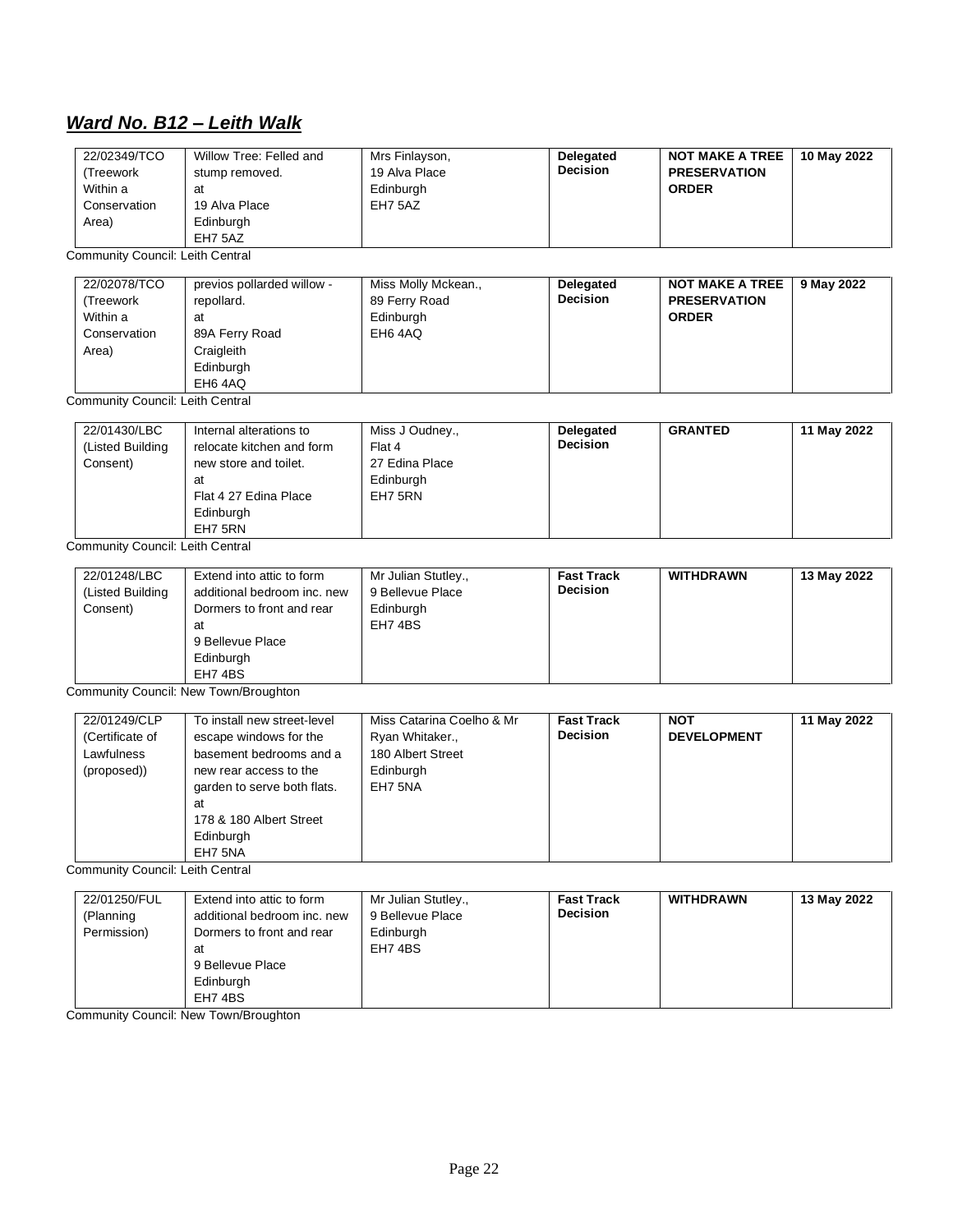| 22/01258/FUL | Alter flat by increasing      | Dr Barton,      | Local           | <b>GRANTED</b> | 13 May 2022 |
|--------------|-------------------------------|-----------------|-----------------|----------------|-------------|
| (Planning    | height of windows into        | 39 Gilmour Road | Delegated       |                |             |
| Permission)  | existing apartments, 3 on     | Edinburgh       | <b>Decision</b> |                |             |
|              | front elevation and 2 on rear | <b>EH16 5NS</b> |                 |                |             |
|              | elevation.                    |                 |                 |                |             |
|              | at                            |                 |                 |                |             |
|              | Flat 2 30 Arthur Street       |                 |                 |                |             |
|              | Edinburgh                     |                 |                 |                |             |
|              | EH6 5DD                       |                 |                 |                |             |

Community Council: Leith Central

| 22/00805/FUL<br>(Planning | Created rear dormer and<br>two new roof lights on the | Dr Caroline Heggie.,<br>28 Bellevue Terrace | <b>Local Fast</b><br><b>Track Decision</b> | <b>GRANTED</b> | 12 May 2022 |
|---------------------------|-------------------------------------------------------|---------------------------------------------|--------------------------------------------|----------------|-------------|
|                           |                                                       |                                             |                                            |                |             |
| Permission)               | street side large openings to                         | Edinburgh                                   |                                            |                |             |
|                           | rear and timber tanalised                             | EH7 4DS                                     |                                            |                |             |
|                           | decking.                                              |                                             |                                            |                |             |
|                           | at                                                    |                                             |                                            |                |             |
|                           | 28 Bellevue Terrace                                   |                                             |                                            |                |             |
|                           | Edinburgh                                             |                                             |                                            |                |             |
|                           | EH74DS                                                |                                             |                                            |                |             |

Community Council: New Town/Broughton

| 21/06628/FUL<br>(Planning<br>Permission) | Change of use from retail<br>(Class 1) to restaurant<br>(Class 3).<br>at<br>10 London Road<br>Edinburgh<br>EH7 5AP | Mr Sayad Miah.,<br>10 Neatoune Drive<br>Danderhall<br>EH22 1FZ | Local<br>Delegated<br><b>Decision</b> | <b>REFUSED</b> | 9 May 2022 |
|------------------------------------------|--------------------------------------------------------------------------------------------------------------------|----------------------------------------------------------------|---------------------------------------|----------------|------------|
|------------------------------------------|--------------------------------------------------------------------------------------------------------------------|----------------------------------------------------------------|---------------------------------------|----------------|------------|

Community Council: Leith Central

| 20/02552/TCO<br>(Treework<br>Within a<br>Conservation | Small ash tree in front<br>garden - Fell tree.<br>at<br>17 Alva Place | Mr Ben Gray.,<br>17 Alva Place<br>Edinburgh<br>EH7 5AZ | Delegated<br><b>Decision</b> | <b>TCO LEGACY</b> | 11 May 2022 |
|-------------------------------------------------------|-----------------------------------------------------------------------|--------------------------------------------------------|------------------------------|-------------------|-------------|
| Area)                                                 | Edinburgh<br>EH7 5AZ                                                  |                                                        |                              |                   |             |

**[Wards](#page-0-0)** 

Community Council: Leith Central

#### <span id="page-22-0"></span>*Ward No. B13 – Leith*

| 22/01429/LBC     | Alter and refurbish existing | Mr Fraser Moss.,  | Delegated       | <b>GRANTED</b> | 11 May 2022 |
|------------------|------------------------------|-------------------|-----------------|----------------|-------------|
| (Listed Building | house annexe to create a     | 67 Restalrig Road | <b>Decision</b> |                |             |
| Consent)         | gym and study area with      | Lochend           |                 |                |             |
|                  | shower room.                 | Edinburgh         |                 |                |             |
|                  | at                           | EH6 8BG           |                 |                |             |
|                  | 67 Restalrig Road            |                   |                 |                |             |
|                  | Edinburgh                    |                   |                 |                |             |
|                  | EH6 8BG                      |                   |                 |                |             |

Community Council: Leith Links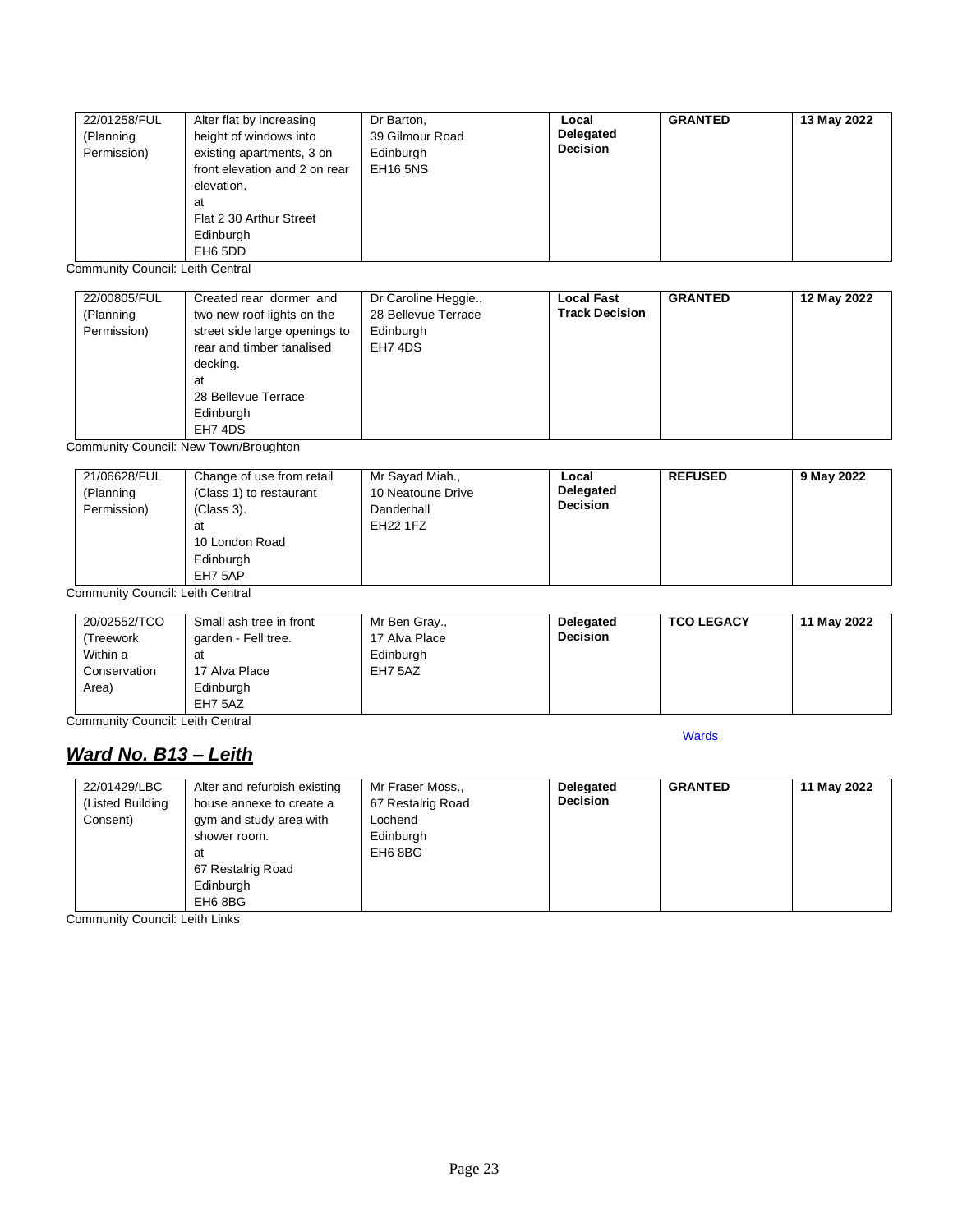| 22/01236/FUL | To create a new entrance       | The City Of Edinburgh   | Local            | <b>GRANTED</b> | 10 May 2022 |
|--------------|--------------------------------|-------------------------|------------------|----------------|-------------|
| (Planning    | ramp, install a new            | Council                 | <b>Delegated</b> |                |             |
| Permission)  | playground fence and create    | FAO: Mr Naveed Mohammed | <b>Decision</b>  |                |             |
|              | a new gated access from        | 1.6 Waverly Court       |                  |                |             |
|              | Junction place                 | 4 Market Street         |                  |                |             |
|              | at                             | Edinburgh               |                  |                |             |
|              | <b>Stanwell Nursery School</b> | Scotland                |                  |                |             |
|              | 17 Junction Place              | EH8 8BG                 |                  |                |             |
|              | Edinburgh                      |                         |                  |                |             |
|              | EH6 5JA                        |                         |                  |                |             |

Community Council: Leith Harbour And Newhaven

| 22/01237/LBC     | To create new ramped           | The City Of Edinburgh   | Delegated       | <b>GRANTED</b> | 10 May 2022 |
|------------------|--------------------------------|-------------------------|-----------------|----------------|-------------|
| (Listed Building | access to nursery. New         | Council                 | <b>Decision</b> |                |             |
| Consent)         | gated access to front wall     | FAO: Mr Naveed Mohammed |                 |                |             |
|                  | and playground separating      | 1.6 Waverly Court       |                 |                |             |
|                  | fence.                         | 4 East Market Street    |                 |                |             |
|                  | at                             | Edinburgh               |                 |                |             |
|                  | <b>Stanwell Nursery School</b> | Scotland                |                 |                |             |
|                  | 17 Junction Place              | EH8 8BG                 |                 |                |             |
|                  | Edinburgh                      |                         |                 |                |             |
|                  | EH6 5JA                        |                         |                 |                |             |

Community Council: Leith Harbour And Newhaven

| 22/00016/FUL<br>(Planning<br>Permission) | S42 application to omit or<br>vary Condition 5 of Planning<br>Approval 19/06154/FUL to<br>allow the use of cooking<br>operations as per the<br>information submitted.<br>at<br>Pavillion<br>John's Place<br>Edinburgh | Earth In Common.,<br>FAO: Evie Murray<br>Annexe 2 Davidson House<br>57 Queen Charlotte Street<br>Edinburgh<br>EH <sub>6</sub> 7EY | Local<br>Delegated<br><b>Decision</b> | <b>GRANTED</b> | 13 May 2022 |
|------------------------------------------|-----------------------------------------------------------------------------------------------------------------------------------------------------------------------------------------------------------------------|-----------------------------------------------------------------------------------------------------------------------------------|---------------------------------------|----------------|-------------|
|------------------------------------------|-----------------------------------------------------------------------------------------------------------------------------------------------------------------------------------------------------------------------|-----------------------------------------------------------------------------------------------------------------------------------|---------------------------------------|----------------|-------------|

Community Council: Leith Links

| 21/06358/LBC     | Change of use from office to | Mr McDonald,    | <b>Delegated</b> | <b>GRANTED</b> | 10 May 2022 |
|------------------|------------------------------|-----------------|------------------|----------------|-------------|
| (Listed Building | form dwelling including      | 23 Succoth Park | <b>Decision</b>  |                |             |
| Consent)         | timber clad first floor      | Edinburgh       |                  |                |             |
|                  | extension.                   | <b>EH12 6BX</b> |                  |                |             |
|                  | at                           |                 |                  |                |             |
|                  | 134 Constitution Street      |                 |                  |                |             |
|                  | Edinburgh                    |                 |                  |                |             |
|                  | EH6 6AJ                      |                 |                  |                |             |

**[Wards](#page-0-0)** 

Community Council: Leith Harbour And Newhaven

## <span id="page-23-0"></span>*Ward No. B14 – Craigentinny/Duddingston*

| 22/01391/FUL<br>(Planning<br>Permission) | Demolition of single story<br>conservatory and erection of<br>new single story extension<br>to side of existing two storey<br>home.<br>at<br>4 Northfield Circus<br>Edinburgh | Miss Yvonne Fletcher.,<br>4 Northfield Circus<br>Edinburgh<br>EH8 7PY | <b>Local Fast</b><br><b>Track Decision</b> | <b>GRANTED</b> | 11 May 2022 |
|------------------------------------------|-------------------------------------------------------------------------------------------------------------------------------------------------------------------------------|-----------------------------------------------------------------------|--------------------------------------------|----------------|-------------|
|                                          | EH8 7PY                                                                                                                                                                       |                                                                       |                                            |                |             |

Community Council: Northfield/Willowbrae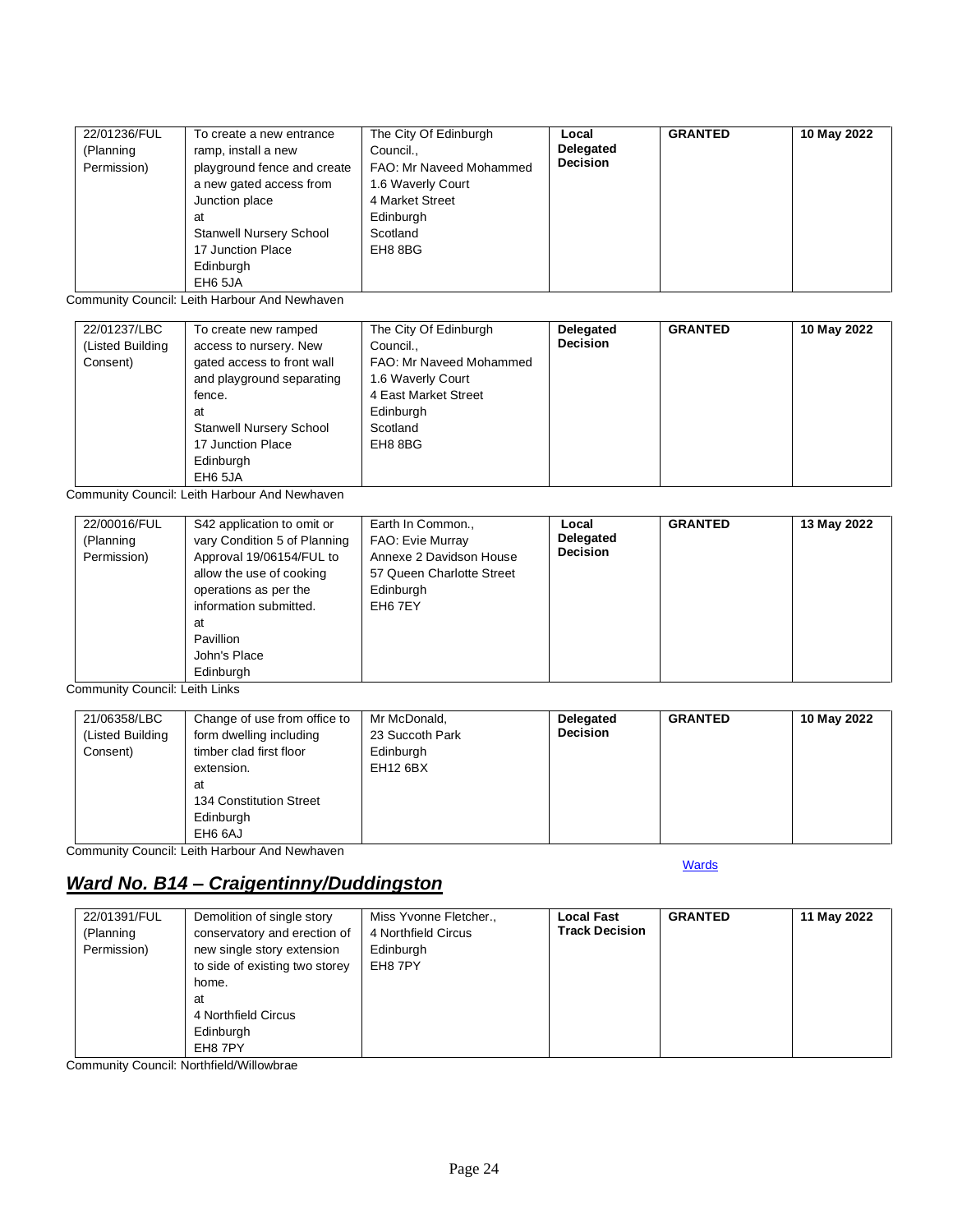| 22/01346/FUL | Extension to rear to form     | Mr Tully,             | <b>Local Fast</b>     | <b>GRANTED</b> | 12 May 2022 |
|--------------|-------------------------------|-----------------------|-----------------------|----------------|-------------|
| (Planning    | new kitchen, dining and       | 2 Meadowfield Terrace | <b>Track Decision</b> |                |             |
| Permission)  | living space. Conversion of   | Edinburgh             |                       |                |             |
|              | loft to form playroom and     | EH8 7NR               |                       |                |             |
|              | erection of garage to side of |                       |                       |                |             |
|              | house adjacent to driveway.   |                       |                       |                |             |
|              | at                            |                       |                       |                |             |
|              | 2 Meadowfield Terrace         |                       |                       |                |             |
|              | Edinburgh                     |                       |                       |                |             |
|              | EH8 7NR                       |                       |                       |                |             |

Community Council: Northfield/Willowbrae

| 22/01309/FUL<br>Erect a single storey flat roof<br>Ms Burns,<br>extension to rear and side of<br>12 Findlay Cottages<br>(Planning<br>Permission)<br>Edinburgh<br>dwelling house.<br>EH7 6HE<br>at<br>12 Findlay Cottages<br>Edinburgh<br>EH7 6HE | <b>Fast Track</b><br><b>Decision</b> | <b>GRANTED</b> | 13 May 2022 |
|--------------------------------------------------------------------------------------------------------------------------------------------------------------------------------------------------------------------------------------------------|--------------------------------------|----------------|-------------|
|--------------------------------------------------------------------------------------------------------------------------------------------------------------------------------------------------------------------------------------------------|--------------------------------------|----------------|-------------|

Community Council: Craigentinny/Meadowbank

| 22/01204/FUL | Existing porch to be          | Mrs Tulloch,           | <b>Local Fast</b>     | <b>GRANTED</b> | 9 May 2022 |
|--------------|-------------------------------|------------------------|-----------------------|----------------|------------|
| (Planning    | removed. Internal alterations | 39 Mountcastle Terrace | <b>Track Decision</b> |                |            |
| Permission)  | incorporating proposed new    | Edinburgh              |                       |                |            |
|              | porch with WC.                | EH8 7SF                |                       |                |            |
|              | at                            |                        |                       |                |            |
|              | 39 Mountcastle Terrace        |                        |                       |                |            |
|              | Edinburgh                     |                        |                       |                |            |
|              | EH8 7SF                       |                        |                       |                |            |

Community Council: Northfield/Willowbrae

| 22/01004/FUL<br>(Planning<br>Permission) | Internal alterations to<br>existing layout incorporating<br>proposed single storey<br>extension to rear.<br>at<br>62 Findlay Avenue<br>Edinburgh<br>EH7 6EY | Mr Moir,<br>62 Findlay Avenue<br>Edinburgh<br>EH7 6EY | <b>Local Fast</b><br><b>Track Decision</b> | <b>GRANTED</b> | 9 May 2022 |
|------------------------------------------|-------------------------------------------------------------------------------------------------------------------------------------------------------------|-------------------------------------------------------|--------------------------------------------|----------------|------------|
|------------------------------------------|-------------------------------------------------------------------------------------------------------------------------------------------------------------|-------------------------------------------------------|--------------------------------------------|----------------|------------|

Community Council: Craigentinny/Meadowbank

| 22/00983/FUL | To demolish conservatory  | Mr And Mrs J Cochrane., | Local           | <b>GRANTED</b> | 9 May 2022 |
|--------------|---------------------------|-------------------------|-----------------|----------------|------------|
| (Planning    | and erect rear extension. | 12 Inchview Terrace     | Delegated       |                |            |
| Permission)  | at                        | Edinburgh               | <b>Decision</b> |                |            |
|              | 12 Inchview Terrace       | UK                      |                 |                |            |
|              | Edinburgh                 | EH7 6TQ                 |                 |                |            |
|              | EH7 6TQ                   |                         |                 |                |            |

Community Council: Craigentinny/Meadowbank

| 22/00174/FUL<br>(Planning<br>Permission) | Construct a single storey<br>gable and rear extension<br>along with increasing the<br>width of the existing vehicle<br>access.<br>at<br>77 Mountcastle Drive North<br>Edinburgh<br>EH8 7ST | Mr Dean Giamblanco.,<br>77 Mountcastle Drive North<br>Edinburgh<br>EH8 7ST | Local<br>Delegated<br><b>Decision</b> | <b>GRANTED</b> | 9 May 2022 |
|------------------------------------------|--------------------------------------------------------------------------------------------------------------------------------------------------------------------------------------------|----------------------------------------------------------------------------|---------------------------------------|----------------|------------|
|------------------------------------------|--------------------------------------------------------------------------------------------------------------------------------------------------------------------------------------------|----------------------------------------------------------------------------|---------------------------------------|----------------|------------|

<span id="page-24-0"></span>Community Council: Northfield/Willowbrae

**[Wards](#page-0-0)**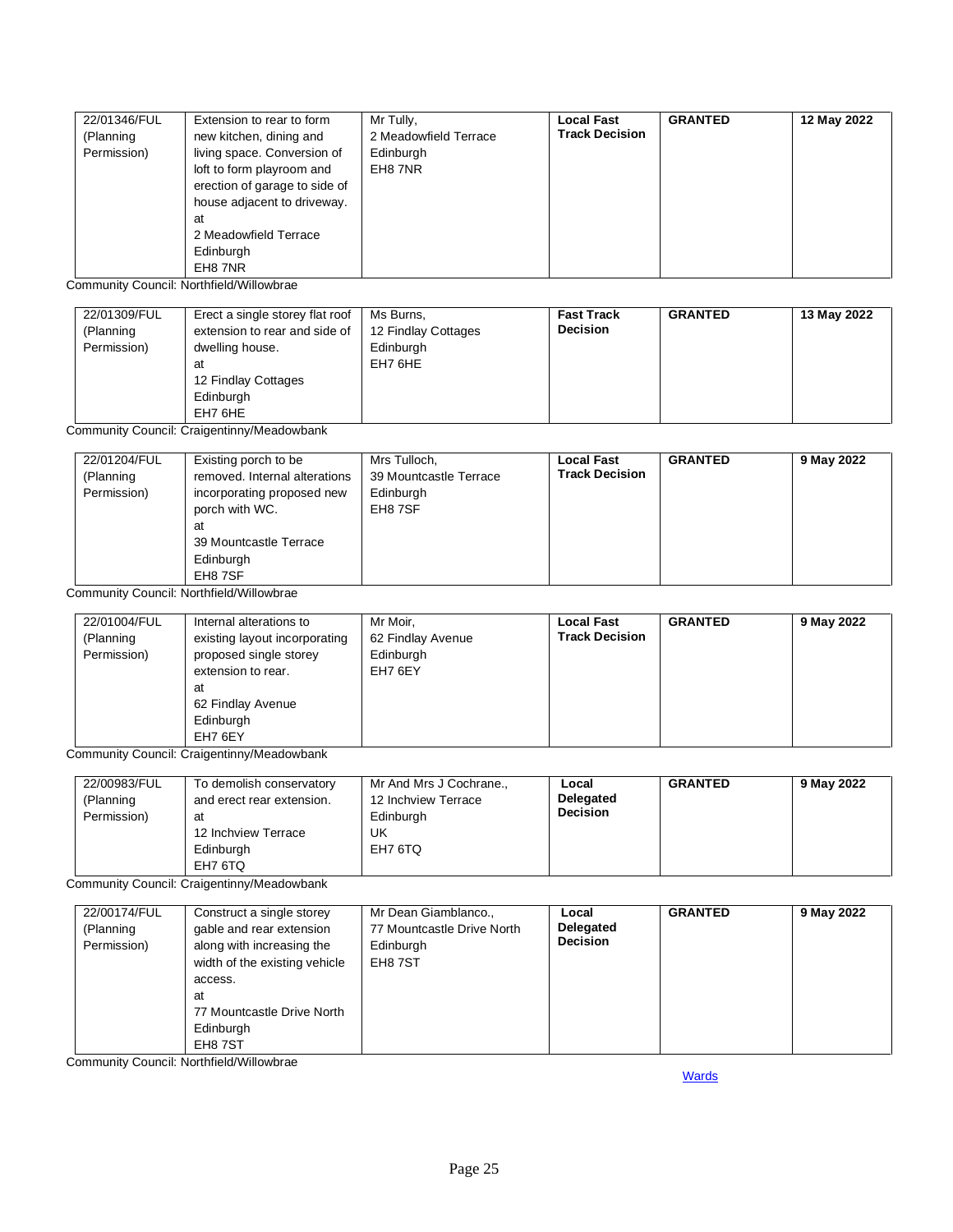# *Ward No. B15 – Southside/Newington*

| 22/02437/TCO<br>Deodar Cedar - Work to tree<br>(Treework<br>as per plan by<br>AVAboriculture report.<br>Within a<br>Conservation<br>at<br>Area)<br>45 Dick Place<br>Edinburgh<br>EH9 2JA | Mr Steve Cunningham.,<br>45 Dick Place<br>Edinburgh<br>EH9 2JA | Delegated<br><b>Decision</b> | <b>NOT MAKE A TREE</b><br><b>PRESERVATION</b><br><b>ORDER</b> | 11 May 2022 |
|------------------------------------------------------------------------------------------------------------------------------------------------------------------------------------------|----------------------------------------------------------------|------------------------------|---------------------------------------------------------------|-------------|
|------------------------------------------------------------------------------------------------------------------------------------------------------------------------------------------|----------------------------------------------------------------|------------------------------|---------------------------------------------------------------|-------------|

Community Council: Marchmont/Sciennes

| 22/02385/TCO<br>(Treework<br>Within a<br>Conservation<br>Area) | Plum tree - Prune tree by<br>approximately 1 metre and<br>reshape canopy.<br>at<br>Flat 2<br>15 Bright's Crescent<br>Edinburgh<br>EH9 2DB | Cameron Tree Surgeons.,<br>FAO: Mr Alasdair Cameron<br>5 Kilmaurs Road<br>Edinburgh<br>EH16 5DA | Delegated<br><b>Decision</b> | <b>NOT MAKE A TREE</b><br><b>PRESERVATION</b><br><b>ORDER</b> | 11 May 2022 |
|----------------------------------------------------------------|-------------------------------------------------------------------------------------------------------------------------------------------|-------------------------------------------------------------------------------------------------|------------------------------|---------------------------------------------------------------|-------------|
|----------------------------------------------------------------|-------------------------------------------------------------------------------------------------------------------------------------------|-------------------------------------------------------------------------------------------------|------------------------------|---------------------------------------------------------------|-------------|

Community Council: Grange/Prestonfield

| 22/02371/TCO | Cherry - Pruning tips of      | Mrs Debi Noel.,     | Delegated       | <b>NOT MAKE A TREE</b> | 10 May 2022 |
|--------------|-------------------------------|---------------------|-----------------|------------------------|-------------|
| (Treework    | branches removing pieces      | 24 Craigmillar Park | <b>Decision</b> | <b>PRESERVATION</b>    |             |
| Within a     | up to 1m in length, Lime tree | Edinburgh           |                 | <b>ORDER</b>           |             |
| Conservation | 1 - Remove pieces up to 2m    | <b>EH16 5PG</b>     |                 |                        |             |
| Area)        | where required from ends of   |                     |                 |                        |             |
|              | branches and reduce height    |                     |                 |                        |             |
|              | from 10m to 8-9m, Lime tree   |                     |                 |                        |             |
|              | 2 - Remove pieces up to 2m    |                     |                 |                        |             |
|              | where required from ends of   |                     |                 |                        |             |
|              | branches and reduce height    |                     |                 |                        |             |
|              | from $10m$ to $8-9m$ .        |                     |                 |                        |             |
|              | at                            |                     |                 |                        |             |
|              | 1F                            |                     |                 |                        |             |
|              | 24 Craigmillar Park           |                     |                 |                        |             |
|              | Mayfield                      |                     |                 |                        |             |
|              | Edinburgh                     |                     |                 |                        |             |
|              | <b>EH16 5PS</b>               |                     |                 |                        |             |

Community Council: Grange/Prestonfield

| 22/01270/LBC<br>(Listed Building<br>Consent) | New internal wall insulation.<br>at<br>Flat 11<br>23 West Crosscauseway<br>Edinburgh<br>EH8 9JW | Ms Iwona Ewa Adamiec.,<br>Flat 11<br>23 West Crosscauseway<br>Edinburgh<br>EH8 9JW | <b>Delegated</b><br><b>Decision</b> | <b>PERMISSION IS</b><br><b>NOT REQUIRED</b> | 13 May 2022 |
|----------------------------------------------|-------------------------------------------------------------------------------------------------|------------------------------------------------------------------------------------|-------------------------------------|---------------------------------------------|-------------|
|----------------------------------------------|-------------------------------------------------------------------------------------------------|------------------------------------------------------------------------------------|-------------------------------------|---------------------------------------------|-------------|

Community Council: Southside

| 22/01271/LBC     | New internal wall insulation. | Mr Archie MacFarlane  | <b>Delegated</b> | <b>PERMISSION IS</b> | 13 May 2022 |
|------------------|-------------------------------|-----------------------|------------------|----------------------|-------------|
| (Listed Building | at                            | Flat 8                | <b>Decision</b>  | <b>NOT REQUIRED</b>  |             |
| Consent)         | Flat 8                        | 10 St Patricks Square |                  |                      |             |
|                  | 10 St Patrick Square          | Edinburgh             |                  |                      |             |
|                  | Edinburgh                     | EH8 9EZ               |                  |                      |             |
|                  | EH8 9EZ                       |                       |                  |                      |             |

Community Council: Southside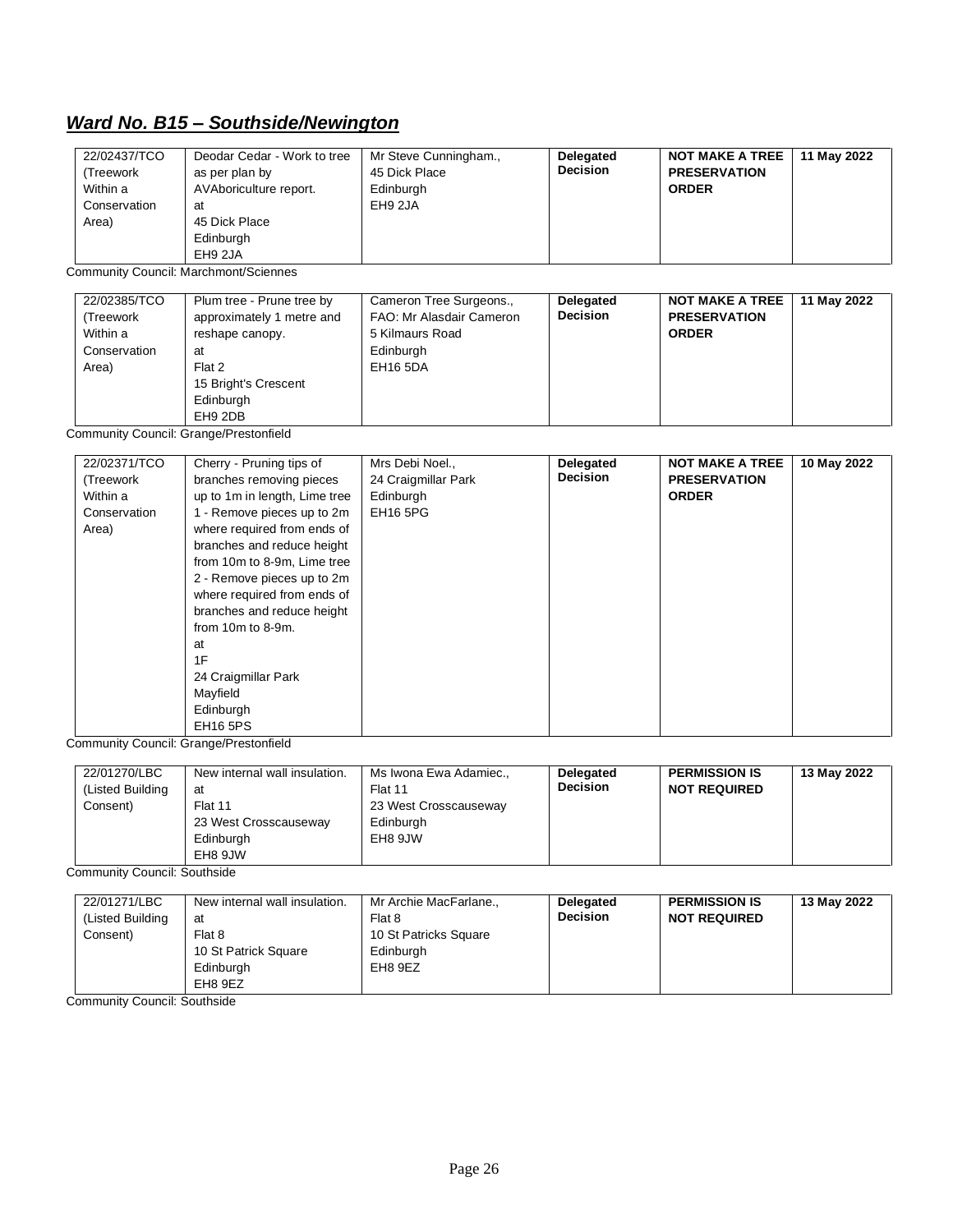| 22/01272/LBC<br>(Listed Building<br>Consent) | New internal wall insulation.<br>at<br>3F1 7 Sciennes House<br>Place<br>Edinburgh<br>EH9 1NN | Mr Stuart Swanston.,<br>Flat 9 7 Sciennes House Place<br>Edinburgh<br>EH9 1NN | Delegated<br><b>Decision</b> | <b>PERMISSION IS</b><br><b>NOT REQUIRED</b> | 12 May 2022 |
|----------------------------------------------|----------------------------------------------------------------------------------------------|-------------------------------------------------------------------------------|------------------------------|---------------------------------------------|-------------|
|----------------------------------------------|----------------------------------------------------------------------------------------------|-------------------------------------------------------------------------------|------------------------------|---------------------------------------------|-------------|

Community Council: Marchmont/Sciennes

| 22/01215/FUL<br>(Planning<br>Permission) | To replace the original<br>aluminium framed single<br>glazed, wood surround<br>window units of stair landing<br>windows on the first and<br>second floors at the front<br>and rear of Block 4,<br><b>Blackford Avenue. The</b><br>windows will maintain the<br>existing profile and will be<br>double and single glazed in<br>white uPVC to match<br>existing windows. To replace<br>the existing marine ply<br>cladding fascias with uPVC<br>fascias in rosewood to<br>match existing cladding.<br>at<br>4 Blackford Avenue<br>Edinburgh | Mr Alexander Inglis.,<br>4 4/4 Blackford Avenue<br>Edinburgh<br>EH9 2ET | Local<br>Delegated<br><b>Decision</b> | <b>GRANTED</b> | 10 May 2022 |
|------------------------------------------|-------------------------------------------------------------------------------------------------------------------------------------------------------------------------------------------------------------------------------------------------------------------------------------------------------------------------------------------------------------------------------------------------------------------------------------------------------------------------------------------------------------------------------------------|-------------------------------------------------------------------------|---------------------------------------|----------------|-------------|
|------------------------------------------|-------------------------------------------------------------------------------------------------------------------------------------------------------------------------------------------------------------------------------------------------------------------------------------------------------------------------------------------------------------------------------------------------------------------------------------------------------------------------------------------------------------------------------------------|-------------------------------------------------------------------------|---------------------------------------|----------------|-------------|

Community Council: Grange/Prestonfield

| 22/01118/FUL<br>(Planning<br>Permission) | Installation of 4.38kW (12)<br>solar photovoltaic panels to<br>the rear, south west facing<br>pitched roof of the property<br>in order to reduce the<br>carbon footprint of the<br>house.<br>at<br>8 Burgess Terrace<br>Edinburgh<br>EH9 2BD | Mr Robin Wilson.,<br>8 Burgess Terrace<br>Edinburgh<br>EH9 2BD | Local<br>Delegated<br><b>Decision</b> | <b>GRANTED</b> | 11 May 2022 |
|------------------------------------------|----------------------------------------------------------------------------------------------------------------------------------------------------------------------------------------------------------------------------------------------|----------------------------------------------------------------|---------------------------------------|----------------|-------------|
|------------------------------------------|----------------------------------------------------------------------------------------------------------------------------------------------------------------------------------------------------------------------------------------------|----------------------------------------------------------------|---------------------------------------|----------------|-------------|

Community Council: Grange/Prestonfield

| 22/01038/FUL<br>(Planning<br>Permission) | Construction of a small<br>sandstone patio with stone<br>path and a garden store.<br>at<br>1F 80 Grange Loan<br>Edinburgh | Ms Charlotte Maddix.,<br>80 Grange Loan<br>Edinburgh<br>EH9 2EP | <b>Local Fast</b><br><b>Track Decision</b> | <b>GRANTED</b> | 13 May 2022 |
|------------------------------------------|---------------------------------------------------------------------------------------------------------------------------|-----------------------------------------------------------------|--------------------------------------------|----------------|-------------|
|                                          | EH <sub>9</sub> 2EP                                                                                                       |                                                                 |                                            |                |             |

Community Council: Grange/Prestonfield

| 22/00964/LBC<br>(Listed Building | Demolish outbuilding<br>associated with 4 Peffermill                  | The University Of Edinburgh.,<br>Old College | Delegated<br><b>Decision</b> | <b>REFUSED</b> | 10 May 2022 |
|----------------------------------|-----------------------------------------------------------------------|----------------------------------------------|------------------------------|----------------|-------------|
| Consent)                         | Road.<br>at<br>4 Peffermill Road<br>Edinburgh<br>EH <sub>16</sub> 5LH | South Bridge<br>Edinburgh<br>EH8 9YL         |                              |                |             |

Community Council: Grange/Prestonfield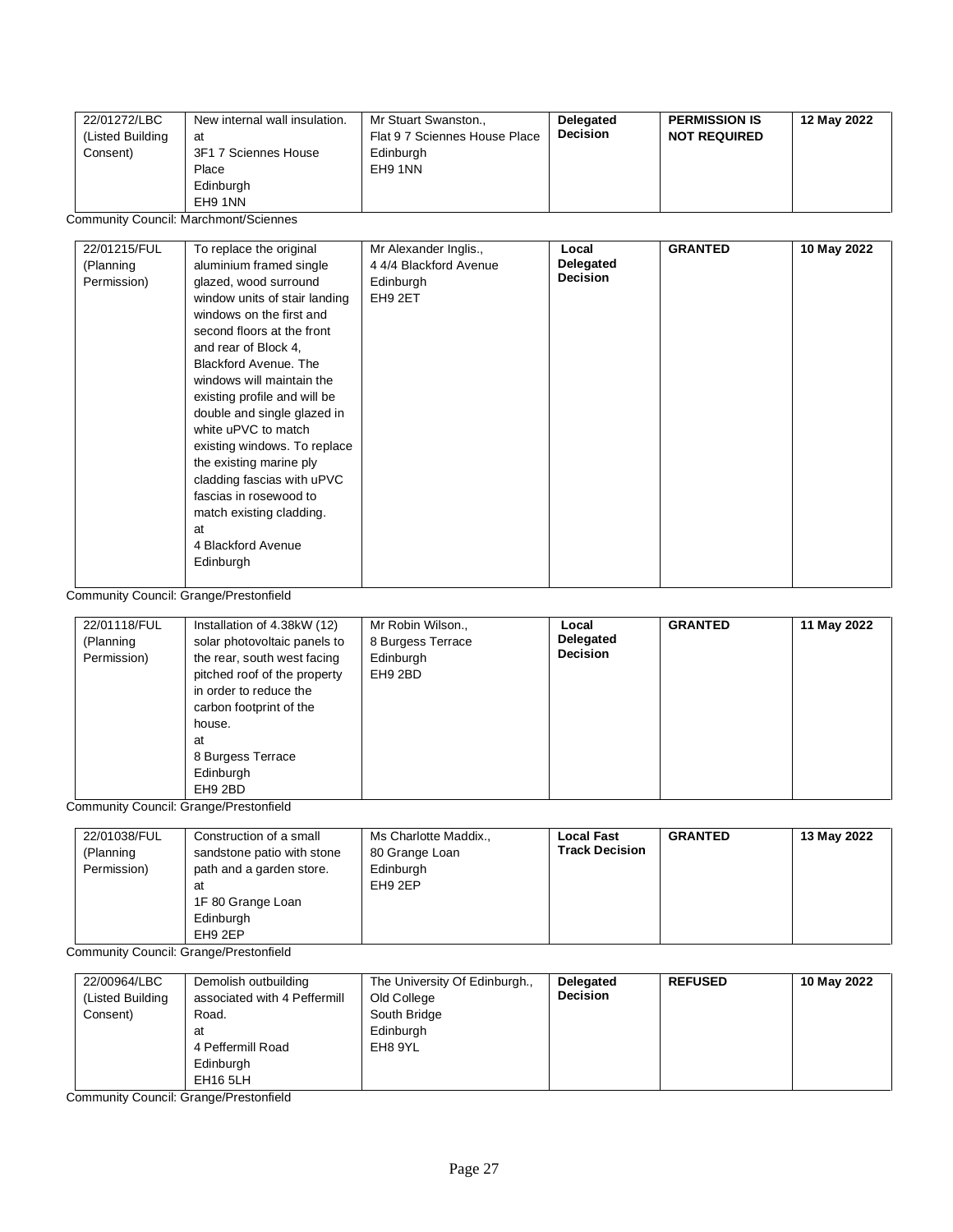| 20/04645/TCO | Species unknown - Multiple         | City Of Edinburgh Council., | Delegated       | <b>TCO LEGACY</b> | 11 May 2022 |
|--------------|------------------------------------|-----------------------------|-----------------|-------------------|-------------|
| (Treework    | trees - Prune to clear Street      | <b>Bankhead Depot</b>       | <b>Decision</b> |                   |             |
| Within a     | lights in accordance with          | 14 Bankhead Avenue          |                 |                   |             |
| Conservation | <b>EESLP</b> pruning specification | Edinburgh                   |                 |                   |             |
| Area)        | diagram.                           | <b>EH11 4HD</b>             |                 |                   |             |
|              | at                                 |                             |                 |                   |             |
|              | Tree Works Between                 |                             |                 |                   |             |
|              | Cowan's Close To                   |                             |                 |                   |             |
|              | New Johns Place                    |                             |                 |                   |             |
|              | Edinburgh                          |                             |                 |                   |             |

Community Council: Southside

| 20/04650/TCO<br>(Treework<br>Within a<br>Conservation<br>Area) | Species unknown - Multiple<br>trees - Prune to clear Street<br>lights in accordance with<br><b>EESLP</b> pruning specification<br>diagram.<br>at<br><b>Tree Works Opposite</b><br>49 Gilmour Road | City Of Edinburgh Council.,<br><b>Bankhead Depot</b><br>14 Bankhead Avenue<br>Edinburgh<br><b>EH11 4HD</b> | Delegated<br><b>Decision</b> | <b>TCO LEGACY</b> | 11 May 2022 |
|----------------------------------------------------------------|---------------------------------------------------------------------------------------------------------------------------------------------------------------------------------------------------|------------------------------------------------------------------------------------------------------------|------------------------------|-------------------|-------------|
|                                                                | Edinburgh                                                                                                                                                                                         |                                                                                                            |                              |                   |             |

Community Council: Grange/Prestonfield

| 20/04655/TCO | Species unknown - Multiple         | City Of Edinburgh Council., | Delegated       | <b>TCO LEGACY</b> | 11 May 2022 |
|--------------|------------------------------------|-----------------------------|-----------------|-------------------|-------------|
| (Treework    | trees - Prune to clear Street      | <b>Bankhead Depot</b>       | <b>Decision</b> |                   |             |
| Within a     | lights in accordance with          | 14 Bankhead Avenue          |                 |                   |             |
| Conservation | <b>EESLP</b> pruning specification | Edinburgh                   |                 |                   |             |
| Area)        | diagram.                           | <b>EH11 4HD</b>             |                 |                   |             |
|              | at                                 |                             |                 |                   |             |
|              | Tree Works Opposite                |                             |                 |                   |             |
|              | 8 Hermits Croft                    |                             |                 |                   |             |
|              | Edinburgh                          |                             |                 |                   |             |

Community Council: Southside

| 20/04600/TCO | Species unknown - Multiple         | City Of Edinburgh Council., | <b>Delegated</b> | <b>TCO LEGACY</b> | 11 May 2022 |
|--------------|------------------------------------|-----------------------------|------------------|-------------------|-------------|
| (Treework    | trees - Prune to clear Street      | <b>Bankhead Depot</b>       | <b>Decision</b>  |                   |             |
| Within a     | lights in accordance with          | 14 Bankhead Avenue          |                  |                   |             |
| Conservation | <b>EESLP</b> pruning specification | Edinburgh                   |                  |                   |             |
| Area)        | diagram.                           | <b>EH11 4HD</b>             |                  |                   |             |
|              | at                                 |                             |                  |                   |             |
|              | <b>Tree Works</b>                  |                             |                  |                   |             |
|              | <b>Blacket Avenue</b>              |                             |                  |                   |             |
|              | Edinburgh                          |                             |                  |                   |             |

Community Council: Grange/Prestonfield

| 20/04603/TCO | Species unknown - Multiple         | City Of Edinburgh Council., | Delegated       | <b>TCO LEGACY</b> | 11 May 2022 |
|--------------|------------------------------------|-----------------------------|-----------------|-------------------|-------------|
| (Treework    | trees - Prune to clear Street      | <b>Bankhead Depot</b>       | <b>Decision</b> |                   |             |
| Within a     | lights in accordance with          | 14 Bankhead Avenue          |                 |                   |             |
| Conservation | <b>EESLP</b> pruning specification | Edinburgh                   |                 |                   |             |
| Area)        | diagram.                           | <b>EH11 4HD</b>             |                 |                   |             |
|              | at                                 |                             |                 |                   |             |
|              | Tree Works Between Sylvan          |                             |                 |                   |             |
|              | Place And Summerhall               |                             |                 |                   |             |
|              | Crescent                           |                             |                 |                   |             |
|              | South Meadow Walk                  |                             |                 |                   |             |
|              | Edinburgh                          |                             |                 |                   |             |

Community Council: Marchmont/Sciennes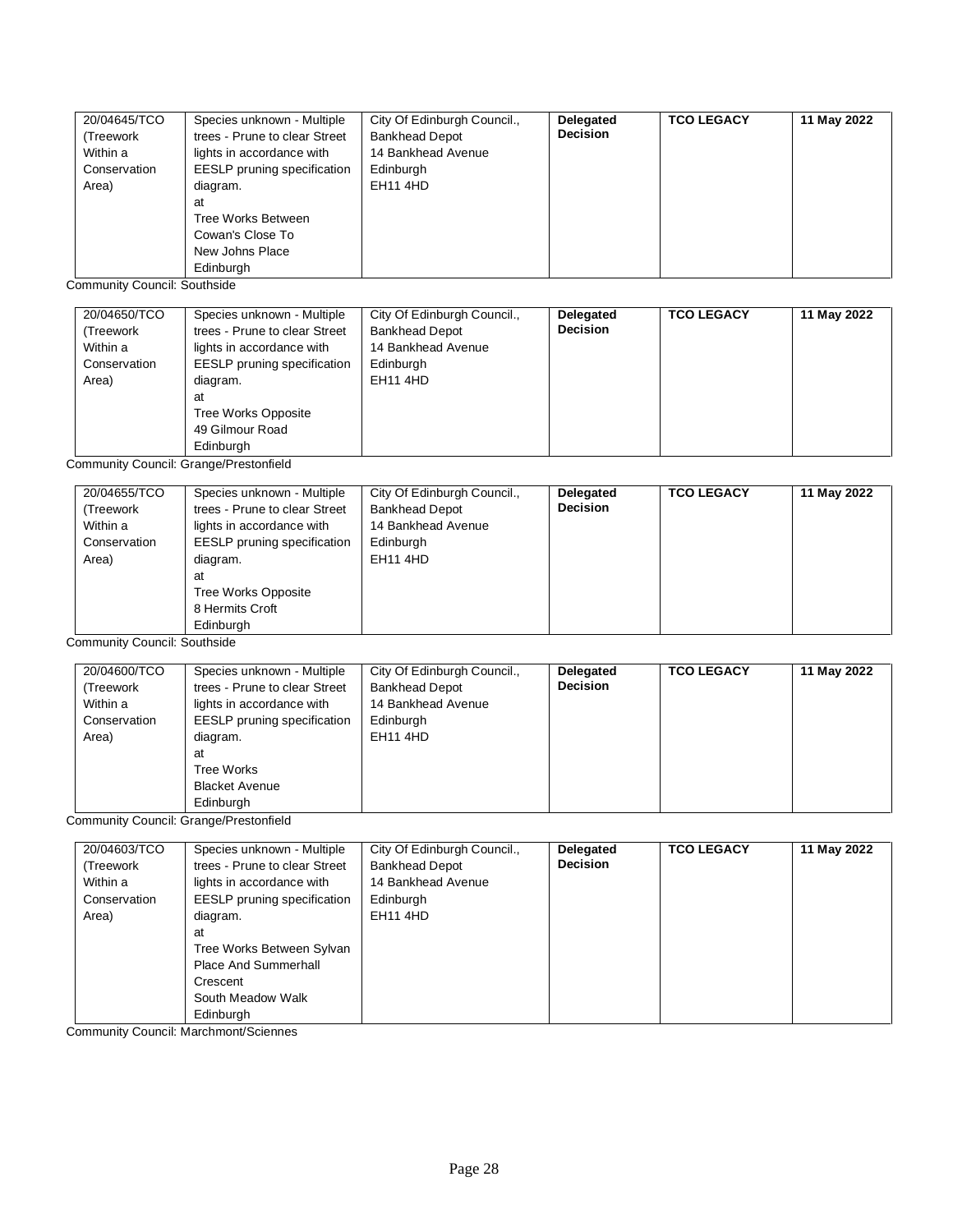| 20/03539/TCO                           | Lime Tree - Tree removal. | Mrs Warner.       | <b>Delegated</b> | <b>TCO LEGACY</b> | 11 May 2022 |
|----------------------------------------|---------------------------|-------------------|------------------|-------------------|-------------|
| 'Treework                              | at                        | 6 Mortonhall Road | <b>Decision</b>  |                   |             |
| Within a                               | 6 Mortonhall Road         | Edinburgh         |                  |                   |             |
| Conservation                           | Edinburgh                 | EH9 2HW           |                  |                   |             |
| Area)                                  | EH9 2HW                   |                   |                  |                   |             |
| Community Council: Grange/Prestonfield |                           |                   |                  |                   |             |

Community Council: Grange/Prestonfield

| 20/03496/TCO | Level up to 2.5m. Reduce | Mr Terry Lamb.,      | <b>Delegated</b> | <b>TCO LEGACY</b> | 11 May 2022 |
|--------------|--------------------------|----------------------|------------------|-------------------|-------------|
| (Treework    | spread to the east by    | 9 Dalrymple Crescent | <b>Decision</b>  |                   |             |
| Within a     | approx. 1-1.5m.          | Edinburgh            |                  |                   |             |
| Conservation | at                       | EH9 2NU              |                  |                   |             |
| Area)        | 9 Dalrymple Crescent     |                      |                  |                   |             |
|              | Edinburgh                |                      |                  |                   |             |
|              | EH9 2NU                  |                      |                  |                   |             |

Community Council: Grange/Prestonfield

### <span id="page-28-0"></span>*Ward No. B16 – Liberton/Gilmerton*

**[Wards](#page-0-0)** 

| 22/01381/CLP<br>(Certificate of<br>Lawfulness<br>(proposed)) | New garden outbuilding as<br>extension to existing<br>dwelling.<br>at<br>55 Orchardhead Road<br>Edinburgh<br>EH <sub>16</sub> 6HR | Mr Anderson,<br>55 Orchardhead Road<br>Edinburgh<br>EH <sub>16</sub> 6HR | <b>Fast Track</b><br><b>Decision</b> | <b>GRANTED</b> | 9 May 2022 |
|--------------------------------------------------------------|-----------------------------------------------------------------------------------------------------------------------------------|--------------------------------------------------------------------------|--------------------------------------|----------------|------------|
|--------------------------------------------------------------|-----------------------------------------------------------------------------------------------------------------------------------|--------------------------------------------------------------------------|--------------------------------------|----------------|------------|

Community Council: Liberton

| 22/01390/CLP<br>(Certificate of | Garage conversion with new<br>front window. | Mrs Sharon Barnes.,<br>8 Edwards Wynd | <b>Fast Track</b><br><b>Decision</b> | <b>GRANTED</b> | 9 May 2022 |
|---------------------------------|---------------------------------------------|---------------------------------------|--------------------------------------|----------------|------------|
| Lawfulness                      | at                                          | Edinburgh                             |                                      |                |            |
| (proposed))                     | 8 Edwards Wynd                              | EH17 8XW                              |                                      |                |            |
|                                 | Edinburgh                                   |                                       |                                      |                |            |
|                                 | EH17 8XW                                    |                                       |                                      |                |            |

Community Council: Gilmerton/Straiton/Inch

| 22/01400/FUL<br>(Planning<br>Permission) | Demolish conservatory and<br>erect single storey pitched<br>roof extension to rear.<br>at<br>166 Alnwickhill Road<br>Edinburgh<br>EH16 6NG | Ms Sheehy,<br>166 Alnwickhill Road<br>Edinburgh<br>EH <sub>16</sub> 6NG | Local Fast<br><b>Track Decision</b> | <b>GRANTED</b> | 12 May 2022 |
|------------------------------------------|--------------------------------------------------------------------------------------------------------------------------------------------|-------------------------------------------------------------------------|-------------------------------------|----------------|-------------|
|------------------------------------------|--------------------------------------------------------------------------------------------------------------------------------------------|-------------------------------------------------------------------------|-------------------------------------|----------------|-------------|

Community Council: Liberton

| 22/01350/FUL | Proposal contains building of | Mr Mariusz & Mrs Kinga | <b>Fast Track</b> | <b>GRANTED</b> | 11 May 2022 |
|--------------|-------------------------------|------------------------|-------------------|----------------|-------------|
| (Planning    | small porch in front of the   | Kolodziej.,            | <b>Decision</b>   |                |             |
| Permission)  | property and fence in the     | 4 Torrance Row         |                   |                |             |
|              | front garden.                 | Hyvots Bank            |                   |                |             |
|              | at                            | Edinburgh              |                   |                |             |
|              | 4 Torrance Row                | <b>EH17 8ES</b>        |                   |                |             |
|              | Edinburgh                     |                        |                   |                |             |
|              | <b>EH17 8ES</b>               |                        |                   |                |             |

Community Council: Gilmerton/Straiton/Inch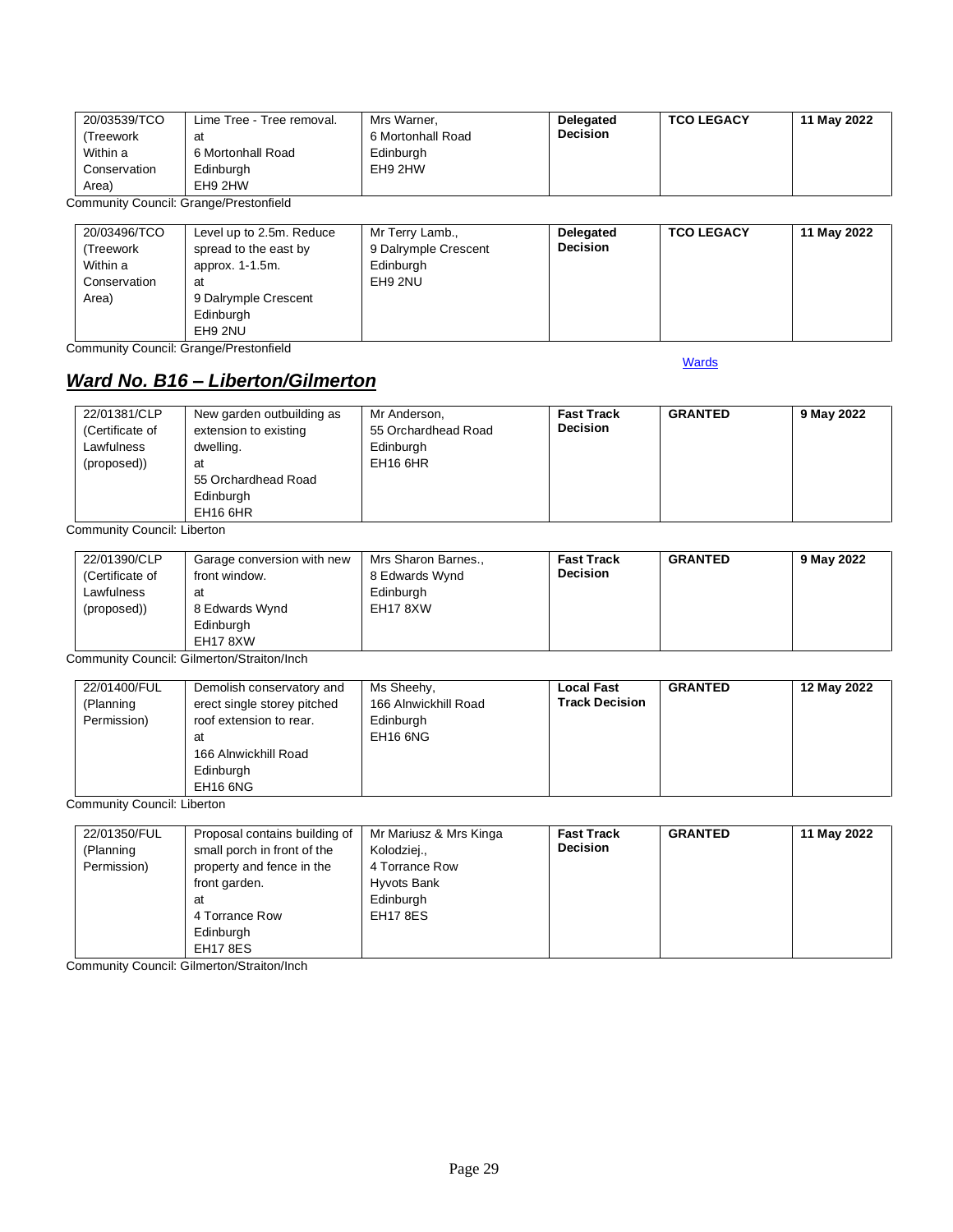| 22/00988/FUL<br>(Planning<br>Permission) | Erection of single-storey<br>extension to side of terraced<br>"quarter" house, with<br>associated internal<br>alterations.<br>at<br>16 Alnwickhill Terrace | Mrs Caroline Hamilton.,<br>16 Alnwickhill Terrace<br>Alnwickhill<br>Edinburgh<br><b>EH16 6YD</b> | Local<br>Delegated<br><b>Decision</b> | <b>GRANTED</b> | 11 May 2022 |
|------------------------------------------|------------------------------------------------------------------------------------------------------------------------------------------------------------|--------------------------------------------------------------------------------------------------|---------------------------------------|----------------|-------------|
|                                          | Alnwickhill<br>Edinburgh<br><b>EH16 6YD</b>                                                                                                                |                                                                                                  |                                       |                |             |

Community Council: Liberton

| 22/00763/FUL<br>(Planning<br>Permission) | Proposed alterations, rear<br>and side single storey flat<br>roofed extensions.<br>at<br>26 Southhouse Avenue<br>Edinburgh<br>EH17 8ED | Mr. And Mrs. Emily Jones.,<br>26 Southhouse Avenue<br>Edinburgh<br>EH17 8ED | <b>Local Fast</b><br><b>Track Decision</b> | <b>GRANTED</b> | 12 May 2022 |
|------------------------------------------|----------------------------------------------------------------------------------------------------------------------------------------|-----------------------------------------------------------------------------|--------------------------------------------|----------------|-------------|
|------------------------------------------|----------------------------------------------------------------------------------------------------------------------------------------|-----------------------------------------------------------------------------|--------------------------------------------|----------------|-------------|

Community Council: Gilmerton/Straiton/Inch

#### **[Wards](#page-0-0)**

#### <span id="page-29-0"></span>*Ward No. B17 – Portobello/Craigmillar*

| 22/01398/ADV | Illuminated Fascia signs | Greens The Signmakers., | <b>Fast Track</b> | <b>GRANTED</b> | 10 May 2022 |
|--------------|--------------------------|-------------------------|-------------------|----------------|-------------|
| (Advert      | at                       | <b>FAO Sophie Boyce</b> | <b>Decision</b>   |                |             |
| Consent)     | 38 King's Haugh          | <b>Brighton Street</b>  |                   |                |             |
|              | Edinburgh                | Hull                    |                   |                |             |
|              | <b>EH16 5UY</b>          | HU3 4UW                 |                   |                |             |

Community Council: Craigmillar

| 22/01278/FUL<br>(Planning<br>Permission) | Demolish existing<br>conservatory and erect new<br>extension to rear of dwelling.<br>at<br>9 Southfield Terrace<br>Edinburgh<br><b>EH15 1RE</b> | Mr David Roberts.,<br>9 Southfield Terrace<br>Edinburgh<br><b>EH15 1RE</b> | <b>Local Fast</b><br><b>Track Decision</b> | <b>GRANTED</b> | 12 May 2022 |
|------------------------------------------|-------------------------------------------------------------------------------------------------------------------------------------------------|----------------------------------------------------------------------------|--------------------------------------------|----------------|-------------|
|------------------------------------------|-------------------------------------------------------------------------------------------------------------------------------------------------|----------------------------------------------------------------------------|--------------------------------------------|----------------|-------------|

Community Council: Northfield/Willowbrae

| 22/01058/FUL | Erect 6ft perimeter wire    | Community Alliance Trust., | <b>Local Fast</b>     | <b>GRANTED</b> | 10 May 2022 |
|--------------|-----------------------------|----------------------------|-----------------------|----------------|-------------|
| (Planning    | mesh fence to create        | FAO: Bob Giulianotti       | <b>Track Decision</b> |                |             |
| Permission)  | community farm. In the farm | The White House            |                       |                |             |
|              | space we will erect 3       | 70 Niddrie Mains Road      |                       |                |             |
|              | polytunnels (160M2 each)    | Edinburgh                  |                       |                |             |
|              | and a wooden shed (35M2)    | EH16 4BG                   |                       |                |             |
|              | with much of the remaining  |                            |                       |                |             |
|              | space covered with raised   |                            |                       |                |             |
|              | growing beds for the fruit  |                            |                       |                |             |
|              | and vegetables.             |                            |                       |                |             |
|              | at                          |                            |                       |                |             |
|              | <b>Proposed Community</b>   |                            |                       |                |             |
|              | Garden                      |                            |                       |                |             |
|              | Niddrie Mill Grove          |                            |                       |                |             |
|              | Edinburgh                   |                            |                       |                |             |

Community Council: Craigmillar